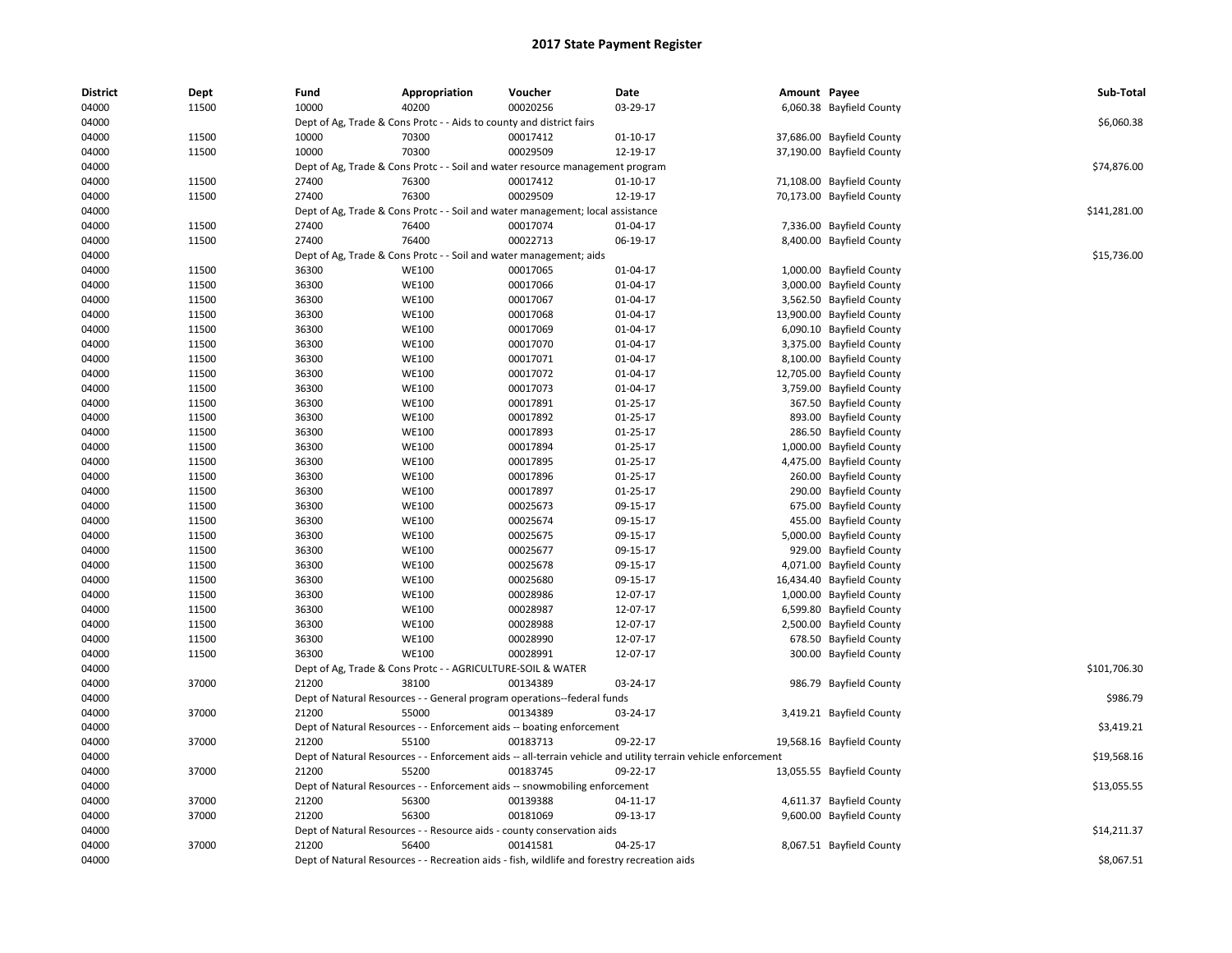| <b>District</b> | Dept  | Fund  | Appropriation                                                                               | Voucher  | Date                                                                                                   | Amount Payee |                            | Sub-Total    |
|-----------------|-------|-------|---------------------------------------------------------------------------------------------|----------|--------------------------------------------------------------------------------------------------------|--------------|----------------------------|--------------|
| 04000           | 37000 | 21200 | 56600                                                                                       | 00184649 | 09-29-17                                                                                               |              | 32,555.99 Bayfield County  |              |
| 04000           |       |       | Dept of Natural Resources - - Resource aids - forest croplands and managed forest land aids |          |                                                                                                        |              |                            | \$32,555.99  |
| 04000           | 37000 | 21200 | 57200                                                                                       | 00132619 | 03-08-17                                                                                               |              | 53,595.08 Bayfield County  |              |
| 04000           |       |       |                                                                                             |          | Dept of Natural Resources - - Resource aids--county sustainable forestry and county forest adm. grants |              |                            | \$53,595.08  |
| 04000           | 37000 | 21200 | 57400                                                                                       | 00117707 | 01-05-17                                                                                               |              | 7,667.08 Bayfield County   |              |
| 04000           | 37000 | 21200 | 57400                                                                                       | 00188101 | 10-16-17                                                                                               |              | 65,550.00 Bayfield County  |              |
| 04000           | 37000 | 21200 | 57400                                                                                       | 00194506 | 11-10-17                                                                                               |              | 8,000.00 Bayfield County   |              |
| 04000           |       |       | Dept of Natural Resources - - Recreation aids - county snowmobile trail and area aids       |          |                                                                                                        |              |                            | \$81,217.08  |
| 04000           | 37000 | 21200 | 57500                                                                                       | 00123256 | 01-30-17                                                                                               |              | 31,083.22 Bayfield County  |              |
| 04000           | 37000 | 21200 | 57500                                                                                       | 00141484 | 04-20-17                                                                                               |              | 34,629.24 Bayfield County  |              |
| 04000           | 37000 | 21200 | 57500                                                                                       | 00192258 | 10-30-17                                                                                               |              | 54,625.00 Bayfield County  |              |
| 04000           |       |       | Dept of Natural Resources - - Recreation aids - snowmobile trail areas                      |          |                                                                                                        |              |                            | \$120,337.46 |
| 04000           | 37000 | 21200 | 57600                                                                                       | 00192253 | 10-30-17                                                                                               |              | 1,129.12 Bayfield County   |              |
| 04000           | 37000 | 21200 | 57600                                                                                       | 00192256 | 10-30-17                                                                                               |              | 6,667.00 Bayfield County   |              |
| 04000           | 37000 | 21200 | 57600                                                                                       | 00192894 | 11-02-17                                                                                               |              | 30,362.50 Bayfield County  |              |
| 04000           | 37000 | 21200 | 57600                                                                                       | 00192999 | 11-03-17                                                                                               |              | 8,400.00 Bayfield County   |              |
| 04000           |       |       |                                                                                             |          | Dept of Natural Resources - - Recreation aids - all-terrain vehicle project aids; gas tax payment      |              |                            | \$46,558.62  |
| 04000           | 37000 | 21200 | 57700                                                                                       | 00117711 | 01-05-17                                                                                               |              | 1,798.33 Bayfield County   |              |
| 04000           | 37000 | 21200 | 57700                                                                                       | 00194507 | 11-10-17                                                                                               |              | 14,768.00 Bayfield County  |              |
| 04000           |       |       | Dept of Natural Resources - - Recreation aids -- all-terrain vehicle project aids           |          |                                                                                                        |              |                            | \$16,566.33  |
| 04000           | 37000 | 21200 | 58400                                                                                       | 00177423 | 09-08-17                                                                                               |              | 16,558.88 Bayfield County  |              |
| 04000           |       |       | Dept of Natural Resources - - Resource aids -- payment in lieu of taxes; federal            |          |                                                                                                        |              |                            | \$16,558.88  |
| 04000           | 37000 | 21200 | 67800                                                                                       | 00117944 | $01-10-17$                                                                                             |              | 4,000.00 Bayfield County   |              |
| 04000           | 37000 | 21200 | 67800                                                                                       | 00118663 | $01-10-17$                                                                                             |              | 5,000.00 Bayfield County   |              |
| 04000           | 37000 | 21200 | 67800                                                                                       | 00127471 | 02-13-17                                                                                               |              | 15,000.00 Bayfield County  |              |
| 04000           | 37000 | 21200 | 67800                                                                                       | 00136486 | 03-27-17                                                                                               |              | 37,249.42 Bayfield County  |              |
| 04000           |       |       |                                                                                             |          | Dept of Natural Resources - - Environmental aids -- invasive aquatic species and lake monitoring       |              |                            | \$61,249.42  |
| 04000           | 39500 | 21100 | 16800                                                                                       | 00106638 | 04-21-17                                                                                               |              | 69,578.00 Bayfield County  |              |
| 04000           |       |       | WI Dept of Transportation - - Elderly and disabled county aids, state funds                 |          |                                                                                                        |              |                            | \$69,578.00  |
| 04000           | 39500 | 21100 | 17000                                                                                       | 00088026 | 02-23-17                                                                                               |              | 11,953.40 Bayfield County  |              |
| 04000           |       |       | WI Dept of Transportation - - County forest road aids, state funds                          |          |                                                                                                        |              |                            | \$11,953.40  |
| 04000           | 39500 | 21100 | 18500                                                                                       | 00127793 | 06-14-17                                                                                               |              | 4,000.00 Bayfield County   |              |
| 04000           |       |       | WI Dept of Transportation - - Highway safety, local assistance, federal funds               |          |                                                                                                        |              |                            | \$4,000.00   |
| 04000           | 39500 | 21100 | 19000                                                                                       | 00065400 | 01-03-17                                                                                               |              | 149,999.04 Bayfield County |              |
| 04000           | 39500 | 21100 | 19000                                                                                       | 00133949 | 07-03-17                                                                                               |              | 299,998.08 Bayfield County |              |
| 04000           | 39500 | 21100 | 19000                                                                                       | 00169215 | 10-02-17                                                                                               |              | 149,999.06 Bayfield County |              |
| 04000           |       |       | WI Dept of Transportation - - Transportation aids to counties, state funds                  |          |                                                                                                        |              |                            | \$599,996.18 |
| 04000           | 39500 | 21100 | 27800                                                                                       | 00200731 | 12-13-17                                                                                               |              | 7,561.17 Bayfield County   |              |
| 04000           |       |       | WI Dept of Transportation - - Local roads improvement program, state funds                  |          |                                                                                                        |              |                            | \$7,561.17   |
| 04000           | 39500 | 21100 | 36300                                                                                       | 00192279 | 11-14-17                                                                                               |              | 90.00 Bayfield County      |              |
| 04000           | 39500 | 21100 | 36300                                                                                       | 00104856 | 04-11-17                                                                                               |              | 30.00 Bayfield County      |              |
| 04000           | 39500 | 21100 | 36300                                                                                       | 00106938 | 04-17-17                                                                                               |              | 30.00 Bayfield County      |              |
| 04000           | 39500 | 21100 | 36300                                                                                       | 00113522 | 05-04-17                                                                                               |              | 30.00 Bayfield County      |              |
| 04000           | 39500 | 21100 | 36300                                                                                       | 00167210 | 09-20-17                                                                                               | 14.00        | <b>Bayfield County</b>     |              |
| 04000           | 39500 | 21100 | 36300                                                                                       | 00196502 | 11-28-17                                                                                               | 18.00        | <b>Bayfield County</b>     |              |
| 04000           | 39500 | 21100 | 36300                                                                                       | 00197119 | 11-30-17                                                                                               | 31.00        | <b>Bayfield County</b>     |              |
| 04000           | 39500 | 21100 | 36300                                                                                       | 00201081 | 12-13-17                                                                                               |              | 43.00 Bayfield County      |              |
| 04000           | 39500 | 21100 | 36300                                                                                       | 00201085 | 12-13-17                                                                                               |              | 3.00 Bayfield County       |              |
| 04000           | 39500 | 21100 | 36300                                                                                       | 00202620 | 12-18-17                                                                                               |              | 5.00 Bayfield County       |              |
| 04000           |       |       | WI Dept of Transportation - - State highway rehabilitation, state funds                     |          |                                                                                                        |              |                            | \$294.00     |
| 04000           | 39500 | 21100 | 96100                                                                                       | 00145426 | 07-28-17                                                                                               |              | 10,568.61 Bayfield County  |              |
|                 |       |       |                                                                                             |          |                                                                                                        |              |                            |              |
| 04000           |       |       |                                                                                             |          | WI Dept of Transportation - - Highways, bridges and local transportation assistance clearing account   |              |                            | \$10,568.61  |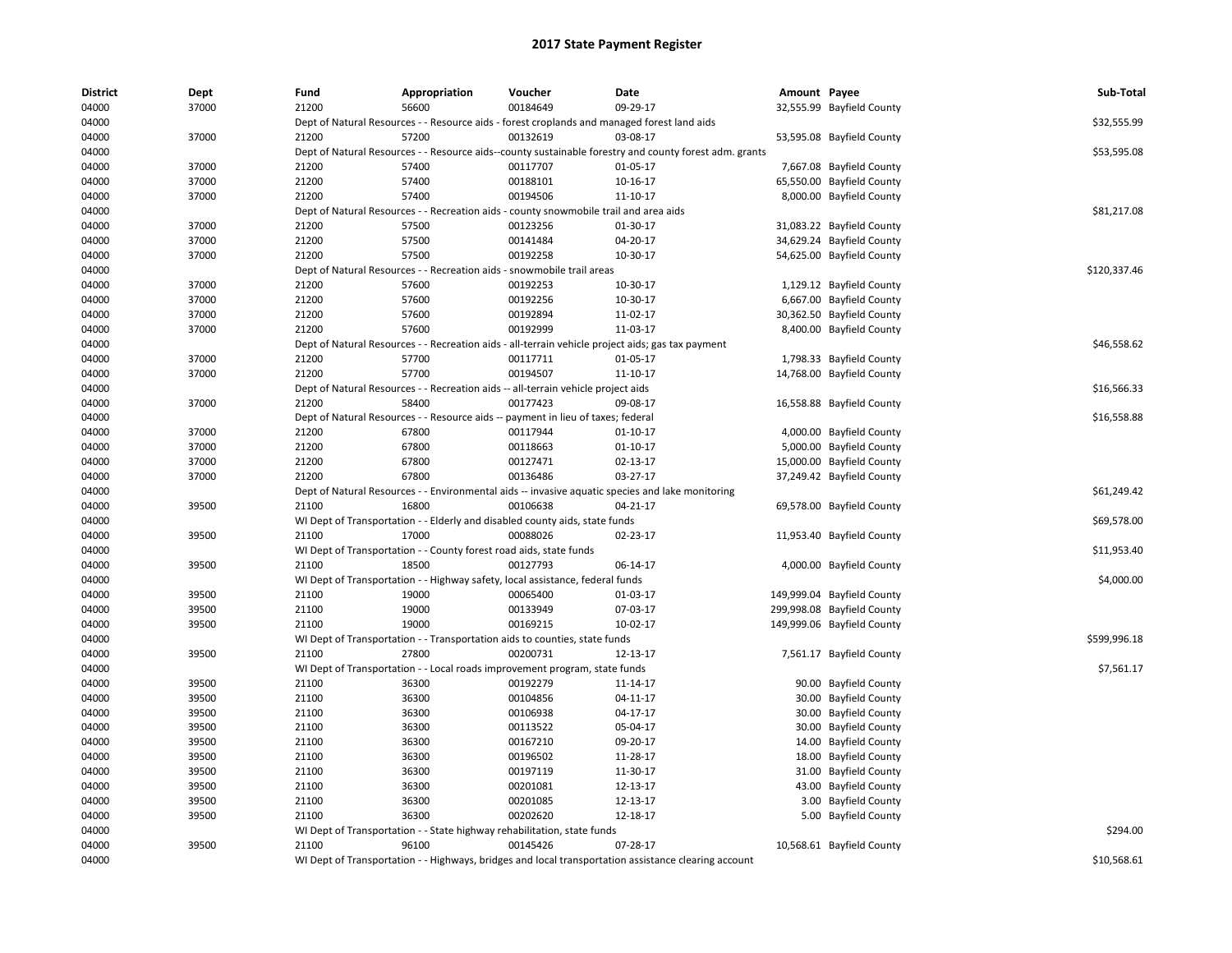| <b>District</b> | Dept  | Fund  | Appropriation                                                             | Voucher  | Date                                                                                                    | Amount Payee |                            | Sub-Total      |
|-----------------|-------|-------|---------------------------------------------------------------------------|----------|---------------------------------------------------------------------------------------------------------|--------------|----------------------------|----------------|
| 04000           | 39500 | 21100 | 36800                                                                     | 00081690 | 02-02-17                                                                                                |              | 120,860.53 Bayfield County |                |
| 04000           | 39500 | 21100 | 36800                                                                     | 00087488 | 02-20-17                                                                                                |              | 329,099.59 Bayfield County |                |
| 04000           | 39500 | 21100 | 36800                                                                     | 00094650 | 03-14-17                                                                                                |              | 15,882.96 Bayfield County  |                |
| 04000           | 39500 | 21100 | 36800                                                                     | 00101039 | 03-29-17                                                                                                |              | 142,648.23 Bayfield County |                |
| 04000           | 39500 | 21100 | 36800                                                                     | 00112527 | 05-02-17                                                                                                |              | 101,058.74 Bayfield County |                |
| 04000           | 39500 | 21100 | 36800                                                                     | 00123200 | 06-01-17                                                                                                |              | 102,512.17 Bayfield County |                |
| 04000           | 39500 | 21100 | 36800                                                                     | 00124263 | 06-05-17                                                                                                |              | 146,630.90 Bayfield County |                |
| 04000           | 39500 | 21100 | 36800                                                                     | 00136547 | 06-28-17                                                                                                |              | 977.65 Bayfield County     |                |
| 04000           | 39500 | 21100 | 36800                                                                     | 00139064 | 06-30-17                                                                                                |              | 62,507.59 Bayfield County  |                |
| 04000           | 39500 | 21100 | 36800                                                                     | 00151254 | 08-07-17                                                                                                |              | 50,082.32 Bayfield County  |                |
| 04000           | 39500 | 21100 | 36800                                                                     | 00159169 | 08-29-17                                                                                                |              | 30,667.88 Bayfield County  |                |
| 04000           | 39500 | 21100 | 36800                                                                     | 00161646 | 09-05-17                                                                                                |              | 2,382.10 Bayfield County   |                |
| 04000           | 39500 | 21100 | 36800                                                                     | 00166540 | 09-19-17                                                                                                |              | 34,687.41 Bayfield County  |                |
| 04000           | 39500 | 21100 | 36800                                                                     | 00167824 | 09-21-17                                                                                                |              | 372.21 Bayfield County     |                |
| 04000           | 39500 | 21100 | 36800                                                                     | 00174730 | 10-05-17                                                                                                |              | 382.00 Bayfield County     |                |
| 04000           | 39500 | 21100 | 36800                                                                     | 00180893 | 10-18-17                                                                                                |              | 67,290.86 Bayfield County  |                |
| 04000           | 39500 | 21100 | 36800                                                                     | 00189497 | 11-07-17                                                                                                |              | 54,604.45 Bayfield County  |                |
| 04000           | 39500 | 21100 | 36800                                                                     | 00191248 | 11-13-17                                                                                                |              | 13,253.02 Bayfield County  |                |
| 04000           | 39500 | 21100 | 36800                                                                     | 00201320 | 12-14-17                                                                                                |              | 99,150.91 Bayfield County  |                |
| 04000           |       |       | WI Dept of Transportation - - Routine maintenance activities, state funds |          |                                                                                                         |              |                            | \$1,375,051.52 |
| 04000           | 39500 | 21100 | 27600                                                                     | 00112527 | 05-02-17                                                                                                |              | 858.13 Bayfield County     |                |
| 04000           | 39500 | 21100 | 27600                                                                     | 00123200 | 06-01-17                                                                                                |              | 29.00 Bayfield County      |                |
| 04000           | 39500 | 21100 | 27600                                                                     | 00124263 | 06-05-17                                                                                                |              | 3.39 Bayfield County       |                |
| 04000           | 39500 | 21100 | 27600                                                                     | 00145426 | 07-25-17                                                                                                |              | 8,600.00 Bayfield County   |                |
| 04000           |       |       |                                                                           |          | WI Dept of Transportation - - Local transportation facility improvement assistance, local funds         |              |                            | \$9,490.52     |
| 04000           | 39500 | 21100 | 28600                                                                     | 00112563 | 05-03-17                                                                                                |              | 71,214.47 Bayfield County  |                |
| 04000           | 39500 | 21100 | 28600                                                                     | 00123201 | 05-31-17                                                                                                |              | 18,749.57 Bayfield County  |                |
| 04000           | 39500 | 21100 | 28600                                                                     | 00123202 | 05-31-17                                                                                                |              | 20,832.64 Bayfield County  |                |
| 04000           | 39500 | 21100 | 28600                                                                     | 00145426 | 07-25-17                                                                                                |              | 34,400.00 Bayfield County  |                |
| 04000           |       |       |                                                                           |          | WI Dept of Transportation - - Local transportation facility improvement assistance, federal funds       |              |                            | \$145,196.68   |
| 04000           | 41000 | 10000 | 11600                                                                     | 00168029 | 11-07-17                                                                                                |              | 5,782.56 Bayfield County   |                |
| 04000           |       |       |                                                                           |          | Department of Corrections - - Reimbursing counties for probation, extended supervision and parole holds |              |                            | \$5,782.56     |
| 04000           | 43500 | 10000 | 15000                                                                     | 00106239 | 02-08-17                                                                                                |              | 889.38 Bayfield County     |                |
| 04000           | 43500 | 10000 | 15000                                                                     | 00118514 | 04-12-17                                                                                                |              | 315.20 Bayfield County     |                |
| 04000           | 43500 | 10000 | 15000                                                                     | 00131001 | 06-09-17                                                                                                |              | 238.20 Bayfield County     |                |
| 04000           | 43500 | 10000 | 15000                                                                     | 00137475 | 06-21-17                                                                                                |              | 2,558.00 Bayfield County   |                |
| 04000           | 43500 | 10000 | 15000                                                                     | 00148758 | 09-01-17                                                                                                |              | 1,546.20 Bayfield County   |                |
| 04000           | 43500 | 10000 | 15000                                                                     | 00148837 | 08-16-17                                                                                                |              | 2,326.75 Bayfield County   |                |
| 04000           |       |       | Department of Health Services - - Federal project aids                    |          |                                                                                                         |              |                            | \$7,873.73     |
| 04000           | 43500 | 10000 | 00000                                                                     | 90708    | 01-02-17                                                                                                |              | 11,102.00 Bayfield County  |                |
| 04000           | 43500 | 10000 | 00000                                                                     | 90710    | 02-01-17                                                                                                |              | 56,418.00 Bayfield County  |                |
| 04000           | 43500 | 10000 | 00000                                                                     | 90711    | 03-01-17                                                                                                |              | 157,477.00 Bayfield County |                |
| 04000           | 43500 | 10000 | 00000                                                                     | 90715    | 05-01-17                                                                                                |              | 182,421.00 Bayfield County |                |
| 04000           | 43500 | 10000 | 00000                                                                     | 90716    | 06-01-17                                                                                                |              | 356,269.00 Bayfield County |                |
| 04000           | 43500 | 10000 | 00000                                                                     | 90717    | 06-15-17                                                                                                |              | 2,437.00 Bayfield County   |                |
| 04000           | 43500 | 10000 | 00000                                                                     | 90800    | 07-01-17                                                                                                |              | 174,130.00 Bayfield County |                |
| 04000           | 43500 | 10000 | 00000                                                                     | 90801    | 08-01-17                                                                                                |              | 462,840.00 Bayfield County |                |
| 04000           | 43500 | 10000 | 00000                                                                     | 90802    | 09-01-17                                                                                                |              | 205,922.00 Bayfield County |                |
| 04000           | 43500 | 10000 | 00000                                                                     | 90805    | 10-02-17                                                                                                |              | 66,097.00 Bayfield County  |                |
| 04000           | 43500 | 10000 | 00000                                                                     | 90806    | 11-01-17                                                                                                |              | 155,728.00 Bayfield County |                |
| 04000           | 43500 | 10000 | 00000                                                                     | 90807    | 12-01-17                                                                                                |              | 221,963.00 Bayfield County |                |
| 04000           | 43500 | 10000 | 00000                                                                     | 90713    | 04-01-17                                                                                                |              | 110,357.00 Bayfield County |                |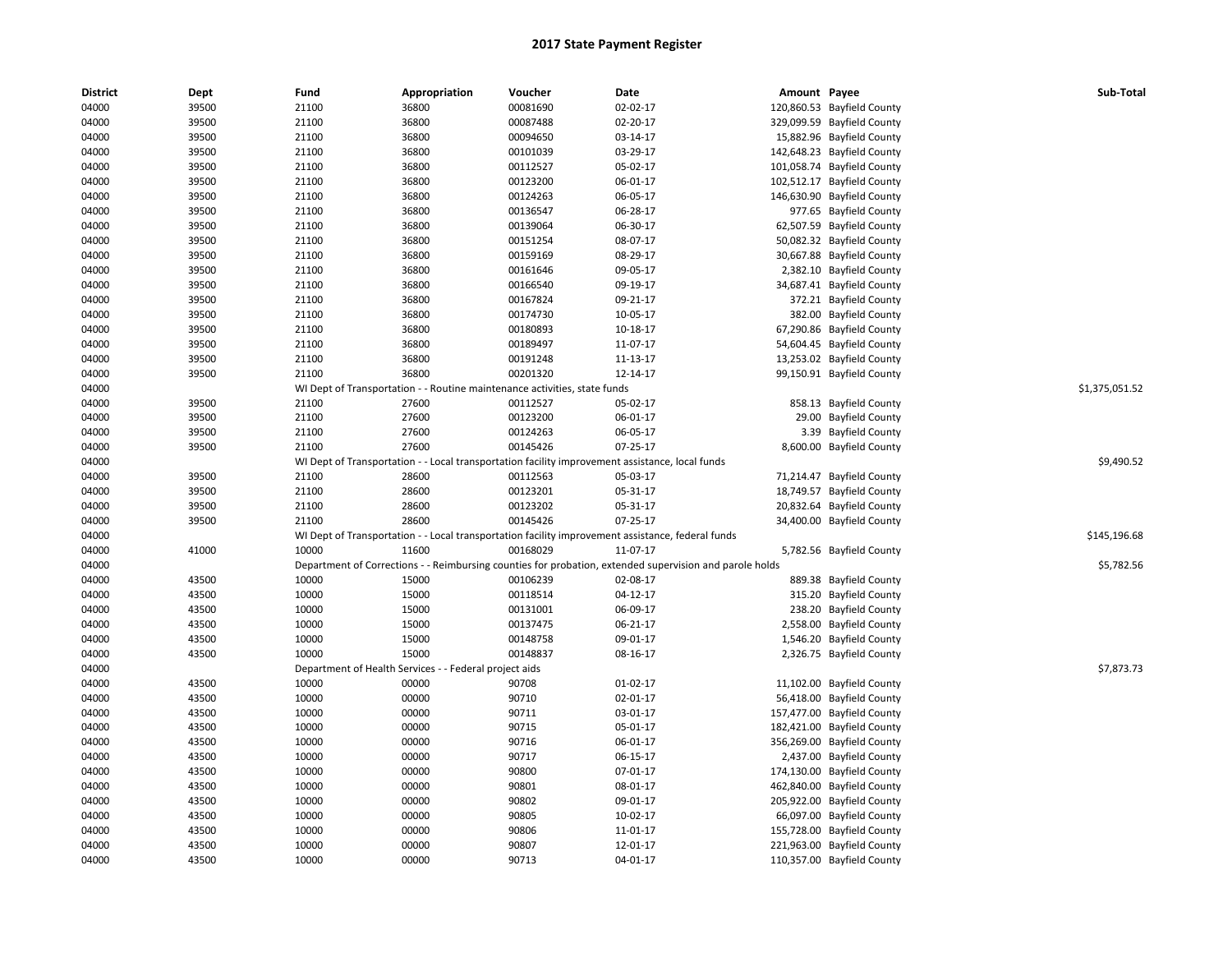| <b>District</b> | Dept  | Fund                             | Appropriation                                                             | Voucher                                                                                   | Date                                                                                           | Amount Payee |                            | Sub-Total      |
|-----------------|-------|----------------------------------|---------------------------------------------------------------------------|-------------------------------------------------------------------------------------------|------------------------------------------------------------------------------------------------|--------------|----------------------------|----------------|
| 04000           | 43500 | 10000                            | 00000                                                                     | 90714                                                                                     | 04-03-17                                                                                       |              | 8,770.00 Bayfield County   |                |
| 04000           |       |                                  | Department of Health Services - - State/Federal Aids                      |                                                                                           |                                                                                                |              |                            | \$2,171,931.00 |
| 04000           | 43700 | 10000                            | 18800                                                                     | 00018295                                                                                  | $01 - 17 - 17$                                                                                 |              | 5,952.51 Bayfield County   |                |
| 04000           | 43700 | 10000                            | 18800                                                                     | 00025144                                                                                  | 06-15-17                                                                                       |              | 24,999.00 Bayfield County  |                |
| 04000           |       |                                  | Dept of Children and Families - - Community youth and family aids         |                                                                                           |                                                                                                |              |                            | \$30,951.51    |
| 04000           | 45500 | 10000                            | 20200                                                                     | 00029634                                                                                  | 06-09-17                                                                                       |              | 989.91 Bayfield County     |                |
| 04000           | 45500 | 10000                            | 20200                                                                     | 00037760                                                                                  | 11-20-17                                                                                       |              | 3,267.34 Bayfield County   |                |
| 04000           |       |                                  | Department of Justice - - Officer training reimbursement                  |                                                                                           |                                                                                                |              |                            | \$4,257.25     |
| 04000           | 45500 | 10000                            | 22100                                                                     | 00035876                                                                                  | 10-13-17                                                                                       |              | 990.00 Bayfield County     |                |
| 04000           |       |                                  |                                                                           | Department of Justice - - Crime laboratories; deoxyribonucleic acid analysis              |                                                                                                |              |                            | \$990.00       |
| 04000           | 45500 | 10000                            | 23100                                                                     | 00029634                                                                                  | 06-09-17                                                                                       |              | 5,158.48 Bayfield County   |                |
| 04000           | 45500 | 10000                            | 23100                                                                     | 00034937                                                                                  | 09-27-17                                                                                       |              | 3,336.12 Bayfield County   |                |
| 04000           | 45500 | 10000                            | 23100                                                                     | 00036000                                                                                  | 10-16-17                                                                                       |              | 4,640.00 Bayfield County   |                |
| 04000           |       |                                  |                                                                           | Department of Justice - - Law enforcement training fund, local assistance                 |                                                                                                |              |                            | \$13,134.60    |
| 04000           | 45500 | 10000                            | 25100                                                                     | 00023151                                                                                  | 02-06-17                                                                                       |              | 15,829.24 Bayfield County  |                |
| 04000           |       |                                  | Department of Justice - - Federal aid, local assistance                   |                                                                                           |                                                                                                |              |                            | \$15,829.24    |
| 04000           | 45500 | 10000                            | 53200                                                                     | 00031682                                                                                  | 07-20-17                                                                                       |              | 11,476.10 Bayfield County  |                |
| 04000           |       |                                  |                                                                           | Department of Justice - - Crime victim and witness assistance surcharge, general services |                                                                                                |              |                            | \$11,476.10    |
| 04000           | 45500 | 10000                            | 53900                                                                     | 00024938                                                                                  | 03-03-17                                                                                       |              | 10,520.42 Bayfield County  |                |
| 04000           |       |                                  |                                                                           | Department of Justice - - Reimbursement to counties for victim-witness services           |                                                                                                |              |                            | \$10,520.42    |
| 04000           | 46500 | 10000                            | 30500                                                                     | 00022454                                                                                  | 02-17-17                                                                                       |              | 571.14 Bayfield County     |                |
| 04000           | 46500 | 10000                            | 30500                                                                     | 00023894                                                                                  | 03-23-17                                                                                       |              | 4,806.70 Bayfield County   |                |
| 04000           | 46500 | 10000                            | 30500                                                                     | 00023895                                                                                  | 03-24-17                                                                                       |              | 1,117.19 Bayfield County   |                |
| 04000           | 46500 | 10000                            | 30500                                                                     | 00025640                                                                                  | 05-04-17                                                                                       |              | 624.01 Bayfield County     |                |
| 04000           | 46500 | 10000                            | 30500                                                                     | 00029033                                                                                  | 07-11-17                                                                                       |              | 514.17 Bayfield County     |                |
| 04000           | 46500 | 10000                            | 30500                                                                     | 00029034                                                                                  | 07-11-17                                                                                       |              | 1,012.27 Bayfield County   |                |
| 04000           |       | Department of Military Affairs - |                                                                           |                                                                                           | - Disaster recovery aid; public health emergency quarantine costs                              |              |                            | \$8,645.48     |
| 04000           | 46500 | 10000                            | 34200                                                                     | 00022454                                                                                  | 02-17-17                                                                                       |              | 3,426.81 Bayfield County   |                |
| 04000           | 46500 | 10000                            | 34200                                                                     | 00023894                                                                                  | 03-23-17                                                                                       |              | 28,840.17 Bayfield County  |                |
| 04000           | 46500 | 10000                            | 34200                                                                     | 00023895                                                                                  | 03-24-17                                                                                       |              | 6,703.10 Bayfield County   |                |
| 04000           | 46500 | 10000                            | 34200                                                                     | 00025640                                                                                  | 05-04-17                                                                                       |              | 3,744.02 Bayfield County   |                |
| 04000           | 46500 | 10000                            | 34200                                                                     | 00029033                                                                                  | 07-11-17                                                                                       |              | 3,086.00 Bayfield County   |                |
| 04000           | 46500 | 10000                            | 34200                                                                     | 00029034                                                                                  | 07-11-17                                                                                       |              | 6,073.59 Bayfield County   |                |
| 04000           | 46500 | 10000                            | 34200                                                                     | 00030299                                                                                  | 08-11-17                                                                                       |              |                            |                |
|                 |       | 10000                            | 34200                                                                     | 00030699                                                                                  |                                                                                                |              | 4,822.52 Bayfield County   |                |
| 04000           | 46500 |                                  |                                                                           |                                                                                           | 08-23-17                                                                                       |              | 20,252.97 Bayfield County  |                |
| 04000<br>04000  | 46500 | 27200                            | Department of Military Affairs - - Federal aid, local assistance<br>36400 | 00027657                                                                                  | 06-14-17                                                                                       |              |                            | \$76,949.18    |
| 04000           |       |                                  |                                                                           |                                                                                           |                                                                                                |              | 2,326.19 Bayfield County   | \$2,326.19     |
|                 |       |                                  |                                                                           |                                                                                           | Department of Military Affairs - - Division of emergency management; petroleum inspection fund |              |                            |                |
| 04000           | 48500 | 15200                            | 12700                                                                     | 00024174                                                                                  | 01-24-17                                                                                       |              | 850.00 Bayfield County     |                |
| 04000           |       |                                  | Department of Veterans Affairs - - Grants to counties                     |                                                                                           |                                                                                                |              |                            | \$850.00       |
| 04000           | 48500 | 58200                            | 26700                                                                     | 00024174                                                                                  | 01-24-17                                                                                       |              | 3,825.00 Bayfield County   |                |
| 04000           |       |                                  | Department of Veterans Affairs - - County grants                          |                                                                                           |                                                                                                |              |                            | \$3,825.00     |
| 04000           | 48500 | 58200                            | 28000                                                                     | 00037703                                                                                  | 10-25-17                                                                                       |              | 2,706.46 Bayfield County   |                |
| 04000           |       |                                  | Department of Veterans Affairs - - Transportation payment                 |                                                                                           |                                                                                                |              |                            | \$2,706.46     |
| 04000           | 48500 | 58300                            | 37000                                                                     | 00024174                                                                                  | 01-24-17                                                                                       |              | 3,825.00 Bayfield County   |                |
| 04000           |       |                                  | Department of Veterans Affairs - - County grants                          |                                                                                           |                                                                                                |              |                            | \$3,825.00     |
| 04000           | 50500 | 10000                            | 14200                                                                     | 00042559                                                                                  | 02-21-17                                                                                       |              | 175,456.51 Bayfield County |                |
| 04000           | 50500 | 10000                            | 14200                                                                     | 00043864                                                                                  | 03-06-17                                                                                       |              | 5,604.76 Bayfield County   |                |
| 04000           | 50500 | 10000                            | 14200                                                                     | 00046687                                                                                  | 04-19-17                                                                                       |              | 19,495.17 Bayfield County  |                |
| 04000           | 50500 | 10000                            | 14200                                                                     | 00050853                                                                                  | 06-02-17                                                                                       |              | 3,119.20 Bayfield County   |                |
| 04000           | 50500 | 10000                            | 14200                                                                     | 00059532                                                                                  | 09-08-17                                                                                       |              | 2,887.87 Bayfield County   |                |
| 04000           |       |                                  | Department of Administration - - Federal aid                              |                                                                                           |                                                                                                |              |                            | \$206,563.51   |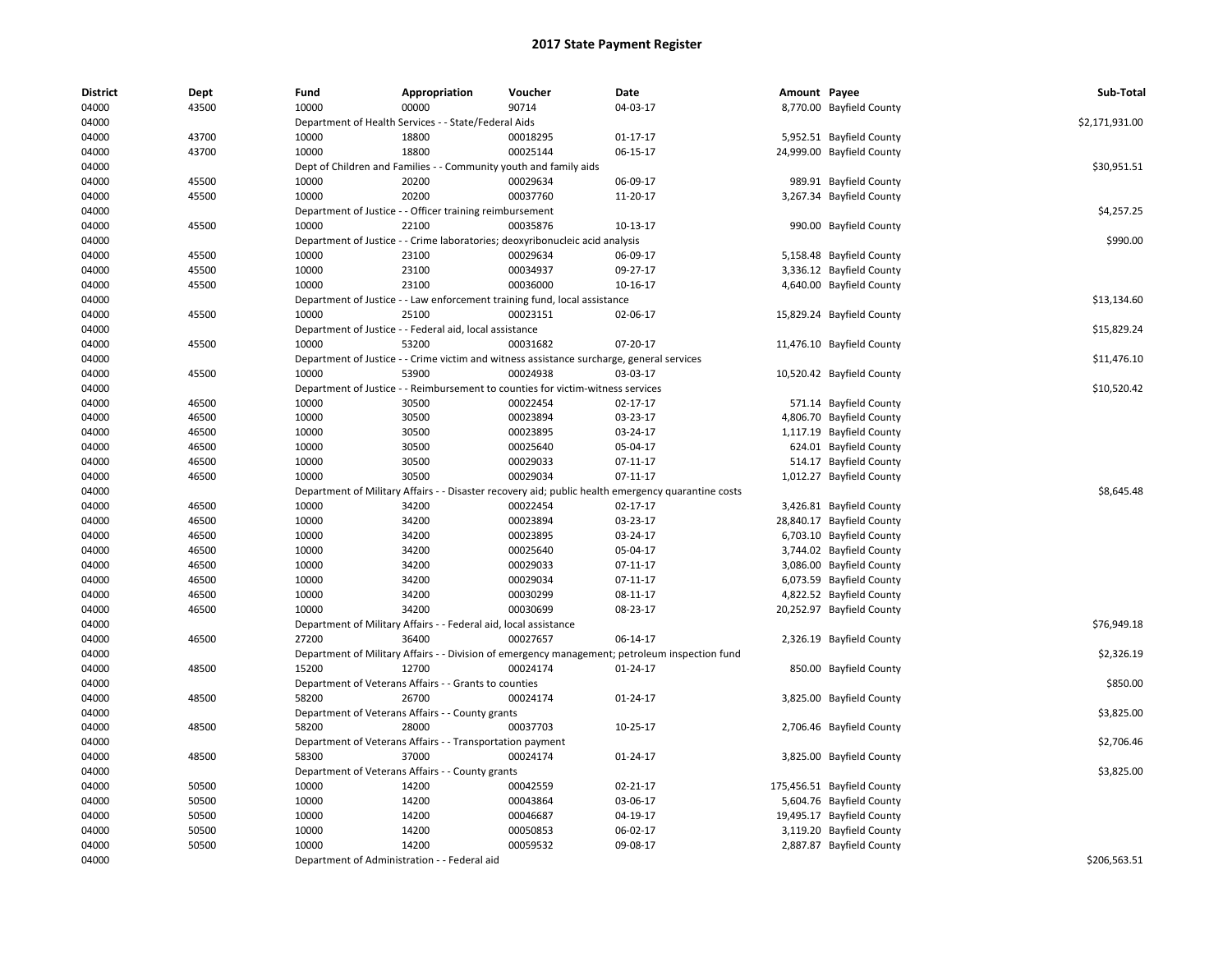| <b>District</b> | Dept  | Fund                                                          | Appropriation                                                                    | Voucher                         | Date           | Amount Payee |                              | Sub-Total       |
|-----------------|-------|---------------------------------------------------------------|----------------------------------------------------------------------------------|---------------------------------|----------------|--------------|------------------------------|-----------------|
| 04000           | 50500 | 10000                                                         | 15500                                                                            | 00040154                        | $01 - 17 - 17$ |              | 10,098.00 Bayfield County    |                 |
| 04000           | 50500 | 10000                                                         | 15500                                                                            | 00041351                        | 01-30-17       |              | 2,017.00 Bayfield County     |                 |
| 04000           | 50500 | 10000                                                         | 15500                                                                            | 00045006                        | 03-14-17       |              | 2,640.00 Bayfield County     |                 |
| 04000           | 50500 | 10000                                                         | 15500                                                                            | 00047669                        | 04-14-17       |              | <b>Bayfield County</b>       |                 |
| 04000           | 50500 | 10000                                                         | 15500                                                                            | 00048861                        | 04-28-17       |              | 2,087.00 Bayfield County     |                 |
| 04000           | 50500 | 10000                                                         | 15500                                                                            | 00051800                        | 05-30-17       |              | 284.00 Bayfield County       |                 |
| 04000           | 50500 | 10000                                                         | 15500                                                                            | 00067458                        | 12-14-17       |              | 3,563.00 Bayfield County     |                 |
| 04000           | 50500 | 10000                                                         | 15500                                                                            | 00068711                        | 12-28-17       |              | 3,956.00 Bayfield County     |                 |
| 04000           |       | Department of Administration                                  |                                                                                  | - Federal aid; local assistance |                |              |                              | \$24,645.00     |
| 04000           | 50500 | 23500                                                         | 37100                                                                            | 00040154                        | 01-17-17       |              | 8,296.00 Bayfield County     |                 |
| 04000           | 50500 | 23500                                                         | 37100                                                                            | 00041351                        | 01-30-17       |              | 1,657.00 Bayfield County     |                 |
| 04000           | 50500 | 23500                                                         | 37100                                                                            | 00045006                        | 03-14-17       |              | 1,207.00 Bayfield County     |                 |
| 04000           | 50500 | 23500                                                         | 37100                                                                            | 00047669                        | 04-14-17       |              | <b>Bayfield County</b>       |                 |
| 04000           | 50500 | 23500                                                         | 37100                                                                            | 00048861                        | 04-28-17       |              | (416.00) Bayfield County     |                 |
| 04000           | 50500 | 23500                                                         | 37100                                                                            | 00051800                        | 05-30-17       |              | 416.00 Bayfield County       |                 |
| 04000           | 50500 | 23500                                                         | 37100                                                                            | 00065196                        | 11-14-17       |              | 2,735.00 Bayfield County     |                 |
| 04000           | 50500 | 23500                                                         | 37100                                                                            | 00067458                        | 12-14-17       |              | 4,655.00 Bayfield County     |                 |
| 04000           | 50500 | 23500                                                         | 37100                                                                            | 00068711                        | 12-28-17       |              | 5,614.00 Bayfield County     |                 |
| 04000           |       | Department of Administration - - Low-income assistance grants |                                                                                  | \$24,164.00                     |                |              |                              |                 |
| 04000           | 50500 | 26900                                                         | 16600                                                                            | 00041051                        | 02-07-17       |              | 1,000.00 Bayfield County     |                 |
| 04000           | 50500 | 26900                                                         | 16600                                                                            | 00044278                        | 03-14-17       |              | 61,400.00 Bayfield County    |                 |
| 04000           | 50500 | 26900                                                         | 16600                                                                            | 00044898                        | 04-03-17       |              | 25,000.00 Bayfield County    |                 |
| 04000           | 50500 | 26900                                                         | 16600                                                                            | 00047670                        | 04-24-17       |              | 25,000.00 Bayfield County    |                 |
| 04000           |       | Department of Administration - - Land                         |                                                                                  |                                 |                |              |                              | \$112,400.00    |
| 04000           | 50700 | 10000                                                         | 13000                                                                            | 00001376                        | 09-06-17       |              | 1,117.20 Bayfield County     |                 |
| 04000           |       |                                                               | Commissioners of Public Lands - - Federal aid -- flood control                   |                                 |                |              |                              | \$1,117.20      |
| 04000           | 51000 | 10000                                                         | 12000                                                                            | 00000265                        | 01-13-17       |              | 4,626.28 Bayfield County     |                 |
| 04000           |       | Elections Commission - - Recount fees                         |                                                                                  |                                 |                |              |                              | \$4,626.28      |
| 04000           | 83500 | 10000                                                         | 10500                                                                            | 00020305                        | 07-24-17       |              | 7,797.02 Bayfield County     |                 |
| 04000           | 83500 | 10000                                                         | 10500                                                                            | 00023321                        | 11-20-17       |              | 44,183.13 Bayfield County    |                 |
| 04000           |       |                                                               | Shared Revenue and Tax Relief - - County and municipal aid account               |                                 |                |              |                              | \$51,980.15     |
| 04000           | 83500 | 10000                                                         | 10900                                                                            | 00017318                        | 07-24-17       |              | 997.00 Bayfield County       |                 |
| 04000           |       |                                                               | Shared Revenue and Tax Relief - - State aid; tax exempt property                 |                                 |                |              |                              | \$997.00        |
| 04000           | 83500 | 10000                                                         | 11000                                                                            | 00020305                        | 07-24-17       |              | 5,686.31 Bayfield County     |                 |
| 04000           | 83500 | 10000                                                         | 11000                                                                            | 00023321                        | 11-20-17       |              | 32,538.64 Bayfield County    |                 |
| 04000           |       |                                                               | Shared Revenue and Tax Relief - - Public utility distribution account            |                                 |                |              |                              | \$38,224.95     |
| 04000           | 83500 | 10000                                                         | 30200                                                                            | 00020066                        | 07-24-17       |              | 711,537.06 Bayfield County   |                 |
| 04000           | 83500 | 10000                                                         | 30200                                                                            | 00022111                        | 07-24-17       |              | 3,365,701.85 Bayfield County |                 |
| 04000           |       |                                                               | Shared Revenue and Tax Relief - - School levy tax credit and first dollar credit |                                 |                |              |                              | \$4,077,238.91  |
| 04000           | 83500 | 52100                                                         | 36300                                                                            | 00016116                        | 03-27-17       |              | 552,700.86 Bayfield County   |                 |
| 04000           |       |                                                               | Shared Revenue and Tax Relief - - Lottery and gaming credit                      |                                 |                |              |                              | \$552,700.86    |
| 04000 Total     |       |                                                               |                                                                                  |                                 |                |              |                              | \$10,527,828.79 |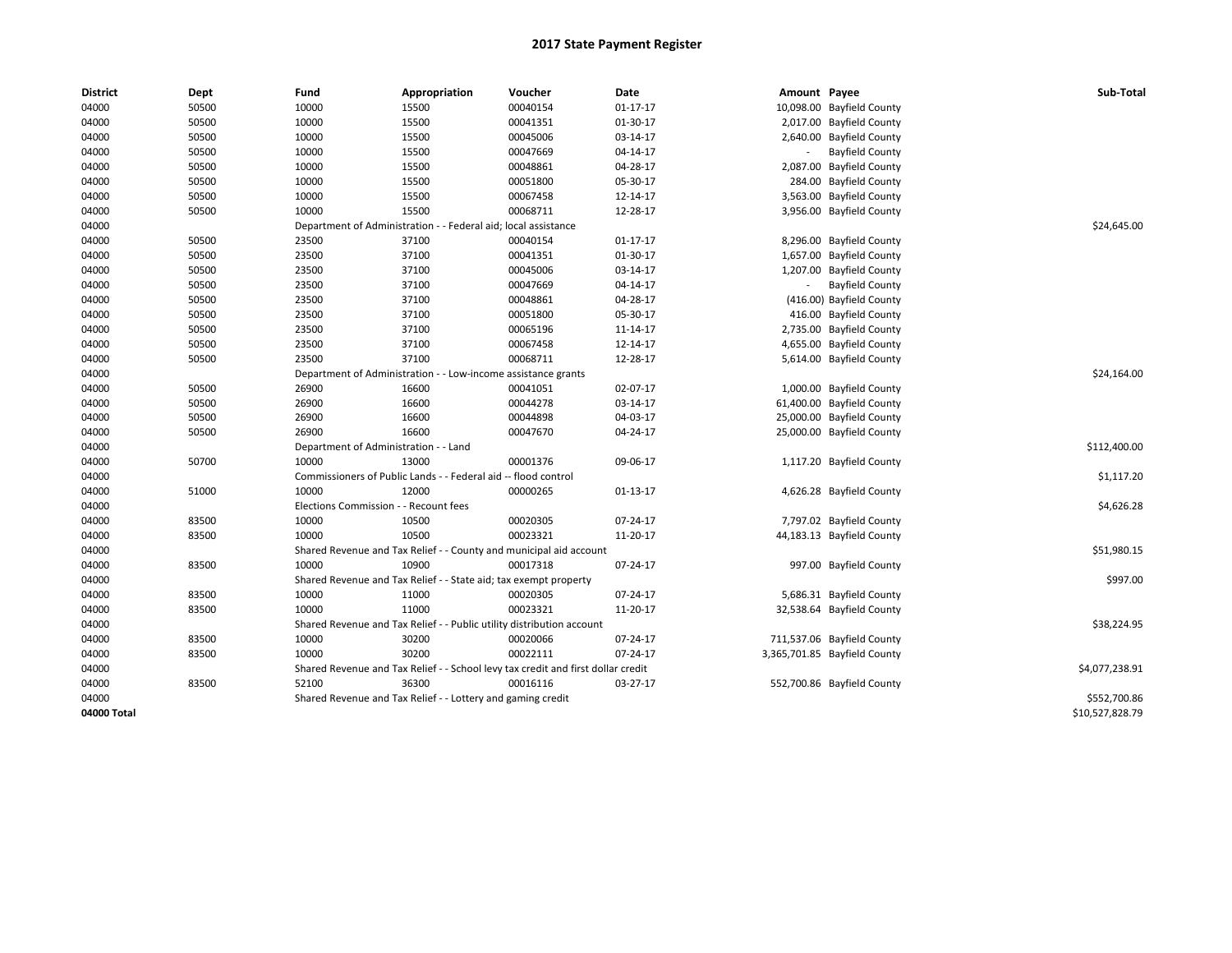| <b>District</b> | Dept  | Fund                                                                                                         | Appropriation                                                                    | Voucher    | Date     | Amount Payee |                             | Sub-Total    |
|-----------------|-------|--------------------------------------------------------------------------------------------------------------|----------------------------------------------------------------------------------|------------|----------|--------------|-----------------------------|--------------|
| 04002           | 16500 | 10000                                                                                                        | 22500                                                                            | 00010536   | 06-26-17 |              | 2,593.80 Town Of Barksdale  |              |
| 04002           |       |                                                                                                              | Dept of Safety & Prof Services - - Fire dues distribution                        |            |          |              |                             | \$2,593.80   |
| 04002           | 37000 | 10000                                                                                                        | 50300                                                                            | 00123865   | 02-02-17 |              | 1,485.35 Town Of Barksdale  |              |
| 04002           | 37000 | 10000                                                                                                        | 50300                                                                            | 00143964   | 04-21-17 |              | 8.90 Town Of Barksdale      |              |
| 04002           |       | Dept of Natural Resources - - Aids in lieu of taxes - general fund                                           |                                                                                  | \$1,494.25 |          |              |                             |              |
| 04002           | 37000 | 21200                                                                                                        | 16600                                                                            | 00157001   | 06-19-17 |              | 90.48 Town Of Barksdale     |              |
| 04002           |       |                                                                                                              | Dept of Natural Resources - - General program operations - state funds; forestry |            |          |              |                             | \$90.48      |
| 04002           | 37000 | 21200                                                                                                        | 57100                                                                            | 00157001   | 06-19-17 |              | 221.28 Town Of Barksdale    |              |
| 04002           |       | Dept of Natural Resources - - Resource aids -- county forests, forest croplands and managed forest land aids |                                                                                  | \$221.28   |          |              |                             |              |
| 04002           | 37000 | 21200                                                                                                        | 58400                                                                            | 00177465   | 09-08-17 |              | 32,300.83 Town Of Barksdale |              |
| 04002           |       |                                                                                                              | Dept of Natural Resources - - Resource aids -- payment in lieu of taxes; federal |            |          |              |                             | \$32,300.83  |
| 04002           | 37000 | 21200                                                                                                        | 58900                                                                            | 00157001   | 06-19-17 |              | 416.22 Town Of Barksdale    |              |
| 04002           |       | Dept of Natural Resources - - Resource aids - distribution of closed acreage fees.                           |                                                                                  | \$416.22   |          |              |                             |              |
| 04002           | 39500 | 21100                                                                                                        | 19100                                                                            | 00065539   | 01-03-17 |              | 41.023.26 Town Of Barksdale |              |
| 04002           | 39500 | 21100                                                                                                        | 19100                                                                            | 00096662   | 04-03-17 |              | 41,023.26 Town Of Barksdale |              |
| 04002           | 39500 | 21100                                                                                                        | 19100                                                                            | 00134088   | 07-03-17 |              | 41,023.26 Town Of Barksdale |              |
| 04002           | 39500 | 21100                                                                                                        | 19100                                                                            | 00169354   | 10-02-17 |              | 41,023.26 Town Of Barksdale |              |
| 04002           |       |                                                                                                              | WI Dept of Transportation - - Transportation aids to municipalities, state funds |            |          |              |                             | \$164,093.04 |
| 04002           | 50500 | 10000                                                                                                        | 14200                                                                            | 00045782   | 04-03-17 |              | 999.45 Town Of Barksdale    |              |
| 04002           |       |                                                                                                              | Department of Administration - - Federal aid                                     |            |          |              |                             | \$999.45     |
| 04002           | 83500 | 10000                                                                                                        | 10500                                                                            | 00020278   | 07-24-17 |              | 5,910.35 Town Of Barksdale  |              |
| 04002           | 83500 | 10000                                                                                                        | 10500                                                                            | 00023293   | 11-20-17 |              | 33,491.96 Town Of Barksdale |              |
| 04002           |       |                                                                                                              | Shared Revenue and Tax Relief - - County and municipal aid account               |            |          |              |                             | \$39,402.31  |
| 04002           | 83500 | 10000                                                                                                        | 10900                                                                            | 00017455   | 07-24-17 |              | 9.00 Town Of Barksdale      |              |
| 04002           |       |                                                                                                              | Shared Revenue and Tax Relief - - State aid; tax exempt property                 |            |          |              |                             | \$9.00       |
| 04002           | 83500 | 10000                                                                                                        | 11000                                                                            | 00020278   | 07-24-17 |              | 68.52 Town Of Barksdale     |              |
| 04002           | 83500 | 10000                                                                                                        | 11000                                                                            | 00023293   | 11-20-17 |              | 371.42 Town Of Barksdale    |              |
| 04002           |       | Shared Revenue and Tax Relief - - Public utility distribution account                                        |                                                                                  | \$439.94   |          |              |                             |              |
| 04002 Total     |       |                                                                                                              |                                                                                  |            |          |              |                             | \$242.060.60 |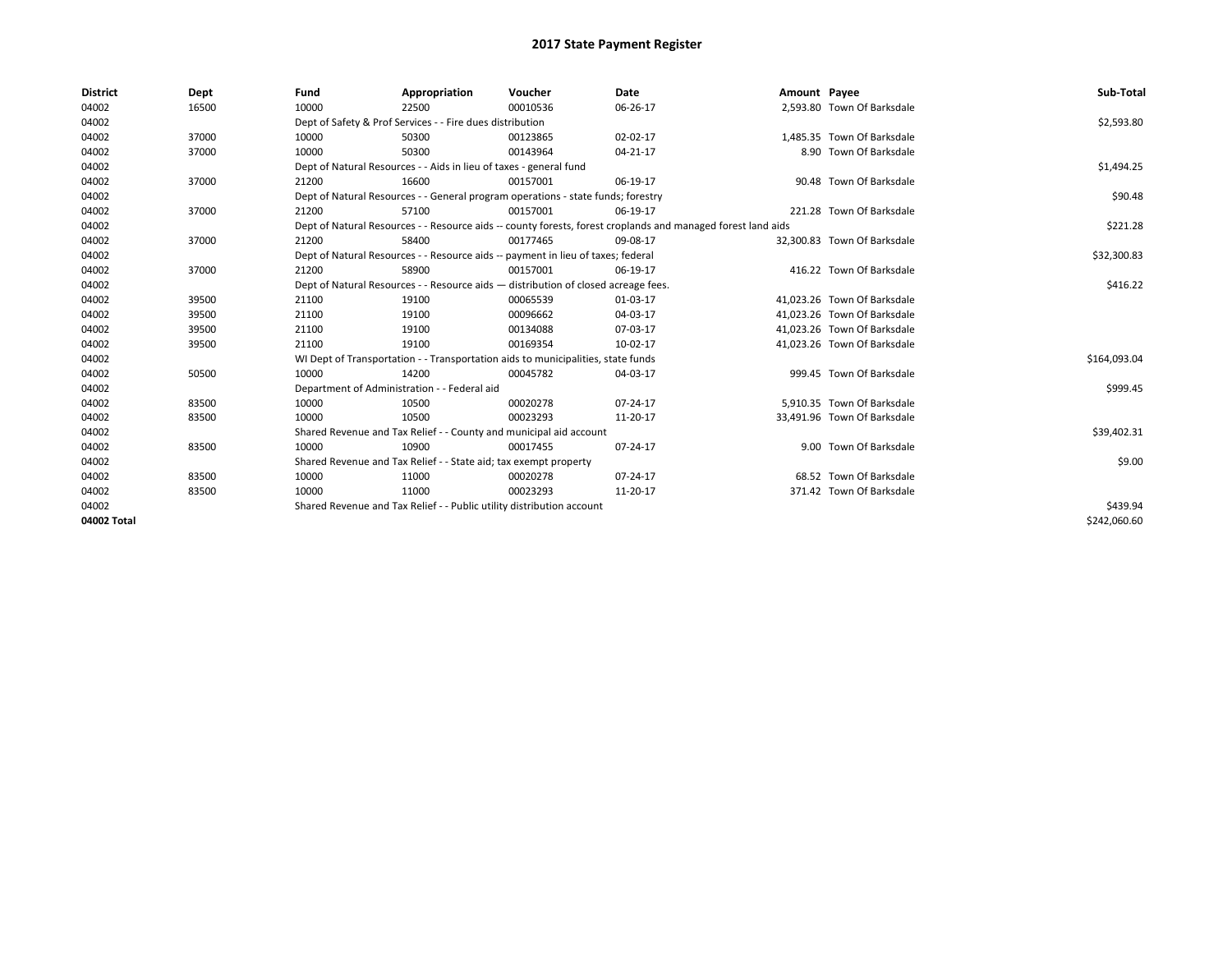| <b>District</b> | Dept  | Fund                                                                                                         | Appropriation                                                                    | Voucher     | Date                                                                                               | Amount Payee |                           | Sub-Total    |
|-----------------|-------|--------------------------------------------------------------------------------------------------------------|----------------------------------------------------------------------------------|-------------|----------------------------------------------------------------------------------------------------|--------------|---------------------------|--------------|
| 04004           | 16500 | 10000                                                                                                        | 22500                                                                            | 00010537    | 06-26-17                                                                                           |              | 7,343.79 Barnes, Town of  |              |
| 04004           |       |                                                                                                              | Dept of Safety & Prof Services - - Fire dues distribution                        |             |                                                                                                    |              |                           | \$7,343.79   |
| 04004           | 37000 | 10000                                                                                                        | 50300                                                                            | 00143382    | 04-21-17                                                                                           |              | 28.34 Barnes, Town of     |              |
| 04004           |       |                                                                                                              | Dept of Natural Resources - - Aids in lieu of taxes - general fund               |             |                                                                                                    |              |                           | \$28.34      |
| 04004           | 37000 | 21200                                                                                                        | 16600                                                                            | 00157002    | 06-19-17                                                                                           |              | 2,131.82 Barnes, Town of  |              |
| 04004           |       |                                                                                                              | Dept of Natural Resources - - General program operations - state funds; forestry |             |                                                                                                    |              |                           | \$2,131.82   |
| 04004           | 37000 | 21200                                                                                                        | 57100                                                                            | 00157002    | 06-19-17                                                                                           |              | 15,768.32 Barnes, Town of |              |
| 04004           |       | Dept of Natural Resources - - Resource aids -- county forests, forest croplands and managed forest land aids |                                                                                  | \$15,768.32 |                                                                                                    |              |                           |              |
| 04004           | 37000 | 21200                                                                                                        | 57900                                                                            | 00143380    | 04-21-17                                                                                           |              | 50.66 Barnes, Town of     |              |
| 04004           | 37000 | 21200                                                                                                        | 57900                                                                            | 00143381    | 04-21-17                                                                                           |              | 18.21 Barnes, Town of     |              |
| 04004           |       |                                                                                                              | Dept of Natural Resources - - Aids in lieu of taxes - sum sufficient             |             |                                                                                                    |              |                           | \$68.87      |
| 04004           | 37000 | 21200                                                                                                        | 58900                                                                            | 00157002    | 06-19-17                                                                                           |              | 9,806.35 Barnes, Town of  |              |
| 04004           |       | Dept of Natural Resources - - Resource aids - distribution of closed acreage fees.                           |                                                                                  | \$9,806.35  |                                                                                                    |              |                           |              |
| 04004           | 37000 | 27400                                                                                                        | 67000                                                                            | 00154046    | 06-01-17                                                                                           |              | 3,982.11 Barnes, Town of  |              |
| 04004           |       |                                                                                                              | Dept of Natural Resources - - Financial assistance for responsible units         |             |                                                                                                    |              |                           | \$3,982.11   |
| 04004           | 37000 | 36300                                                                                                        | TA100                                                                            | 00130385    | 02-24-17                                                                                           |              | 25,000.00 Barnes, Town of |              |
| 04004           |       | Dept of Natural Resources - - LAND ACQUISITION                                                               |                                                                                  | \$25,000.00 |                                                                                                    |              |                           |              |
| 04004           | 39500 | 21100                                                                                                        | 19100                                                                            | 00065540    | 01-03-17                                                                                           |              | 81,523.54 Barnes, Town of |              |
| 04004           | 39500 | 21100                                                                                                        | 19100                                                                            | 00096663    | 04-03-17                                                                                           |              | 81,523.54 Barnes, Town of |              |
| 04004           | 39500 | 21100                                                                                                        | 19100                                                                            | 00134089    | 07-03-17                                                                                           |              | 81,523.54 Barnes, Town of |              |
| 04004           | 39500 | 21100                                                                                                        | 19100                                                                            | 00169355    | 10-02-17                                                                                           |              | 81,523.56 Barnes, Town of |              |
| 04004           |       |                                                                                                              | WI Dept of Transportation - - Transportation aids to municipalities, state funds |             |                                                                                                    |              |                           | \$326,094.18 |
| 04004           | 43500 | 00005                                                                                                        | 16300                                                                            | 01LGS       | 11-17-17                                                                                           |              | 2,000.00 Barnes, Town of  |              |
| 04004           |       |                                                                                                              | Department of Health Services - - Guardianship grant program                     |             |                                                                                                    |              |                           | \$2,000.00   |
| 04004           | 46500 | 10000                                                                                                        | 30500                                                                            | 00032367    | 09-28-17                                                                                           |              | 3,562.27 Barnes, Town of  |              |
| 04004           |       |                                                                                                              |                                                                                  |             | Department of Military Affairs - - Disaster recovery aid; public health emergency quarantine costs |              |                           | \$3,562.27   |
| 04004           | 46500 | 10000                                                                                                        | 34200                                                                            | 00032367    | 09-28-17                                                                                           |              | 21,373.62 Barnes, Town of |              |
| 04004           |       |                                                                                                              | Department of Military Affairs - - Federal aid, local assistance                 |             |                                                                                                    |              |                           | \$21,373.62  |
| 04004           | 83500 | 10000                                                                                                        | 10500                                                                            | 00020279    | 07-24-17                                                                                           |              | 1,804.59 Barnes, Town of  |              |
| 04004           | 83500 | 10000                                                                                                        | 10500                                                                            | 00023294    | 11-20-17                                                                                           |              | 8,225.99 Barnes, Town of  |              |
| 04004           |       |                                                                                                              | Shared Revenue and Tax Relief - - County and municipal aid account               |             |                                                                                                    |              |                           | \$10,030.58  |
| 04004           | 83500 | 10000                                                                                                        | 10900                                                                            | 00017456    | 07-24-17                                                                                           |              | 13.00 Barnes, Town of     |              |
| 04004           |       |                                                                                                              | Shared Revenue and Tax Relief - - State aid; tax exempt property                 |             |                                                                                                    |              |                           | \$13.00      |
| 04004           | 83500 | 10000                                                                                                        | 11000                                                                            | 00020279    | 07-24-17                                                                                           |              | 10.02 Barnes, Town of     |              |
| 04004           | 83500 | 10000                                                                                                        | 11000                                                                            | 00023294    | 11-20-17                                                                                           |              | 56.55 Barnes, Town of     |              |
| 04004           |       |                                                                                                              | Shared Revenue and Tax Relief - - Public utility distribution account            |             |                                                                                                    |              |                           | \$66.57      |
| 04004           | 83500 | 10000                                                                                                        | 50100                                                                            | 00015156    | 01-31-17                                                                                           |              | 149.68 Barnes, Town of    |              |
| 04004           |       |                                                                                                              | Shared Revenue and Tax Relief - - Payments for municipal services                |             |                                                                                                    |              |                           | \$149.68     |
| 04004 Total     |       |                                                                                                              |                                                                                  |             |                                                                                                    |              |                           | \$427,419.50 |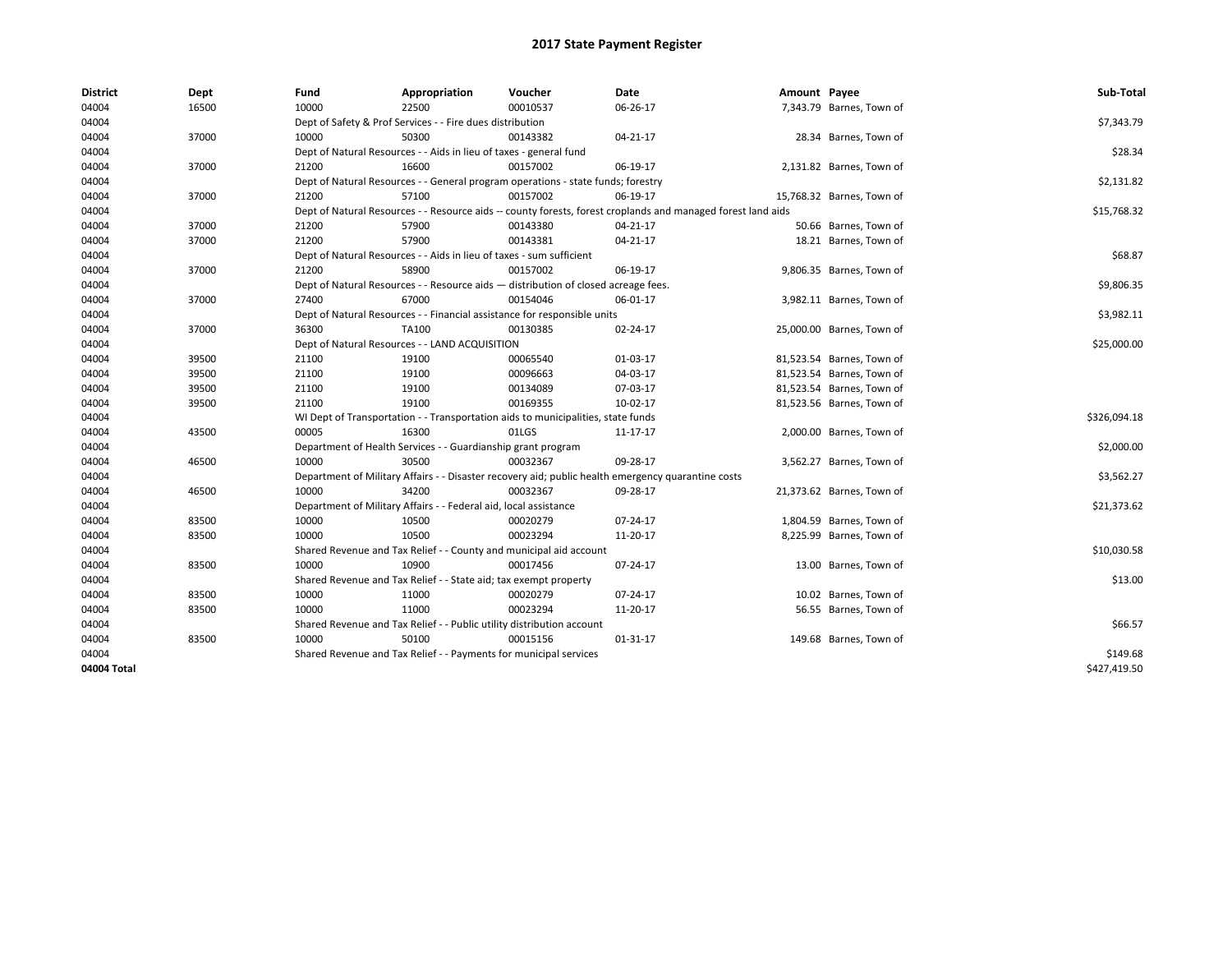| <b>District</b> | Dept  | Fund  | Appropriation                                                                                                | Voucher  | Date           | Amount Payee |                            | Sub-Total    |  |  |  |
|-----------------|-------|-------|--------------------------------------------------------------------------------------------------------------|----------|----------------|--------------|----------------------------|--------------|--|--|--|
| 04006           | 16500 | 10000 | 22500                                                                                                        | 00010538 | 06-26-17       |              | 4,885.19 Town Of Bayfield  |              |  |  |  |
| 04006           |       |       | Dept of Safety & Prof Services - - Fire dues distribution                                                    |          |                |              |                            | \$4,885.19   |  |  |  |
| 04006           | 37000 | 10000 | 50300                                                                                                        | 00123830 | 02-02-17       |              | 26,532.71 Town Of Bayfield |              |  |  |  |
| 04006           | 37000 | 10000 | 50300                                                                                                        | 00123831 | 02-02-17       |              | 19,909.89 Town Of Bayfield |              |  |  |  |
| 04006           | 37000 | 10000 | 50300                                                                                                        | 00123832 | 02-02-17       |              | 17,634.29 Town Of Bayfield |              |  |  |  |
| 04006           | 37000 | 10000 | 50300                                                                                                        | 00142601 | 04-21-17       |              | 85.54 Town Of Bayfield     |              |  |  |  |
| 04006           |       |       | Dept of Natural Resources - - Aids in lieu of taxes - general fund                                           |          |                |              |                            | \$64,162.43  |  |  |  |
| 04006           | 37000 | 21200 | 16600                                                                                                        | 00157003 | 06-19-17       |              | 297.92 Town Of Bayfield    |              |  |  |  |
| 04006           |       |       | Dept of Natural Resources - - General program operations - state funds; forestry                             |          |                |              |                            | \$297.92     |  |  |  |
| 04006           | 37000 | 21200 | 57100                                                                                                        | 00157003 | 06-19-17       |              | 10,518.94 Town Of Bayfield |              |  |  |  |
| 04006           |       |       | Dept of Natural Resources - - Resource aids -- county forests, forest croplands and managed forest land aids |          |                |              |                            |              |  |  |  |
| 04006           | 37000 | 21200 | 57900                                                                                                        | 00142599 | 04-21-17       |              | 528.36 Town Of Bayfield    |              |  |  |  |
| 04006           | 37000 | 21200 | 57900                                                                                                        | 00142600 | $04 - 21 - 17$ |              | 1.33 Town Of Bayfield      |              |  |  |  |
| 04006           |       |       | Dept of Natural Resources - - Aids in lieu of taxes - sum sufficient                                         |          |                |              |                            |              |  |  |  |
| 04006           | 37000 | 21200 | 58900                                                                                                        | 00157003 | 06-19-17       |              | 1,370.43 Town Of Bayfield  |              |  |  |  |
| 04006           |       |       | Dept of Natural Resources - - Resource aids - distribution of closed acreage fees.                           |          |                |              |                            |              |  |  |  |
| 04006           | 39500 | 21100 | 19100                                                                                                        | 00065541 | 01-03-17       |              | 40,158.97 Town Of Bayfield |              |  |  |  |
| 04006           | 39500 | 21100 | 19100                                                                                                        | 00096664 | 04-03-17       |              | 40,158.97 Town Of Bayfield |              |  |  |  |
| 04006           | 39500 | 21100 | 19100                                                                                                        | 00134090 | 07-03-17       |              | 40,158.97 Town Of Bayfield |              |  |  |  |
| 04006           | 39500 | 21100 | 19100                                                                                                        | 00169356 | 10-02-17       |              | 40,158.99 Town Of Bayfield |              |  |  |  |
| 04006           |       |       | WI Dept of Transportation - - Transportation aids to municipalities, state funds                             |          |                |              |                            | \$160,635.90 |  |  |  |
| 04006           | 83500 | 10000 | 10500                                                                                                        | 00020280 | 07-24-17       |              | 2,426.89 Town Of Bayfield  |              |  |  |  |
| 04006           | 83500 | 10000 | 10500                                                                                                        | 00023295 | 11-20-17       |              | 13,744.33 Town Of Bayfield |              |  |  |  |
| 04006           |       |       | Shared Revenue and Tax Relief - - County and municipal aid account                                           |          |                |              |                            | \$16,171.22  |  |  |  |
| 04006           | 83500 | 10000 | 10900                                                                                                        | 00017457 | 07-24-17       |              | 53.00 Town Of Bayfield     |              |  |  |  |
| 04006           |       |       | Shared Revenue and Tax Relief - - State aid; tax exempt property                                             |          |                |              |                            | \$53.00      |  |  |  |
| 04006           | 83500 | 10000 | 11000                                                                                                        | 00020280 | 07-24-17       |              | 32.86 Town Of Bayfield     |              |  |  |  |
| 04006           |       |       | Shared Revenue and Tax Relief - - Public utility distribution account                                        |          |                |              |                            | \$32.86      |  |  |  |
| 04006           | 83500 | 10000 | 50100                                                                                                        | 00015157 | $01 - 31 - 17$ |              | 1,697.35 Town Of Bayfield  |              |  |  |  |
| 04006           |       |       | Shared Revenue and Tax Relief - - Payments for municipal services                                            |          |                |              |                            | \$1,697.35   |  |  |  |
| 04006 Total     |       |       |                                                                                                              |          |                |              |                            | \$260,354.93 |  |  |  |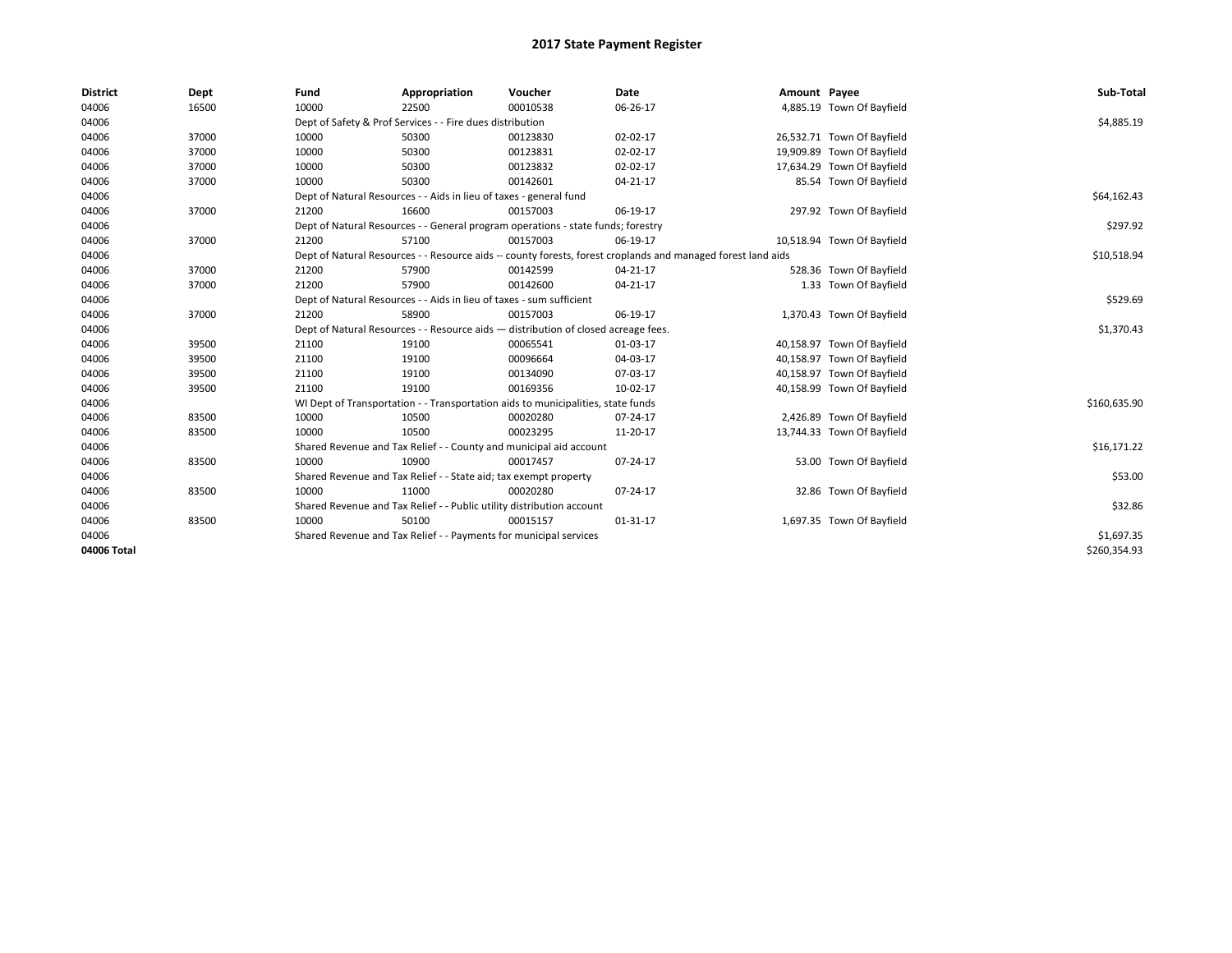| <b>District</b> | Dept  | Fund  | Appropriation                                                                                                | Voucher  | Date       | Amount Payee |                           | Sub-Total    |  |  |
|-----------------|-------|-------|--------------------------------------------------------------------------------------------------------------|----------|------------|--------------|---------------------------|--------------|--|--|
| 04008           | 16500 | 10000 | 22500                                                                                                        | 00010539 | 06-27-17   |              | 2,445.30 Town of Bayview  |              |  |  |
| 04008           |       |       | Dept of Safety & Prof Services - - Fire dues distribution                                                    |          |            |              |                           | \$2,445.30   |  |  |
| 04008           | 37000 | 10000 | 50300                                                                                                        | 00123827 | 02-02-17   |              | 17,436.53 Town of Bayview |              |  |  |
| 04008           | 37000 | 10000 | 50300                                                                                                        | 00142549 | 04-21-17   |              | 487.25 Town of Bayview    |              |  |  |
| 04008           |       |       | Dept of Natural Resources - - Aids in lieu of taxes - general fund                                           |          |            |              |                           | \$17,923.78  |  |  |
| 04008           | 37000 | 21200 | 16600                                                                                                        | 00157004 | 06-19-17   |              | 452.85 Town of Bayview    |              |  |  |
| 04008           |       |       | Dept of Natural Resources - - General program operations - state funds; forestry                             |          |            |              |                           | \$452.85     |  |  |
| 04008           | 37000 | 21200 | 57100                                                                                                        | 00157004 | 06-19-17   |              | 4,282.21 Town of Bayview  |              |  |  |
| 04008           |       |       | Dept of Natural Resources - - Resource aids -- county forests, forest croplands and managed forest land aids |          | \$4,282.21 |              |                           |              |  |  |
| 04008           | 37000 | 21200 | 57900                                                                                                        | 00142548 | 04-21-17   |              | 20.88 Town of Bayview     |              |  |  |
| 04008           |       |       | Dept of Natural Resources - - Aids in lieu of taxes - sum sufficient                                         |          |            |              |                           |              |  |  |
| 04008           | 37000 | 21200 | 58400                                                                                                        | 00177466 | 09-08-17   |              | 3,047.60 Town of Bayview  |              |  |  |
| 04008           |       |       | Dept of Natural Resources - - Resource aids -- payment in lieu of taxes; federal                             |          |            |              |                           | \$3,047.60   |  |  |
| 04008           | 37000 | 21200 | 58900                                                                                                        | 00157004 | 06-19-17   |              | 2,083.12 Town of Bayview  |              |  |  |
| 04008           |       |       | Dept of Natural Resources - - Resource aids - distribution of closed acreage fees.                           |          |            |              |                           | \$2,083.12   |  |  |
| 04008           | 39500 | 21100 | 19100                                                                                                        | 00065542 | 01-03-17   |              | 38,375.35 Town of Bayview |              |  |  |
| 04008           | 39500 | 21100 | 19100                                                                                                        | 00096665 | 04-03-17   |              | 38,375.35 Town of Bayview |              |  |  |
| 04008           | 39500 | 21100 | 19100                                                                                                        | 00134091 | 07-03-17   |              | 38,375.35 Town of Bayview |              |  |  |
| 04008           | 39500 | 21100 | 19100                                                                                                        | 00169357 | 10-02-17   |              | 38,375.37 Town of Bayview |              |  |  |
| 04008           |       |       | WI Dept of Transportation - - Transportation aids to municipalities, state funds                             |          |            |              |                           | \$153,501.42 |  |  |
| 04008           | 83500 | 10000 | 10500                                                                                                        | 00020281 | 07-24-17   |              | 1,017.87 Town of Bayview  |              |  |  |
| 04008           | 83500 | 10000 | 10500                                                                                                        | 00023296 | 11-20-17   |              | 5,767.92 Town of Bayview  |              |  |  |
| 04008           |       |       | Shared Revenue and Tax Relief - - County and municipal aid account                                           |          |            |              |                           | \$6,785.79   |  |  |
| 04008           | 83500 | 10000 | 10900                                                                                                        | 00017458 | 07-24-17   |              | 4.00 Town of Bayview      |              |  |  |
| 04008           |       |       | Shared Revenue and Tax Relief - - State aid; tax exempt property                                             |          |            |              |                           |              |  |  |
| 04008 Total     |       |       |                                                                                                              |          |            |              |                           | \$190,546.95 |  |  |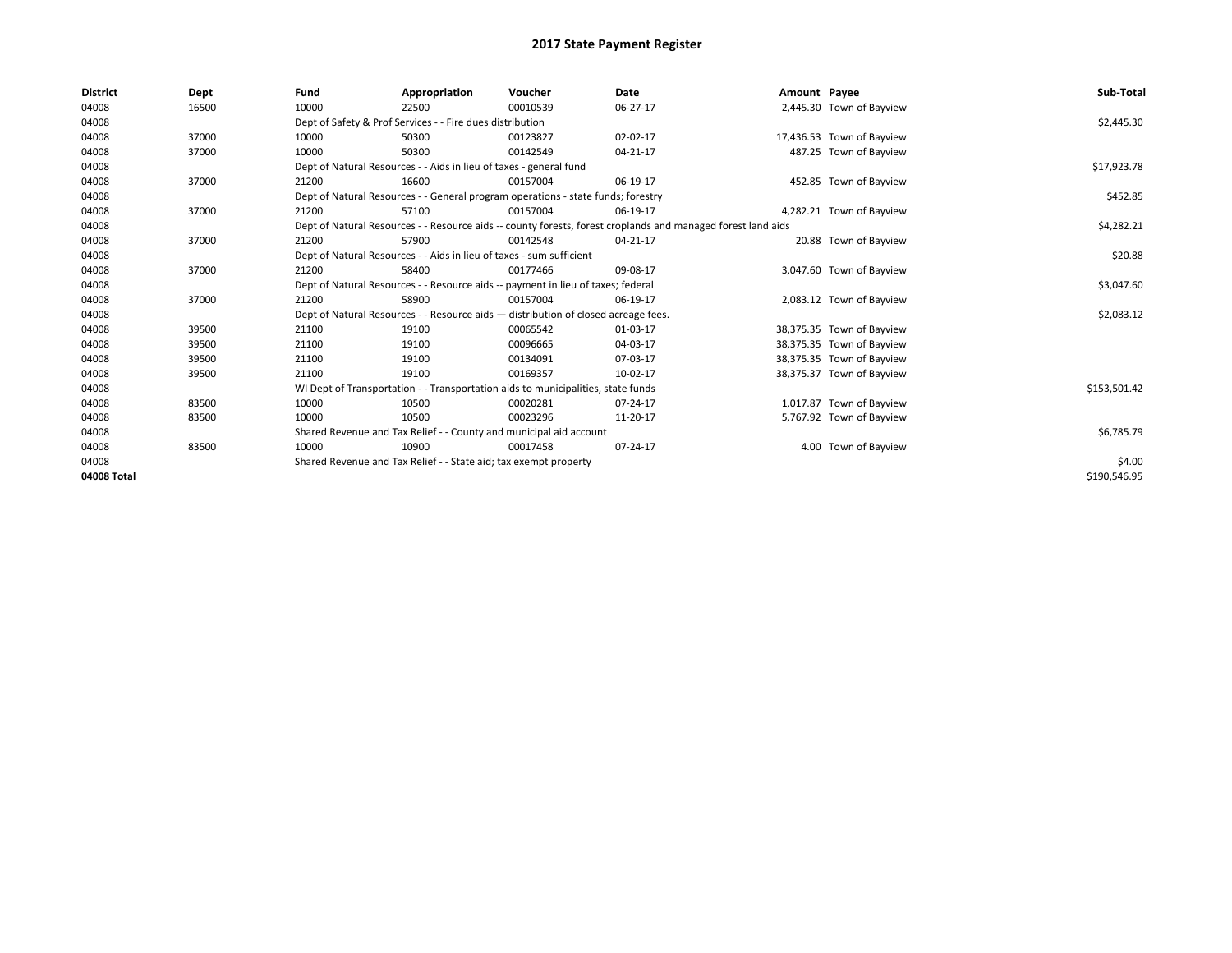| <b>District</b> | Dept  | Fund                                                            | Appropriation                                                                      | Voucher  | Date                                                                                                         | Amount Payee |                         | Sub-Total    |  |  |
|-----------------|-------|-----------------------------------------------------------------|------------------------------------------------------------------------------------|----------|--------------------------------------------------------------------------------------------------------------|--------------|-------------------------|--------------|--|--|
| 04010           | 16500 | 10000                                                           | 22500                                                                              | 00010540 | 06-26-17                                                                                                     |              | 2,228.95 Town Of Bell   |              |  |  |
| 04010           |       |                                                                 | Dept of Safety & Prof Services - - Fire dues distribution                          |          |                                                                                                              |              |                         | \$2,228.95   |  |  |
| 04010           | 37000 | 10000                                                           | 50300                                                                              | 00123824 | 02-02-17                                                                                                     |              | 18,699.05 Town Of Bell  |              |  |  |
| 04010           | 37000 | 10000                                                           | 50300                                                                              | 00123825 | 02-02-17                                                                                                     |              | 758.88 Town Of Bell     |              |  |  |
| 04010           |       |                                                                 | Dept of Natural Resources - - Aids in lieu of taxes - general fund                 |          |                                                                                                              |              |                         | \$19,457.93  |  |  |
| 04010           | 37000 | 21200                                                           | 16600                                                                              | 00157005 | 06-19-17                                                                                                     |              | 165.68 Town Of Bell     |              |  |  |
| 04010           |       |                                                                 | Dept of Natural Resources - - General program operations - state funds; forestry   |          |                                                                                                              |              |                         | \$165.68     |  |  |
| 04010           | 37000 | 21200                                                           | 57100                                                                              | 00157005 | 06-19-17                                                                                                     |              | 5,043.41 Town Of Bell   |              |  |  |
| 04010           |       |                                                                 |                                                                                    |          | Dept of Natural Resources - - Resource aids -- county forests, forest croplands and managed forest land aids |              |                         | \$5,043.41   |  |  |
| 04010           | 37000 | 21200                                                           | 57900                                                                              | 00142436 | 04-21-17                                                                                                     |              | 3.37 Town Of Bell       |              |  |  |
| 04010           | 37000 | 21200                                                           | 57900                                                                              | 00142437 | 04-21-17                                                                                                     |              | 35.20 Town Of Bell      |              |  |  |
| 04010           |       |                                                                 | Dept of Natural Resources - - Aids in lieu of taxes - sum sufficient               |          |                                                                                                              |              |                         | \$38.57      |  |  |
| 04010           | 37000 | 21200                                                           | 58400                                                                              | 00177467 | 09-08-17                                                                                                     |              | 9,217.06 Town Of Bell   |              |  |  |
| 04010           |       |                                                                 | Dept of Natural Resources - - Resource aids -- payment in lieu of taxes; federal   |          |                                                                                                              |              |                         | \$9,217.06   |  |  |
| 04010           | 37000 | 21200                                                           | 58900                                                                              | 00157005 | 06-19-17                                                                                                     |              | 762.12 Town Of Bell     |              |  |  |
| 04010           |       |                                                                 | Dept of Natural Resources - - Resource aids - distribution of closed acreage fees. |          |                                                                                                              |              |                         |              |  |  |
| 04010           | 37000 | 27400                                                           | 67000                                                                              | 00154621 | 06-01-17                                                                                                     |              | 1,705.31 Town Of Bell   | \$762.12     |  |  |
| 04010           |       |                                                                 | Dept of Natural Resources - - Financial assistance for responsible units           |          |                                                                                                              |              |                         |              |  |  |
| 04010           | 39500 | 21100                                                           | 17400                                                                              | 00186694 | 11-02-17                                                                                                     |              | 13,987.14 Town Of Bell  |              |  |  |
| 04010           |       | WI Dept of Transportation - - Disaster damage aids, state funds | \$13,987.14                                                                        |          |                                                                                                              |              |                         |              |  |  |
| 04010           | 39500 | 21100                                                           | 19100                                                                              | 00065543 | 01-03-17                                                                                                     |              | 43,627.12 Town Of Bell  |              |  |  |
| 04010           | 39500 | 21100                                                           | 19100                                                                              | 00096666 | 04-03-17                                                                                                     |              | 43,627.12 Town Of Bell  |              |  |  |
| 04010           | 39500 | 21100                                                           | 19100                                                                              | 00134092 | 07-03-17                                                                                                     |              | 43,627.12 Town Of Bell  |              |  |  |
| 04010           | 39500 | 21100                                                           | 19100                                                                              | 00169358 | 10-02-17                                                                                                     |              | 43,627.14 Town Of Bell  |              |  |  |
| 04010           |       |                                                                 | WI Dept of Transportation - - Transportation aids to municipalities, state funds   |          |                                                                                                              |              |                         | \$174,508.50 |  |  |
| 04010           | 46500 | 10000                                                           | 30500                                                                              | 00032371 | 09-28-17                                                                                                     |              | 17,455.43 Town Of Bell  |              |  |  |
| 04010           |       |                                                                 |                                                                                    |          | Department of Military Affairs - - Disaster recovery aid; public health emergency quarantine costs           |              |                         | \$17,455.43  |  |  |
| 04010           | 46500 | 10000                                                           | 34200                                                                              | 00032371 | 09-28-17                                                                                                     |              | 104,732.59 Town Of Bell |              |  |  |
| 04010           |       |                                                                 | Department of Military Affairs - - Federal aid, local assistance                   |          |                                                                                                              |              |                         | \$104,732.59 |  |  |
| 04010           | 83500 | 10000                                                           | 10500                                                                              | 00020282 | 07-24-17                                                                                                     |              | 970.26 Town Of Bell     |              |  |  |
| 04010           | 83500 | 10000                                                           | 10500                                                                              | 00023297 | 11-20-17                                                                                                     |              | 5,498.14 Town Of Bell   |              |  |  |
| 04010           |       |                                                                 | Shared Revenue and Tax Relief - - County and municipal aid account                 |          |                                                                                                              |              |                         | \$6,468.40   |  |  |
| 04010           | 83500 | 10000                                                           | 10900                                                                              | 00017459 | 07-24-17                                                                                                     |              | 9.00 Town Of Bell       |              |  |  |
| 04010           |       |                                                                 | Shared Revenue and Tax Relief - - State aid; tax exempt property                   |          |                                                                                                              |              |                         | \$9.00       |  |  |
| 04010           | 83500 | 10000                                                           | 11000                                                                              | 00020282 | 07-24-17                                                                                                     |              | 138.98 Town Of Bell     |              |  |  |
| 04010           | 83500 | 10000                                                           | 11000                                                                              | 00023297 | 11-20-17                                                                                                     |              | 790.34 Town Of Bell     |              |  |  |
| 04010           |       |                                                                 | Shared Revenue and Tax Relief - - Public utility distribution account              |          |                                                                                                              |              |                         | \$929.32     |  |  |
| 04010 Total     |       |                                                                 |                                                                                    |          |                                                                                                              |              |                         | \$356,709.41 |  |  |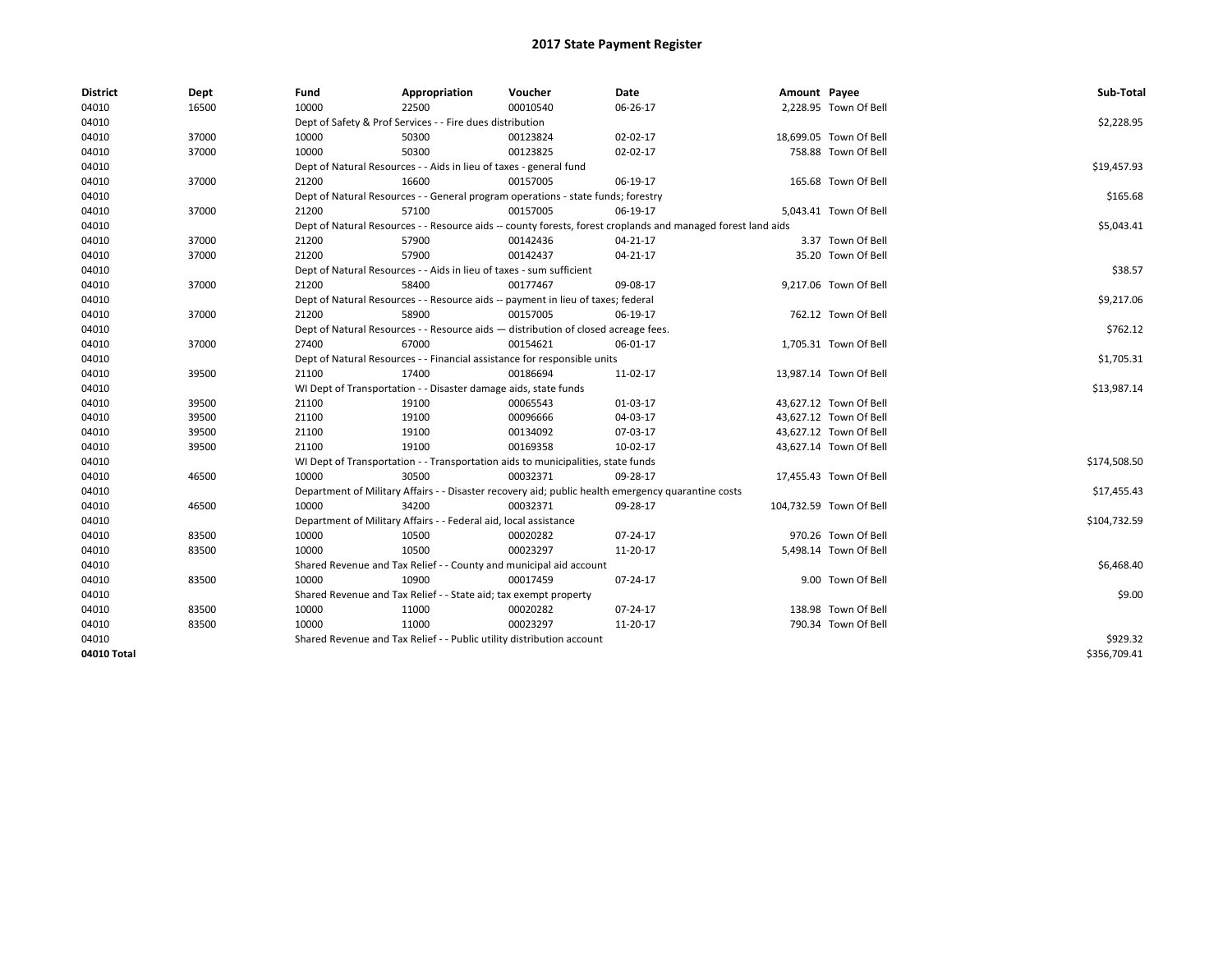| <b>District</b> | Dept  | Fund  | Appropriation                                                                       | Voucher  | Date                                                                                                         | Amount Payee |                         | Sub-Total    |  |  |
|-----------------|-------|-------|-------------------------------------------------------------------------------------|----------|--------------------------------------------------------------------------------------------------------------|--------------|-------------------------|--------------|--|--|
| 04012           | 16500 | 10000 | 22500                                                                               | 00010541 | 06-26-17                                                                                                     |              | 4,970.69 Town Of Cable  |              |  |  |
| 04012           |       |       | Dept of Safety & Prof Services - - Fire dues distribution                           |          |                                                                                                              |              |                         | \$4,970.69   |  |  |
| 04012           | 37000 | 10000 | 50300                                                                               | 00123863 | 02-02-17                                                                                                     |              | 1,071.16 Town Of Cable  |              |  |  |
| 04012           | 37000 | 10000 | 50300                                                                               | 00143914 | 04-21-17                                                                                                     |              | 426.97 Town Of Cable    |              |  |  |
| 04012           | 37000 | 10000 | 50300                                                                               | 00143918 | 04-21-17                                                                                                     |              | 9.84 Town Of Cable      |              |  |  |
| 04012           |       |       | Dept of Natural Resources - - Aids in lieu of taxes - general fund                  |          |                                                                                                              |              |                         | \$1,507.97   |  |  |
| 04012           | 37000 | 21200 | 16600                                                                               | 00157006 | 06-19-17                                                                                                     |              | 538.76 Town Of Cable    |              |  |  |
| 04012           |       |       | Dept of Natural Resources - - General program operations - state funds; forestry    |          |                                                                                                              |              |                         | \$538.76     |  |  |
| 04012           | 37000 | 21200 | 57100                                                                               | 00157006 | 06-19-17                                                                                                     |              | 2,727.21 Town Of Cable  |              |  |  |
| 04012           |       |       |                                                                                     |          | Dept of Natural Resources - - Resource aids -- county forests, forest croplands and managed forest land aids |              |                         | \$2,727.21   |  |  |
| 04012           | 37000 | 21200 | 57900                                                                               | 00143915 | 04-21-17                                                                                                     |              | 0.98 Town Of Cable      |              |  |  |
| 04012           | 37000 | 21200 | 57900                                                                               | 00143916 | 04-21-17                                                                                                     |              | 293.86 Town Of Cable    |              |  |  |
| 04012           | 37000 | 21200 | 57900                                                                               | 00143917 | 04-21-17                                                                                                     |              | 4.53 Town Of Cable      |              |  |  |
| 04012           |       |       | Dept of Natural Resources - - Aids in lieu of taxes - sum sufficient                |          |                                                                                                              |              |                         | \$299.37     |  |  |
| 04012           | 37000 | 21200 | 58900                                                                               | 00157006 | 06-19-17                                                                                                     |              | 2,478.31 Town Of Cable  |              |  |  |
| 04012           |       |       | Dept of Natural Resources - - Resource aids - distribution of closed acreage fees.  |          |                                                                                                              |              |                         | \$2,478.31   |  |  |
| 04012           | 37000 | 21200 | 67800                                                                               | 00117982 | $01 - 10 - 17$                                                                                               |              | 3.000.00 Town Of Cable  |              |  |  |
| 04012           | 37000 | 21200 | 67800                                                                               | 00201456 | 12-13-17                                                                                                     |              | 9,000.00 Town Of Cable  |              |  |  |
| 04012           |       |       |                                                                                     |          | Dept of Natural Resources - - Environmental aids -- invasive aquatic species and lake monitoring             |              |                         | \$12,000.00  |  |  |
| 04012           | 37000 | 27400 | 67000                                                                               | 00154367 | 06-01-17                                                                                                     |              | 4,717.00 Town Of Cable  |              |  |  |
| 04012           |       |       | Dept of Natural Resources - - Financial assistance for responsible units            |          |                                                                                                              |              |                         |              |  |  |
| 04012           | 39500 | 21100 | 19100                                                                               | 00065544 | 01-03-17                                                                                                     |              | 42,388.50 Town Of Cable | \$4,717.00   |  |  |
| 04012           | 39500 | 21100 | 19100                                                                               | 00096667 | 04-03-17                                                                                                     |              | 42,388.50 Town Of Cable |              |  |  |
| 04012           | 39500 | 21100 | 19100                                                                               | 00134093 | 07-03-17                                                                                                     |              | 42,388.50 Town Of Cable |              |  |  |
| 04012           | 39500 | 21100 | 19100                                                                               | 00169359 | 10-02-17                                                                                                     |              | 42,388.50 Town Of Cable |              |  |  |
| 04012           |       |       | WI Dept of Transportation - - Transportation aids to municipalities, state funds    |          |                                                                                                              |              |                         | \$169,554.00 |  |  |
| 04012           | 39500 | 21100 | 27800                                                                               | 00121679 | 06-01-17                                                                                                     |              | 56,063.84 Town Of Cable |              |  |  |
| 04012           |       |       |                                                                                     |          |                                                                                                              |              |                         |              |  |  |
|                 |       | 00005 | WI Dept of Transportation - - Local roads improvement program, state funds<br>16300 |          |                                                                                                              |              |                         | \$56,063.84  |  |  |
| 04012           | 43500 |       |                                                                                     | 01LGS    | 11-17-17                                                                                                     |              | 17,433.96 Town Of Cable | \$17,433.96  |  |  |
| 04012           |       |       | Department of Health Services - - Guardianship grant program                        |          |                                                                                                              |              |                         |              |  |  |
| 04012           | 46500 | 10000 | 30500                                                                               | 00025638 | 05-04-17                                                                                                     |              | 522.15 Town Of Cable    |              |  |  |
| 04012           | 46500 | 10000 | 30500                                                                               | 00031022 | 09-01-17                                                                                                     |              | 5,453.95 Town Of Cable  |              |  |  |
| 04012           |       |       |                                                                                     |          | Department of Military Affairs - - Disaster recovery aid; public health emergency quarantine costs           |              |                         | \$5,976.10   |  |  |
| 04012           | 46500 | 10000 | 34200                                                                               | 00025638 | 05-04-17                                                                                                     |              | 3,132.86 Town Of Cable  |              |  |  |
| 04012           | 46500 | 10000 | 34200                                                                               | 00031022 | 09-01-17                                                                                                     |              | 32,723.65 Town Of Cable |              |  |  |
| 04012           |       |       | Department of Military Affairs - - Federal aid, local assistance                    |          |                                                                                                              |              |                         | \$35,856.51  |  |  |
| 04012           | 83500 | 10000 | 10500                                                                               | 00020283 | 07-24-17                                                                                                     |              | 3,118.71 Town Of Cable  |              |  |  |
| 04012           | 83500 | 10000 | 10500                                                                               | 00023298 | 11-20-17                                                                                                     |              | 238.72 Town Of Cable    |              |  |  |
| 04012           |       |       | Shared Revenue and Tax Relief - - County and municipal aid account                  |          |                                                                                                              |              |                         | \$3,357.43   |  |  |
| 04012           | 83500 | 10000 | 10900                                                                               | 00017460 | 07-24-17                                                                                                     |              | 55.00 Town Of Cable     |              |  |  |
| 04012           |       |       | Shared Revenue and Tax Relief - - State aid; tax exempt property                    |          |                                                                                                              |              |                         | \$55.00      |  |  |
| 04012           | 83500 | 10000 | 11000                                                                               | 00020283 | 07-24-17                                                                                                     |              | 26.24 Town Of Cable     |              |  |  |
| 04012           | 83500 | 10000 | 11000                                                                               | 00023298 | 11-20-17                                                                                                     |              | 130.75 Town Of Cable    |              |  |  |
| 04012           |       |       | Shared Revenue and Tax Relief - - Public utility distribution account               |          |                                                                                                              |              |                         | \$156.99     |  |  |
| 04012 Total     |       |       |                                                                                     |          |                                                                                                              |              |                         | \$317,693.14 |  |  |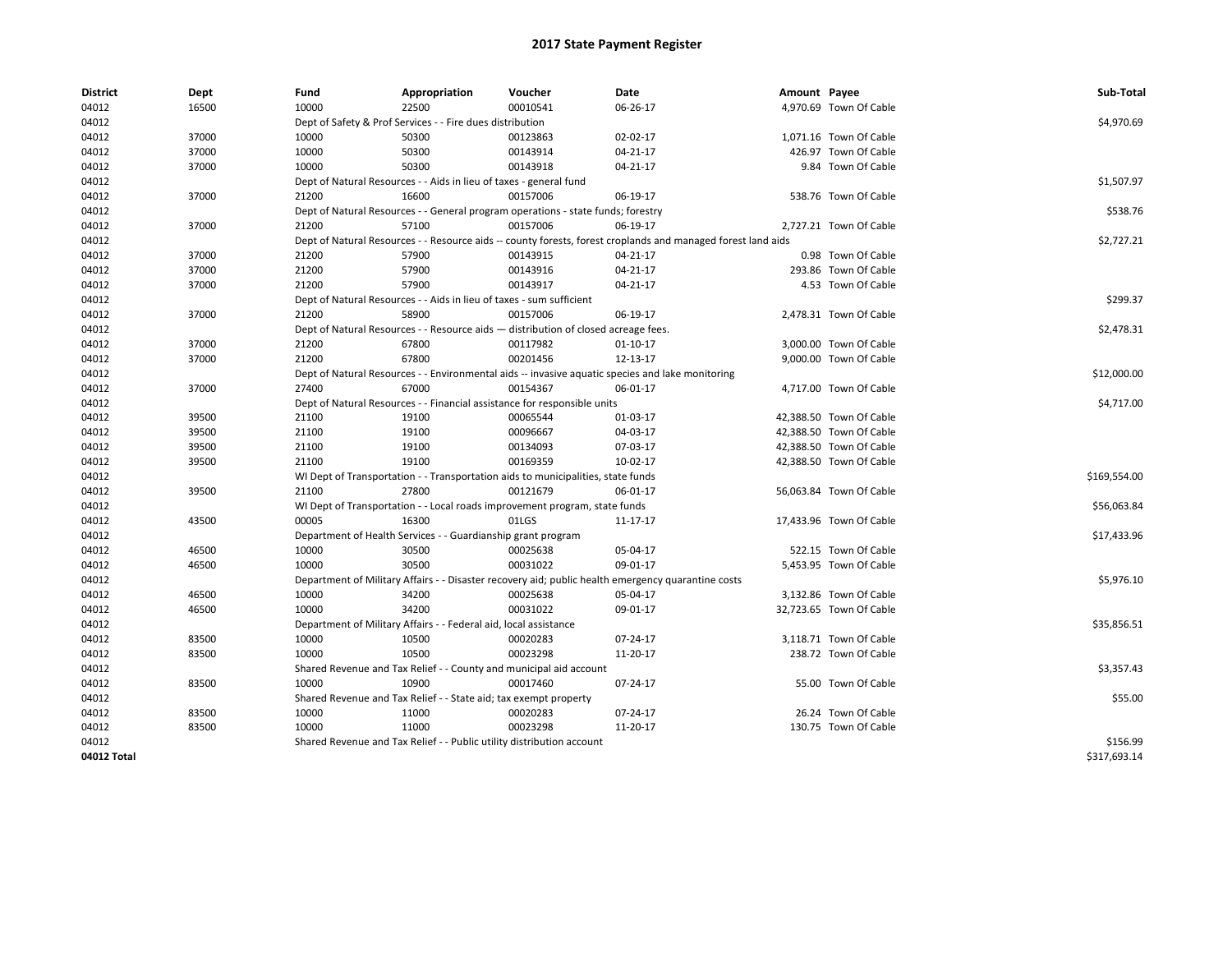| <b>District</b> | Dept  | Fund  | Appropriation                                                                                                | Voucher  | Date                                                                                               | Amount Payee |                          | Sub-Total    |  |  |
|-----------------|-------|-------|--------------------------------------------------------------------------------------------------------------|----------|----------------------------------------------------------------------------------------------------|--------------|--------------------------|--------------|--|--|
| 04014           | 16500 | 10000 | 22500                                                                                                        | 00010542 | 06-26-17                                                                                           |              | 1,647.65 Town Of Clover  |              |  |  |
| 04014           |       |       | Dept of Safety & Prof Services - - Fire dues distribution                                                    |          |                                                                                                    |              |                          | \$1,647.65   |  |  |
| 04014           | 37000 | 10000 | 50300                                                                                                        | 00123870 | 02-02-17                                                                                           |              | 12,000.80 Town Of Clover |              |  |  |
| 04014           | 37000 | 10000 | 50300                                                                                                        | 00123871 | 02-02-17                                                                                           |              | 3,163.52 Town Of Clover  |              |  |  |
| 04014           | 37000 | 10000 | 50300                                                                                                        | 00144052 | $04 - 21 - 17$                                                                                     |              | 93.19 Town Of Clover     |              |  |  |
| 04014           | 37000 | 10000 | 50300                                                                                                        | 00144053 | 04-21-17                                                                                           |              | 646.88 Town Of Clover    |              |  |  |
| 04014           |       |       | Dept of Natural Resources - - Aids in lieu of taxes - general fund                                           |          |                                                                                                    |              |                          | \$15,904.39  |  |  |
| 04014           | 37000 | 21200 | 16600                                                                                                        | 00157007 | 06-19-17                                                                                           |              | 377.17 Town Of Clover    |              |  |  |
| 04014           |       |       | Dept of Natural Resources - - General program operations - state funds; forestry                             |          |                                                                                                    |              |                          |              |  |  |
| 04014           | 37000 | 21200 | 57100                                                                                                        | 00157007 | 06-19-17                                                                                           |              | 2,923.96 Town Of Clover  |              |  |  |
| 04014           |       |       | Dept of Natural Resources - - Resource aids -- county forests, forest croplands and managed forest land aids |          |                                                                                                    |              |                          |              |  |  |
| 04014           | 37000 | 21200 | 58400                                                                                                        | 00177468 | 09-08-17                                                                                           |              | 12,434.41 Town Of Clover |              |  |  |
| 04014           |       |       | Dept of Natural Resources - - Resource aids -- payment in lieu of taxes; federal                             |          |                                                                                                    |              |                          | \$12,434.41  |  |  |
| 04014           | 37000 | 21200 | 58900                                                                                                        | 00157007 | 06-19-17                                                                                           |              | 1,734.98 Town Of Clover  |              |  |  |
| 04014           |       |       | Dept of Natural Resources - - Resource aids - distribution of closed acreage fees.                           |          |                                                                                                    |              |                          | \$1,734.98   |  |  |
| 04014           | 37000 | 27400 | 67000                                                                                                        | 00154722 | 06-01-17                                                                                           |              | 1,526.91 Town Of Clover  |              |  |  |
| 04014           |       |       | Dept of Natural Resources - - Financial assistance for responsible units                                     |          |                                                                                                    |              |                          |              |  |  |
| 04014           | 39500 | 21100 | 19100                                                                                                        | 00065545 | 01-03-17                                                                                           |              | 43,137.18 Town Of Clover |              |  |  |
| 04014           | 39500 | 21100 | 19100                                                                                                        | 00096668 | 04-03-17                                                                                           |              | 43,137.18 Town Of Clover |              |  |  |
| 04014           | 39500 | 21100 | 19100                                                                                                        | 00134094 | 07-03-17                                                                                           |              | 43,137.18 Town Of Clover |              |  |  |
| 04014           | 39500 | 21100 | 19100                                                                                                        | 00169360 | 10-02-17                                                                                           |              | 43,137.18 Town Of Clover |              |  |  |
| 04014           |       |       | WI Dept of Transportation - - Transportation aids to municipalities, state funds                             |          |                                                                                                    |              |                          | \$172,548.72 |  |  |
| 04014           | 43500 | 10000 | 11900                                                                                                        | 00152563 | 09-01-17                                                                                           |              | 4,872.08 Town Of Clover  |              |  |  |
| 04014           |       |       | Department of Health Services - - Emergency medical services; aids                                           |          |                                                                                                    |              |                          | \$4,872.08   |  |  |
| 04014           | 43500 | 00005 | 16300                                                                                                        | 01LGS    | 11-17-17                                                                                           |              | 2,000.00 Town Of Clover  |              |  |  |
| 04014           |       |       | Department of Health Services - - Guardianship grant program                                                 |          |                                                                                                    |              |                          | \$2,000.00   |  |  |
| 04014           | 46500 | 10000 | 30500                                                                                                        | 00023897 | 03-23-17                                                                                           |              | 436.15 Town Of Clover    |              |  |  |
| 04014           | 46500 | 10000 | 30500                                                                                                        | 00023898 | 03-23-17                                                                                           |              | 2,056.70 Town Of Clover  |              |  |  |
| 04014           | 46500 | 10000 | 30500                                                                                                        | 00026521 | 05-25-17                                                                                           |              | 2,531.09 Town Of Clover  |              |  |  |
| 04014           |       |       |                                                                                                              |          | Department of Military Affairs - - Disaster recovery aid; public health emergency quarantine costs |              |                          | \$5,023.94   |  |  |
| 04014           | 46500 | 10000 | 34200                                                                                                        | 00023897 | 03-23-17                                                                                           |              | 2,616.88 Town Of Clover  |              |  |  |
| 04014           | 46500 | 10000 | 34200                                                                                                        | 00023898 | 03-23-17                                                                                           |              | 12,340.19 Town Of Clover |              |  |  |
| 04014           | 46500 | 10000 | 34200                                                                                                        | 00026521 | 05-25-17                                                                                           |              | 15,186.53 Town Of Clover |              |  |  |
| 04014           |       |       | Department of Military Affairs - - Federal aid, local assistance                                             |          |                                                                                                    |              |                          | \$30,143.60  |  |  |
| 04014           | 83500 | 10000 | 10500                                                                                                        | 00020284 | 07-24-17                                                                                           |              | 896.62 Town Of Clover    |              |  |  |
| 04014           | 83500 | 10000 | 10500                                                                                                        | 00023299 | 11-20-17                                                                                           |              | 3,084.66 Town Of Clover  |              |  |  |
| 04014           |       |       | Shared Revenue and Tax Relief - - County and municipal aid account                                           |          |                                                                                                    |              |                          | \$3,981.28   |  |  |
| 04014           | 83500 | 10000 | 10900                                                                                                        | 00017461 | 07-24-17                                                                                           |              | 1.00 Town Of Clover      |              |  |  |
| 04014           |       |       | Shared Revenue and Tax Relief - - State aid; tax exempt property                                             |          |                                                                                                    |              |                          | \$1.00       |  |  |
| 04014           | 83500 | 10000 | 11000                                                                                                        | 00020284 | 07-24-17                                                                                           |              | 16.51 Town Of Clover     |              |  |  |
| 04014           | 83500 | 10000 | 11000                                                                                                        | 00023299 | 11-20-17                                                                                           |              | 102.59 Town Of Clover    |              |  |  |
| 04014           |       |       | Shared Revenue and Tax Relief - - Public utility distribution account                                        |          |                                                                                                    |              |                          | \$119.10     |  |  |
| 04014 Total     |       |       |                                                                                                              |          |                                                                                                    |              |                          | \$255,239.19 |  |  |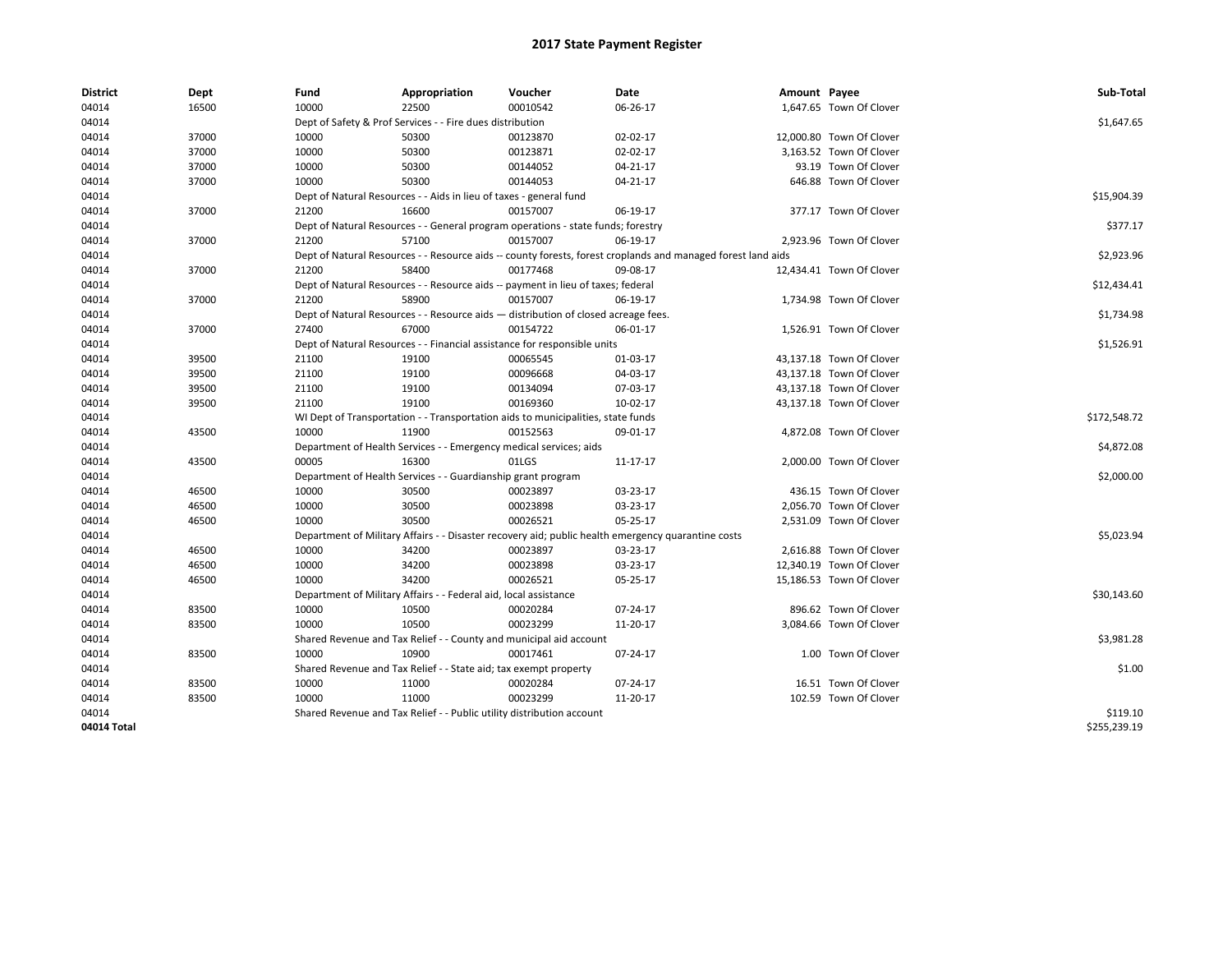| <b>District</b> | Dept  | Fund  | Appropriation                                                        | Voucher                                                                            | Date                                                                                                         | Amount Payee |                         | Sub-Total    |
|-----------------|-------|-------|----------------------------------------------------------------------|------------------------------------------------------------------------------------|--------------------------------------------------------------------------------------------------------------|--------------|-------------------------|--------------|
| 04016           | 16500 | 10000 | 22500                                                                | 00010543                                                                           | 06-26-17                                                                                                     |              | 1,730.09 Town Of Delta  |              |
| 04016           |       |       | Dept of Safety & Prof Services - - Fire dues distribution            |                                                                                    |                                                                                                              |              |                         | \$1,730.09   |
| 04016           | 37000 | 10000 | 50300                                                                | 00123851                                                                           | 02-02-17                                                                                                     |              | 6,358.35 Town Of Delta  |              |
| 04016           | 37000 | 10000 | 50300                                                                | 00123852                                                                           | 02-02-17                                                                                                     |              | 16,201.36 Town Of Delta |              |
| 04016           | 37000 | 10000 | 50300                                                                | 00143449                                                                           | $04 - 21 - 17$                                                                                               |              | 2,360.64 Town Of Delta  |              |
| 04016           |       |       | Dept of Natural Resources - - Aids in lieu of taxes - general fund   |                                                                                    |                                                                                                              |              |                         | \$24,920.35  |
| 04016           | 37000 | 21200 | 16600                                                                | 00157008                                                                           | 06-19-17                                                                                                     |              | 544.52 Town Of Delta    |              |
| 04016           |       |       |                                                                      | Dept of Natural Resources - - General program operations - state funds; forestry   |                                                                                                              |              |                         | \$544.52     |
| 04016           | 37000 | 21200 | 57100                                                                | 00157008                                                                           | 06-19-17                                                                                                     |              | 433.78 Town Of Delta    |              |
| 04016           |       |       |                                                                      |                                                                                    | Dept of Natural Resources - - Resource aids -- county forests, forest croplands and managed forest land aids |              |                         | \$433.78     |
| 04016           | 37000 | 21200 | 57900                                                                | 00143448                                                                           | 04-21-17                                                                                                     |              | 185.46 Town Of Delta    |              |
| 04016           |       |       | Dept of Natural Resources - - Aids in lieu of taxes - sum sufficient |                                                                                    |                                                                                                              |              |                         | \$185.46     |
| 04016           | 37000 | 21200 | 58400                                                                | 00177469                                                                           | 09-08-17                                                                                                     |              | 53,124.76 Town Of Delta |              |
| 04016           |       |       |                                                                      | Dept of Natural Resources - - Resource aids -- payment in lieu of taxes; federal   |                                                                                                              |              |                         | \$53,124.76  |
| 04016           | 37000 | 21200 | 58900                                                                | 00157008                                                                           | 06-19-17                                                                                                     |              | 2,504.80 Town Of Delta  |              |
| 04016           |       |       |                                                                      | Dept of Natural Resources - - Resource aids - distribution of closed acreage fees. |                                                                                                              |              |                         | \$2,504.80   |
| 04016           | 37000 | 27400 | 67000                                                                | 00154790                                                                           | 06-01-17                                                                                                     |              | 980.17 Town Of Delta    |              |
| 04016           |       |       |                                                                      | Dept of Natural Resources - - Financial assistance for responsible units           |                                                                                                              |              |                         | \$980.17     |
| 04016           | 39500 | 21100 | 19100                                                                | 00065546                                                                           | 01-03-17                                                                                                     |              | 38,039.55 Town Of Delta |              |
| 04016           | 39500 | 21100 | 19100                                                                | 00096669                                                                           | 04-03-17                                                                                                     |              | 38,039.55 Town Of Delta |              |
| 04016           | 39500 | 21100 | 19100                                                                | 00134095                                                                           | 07-03-17                                                                                                     |              | 38,039.55 Town Of Delta |              |
| 04016           | 39500 | 21100 | 19100                                                                | 00169361                                                                           | 10-02-17                                                                                                     |              | 38,039.55 Town Of Delta |              |
| 04016           |       |       |                                                                      | WI Dept of Transportation - - Transportation aids to municipalities, state funds   |                                                                                                              |              |                         | \$152,158.20 |
| 04016           | 39500 | 21100 | 27800                                                                | 00178298                                                                           | 11-01-17                                                                                                     |              | 25,397.11 Town Of Delta |              |
| 04016           |       |       |                                                                      | WI Dept of Transportation - - Local roads improvement program, state funds         |                                                                                                              |              |                         | \$25,397.11  |
| 04016           | 46500 | 10000 | 30500                                                                | 00023888                                                                           | 03-23-17                                                                                                     |              | 3,888.01 Town Of Delta  |              |
| 04016           |       |       |                                                                      |                                                                                    | Department of Military Affairs - - Disaster recovery aid; public health emergency quarantine costs           |              |                         | \$3,888.01   |
| 04016           | 46500 | 10000 | 34200                                                                | 00023888                                                                           | 03-23-17                                                                                                     |              | 23,328.08 Town Of Delta |              |
| 04016           |       |       | Department of Military Affairs - - Federal aid, local assistance     |                                                                                    |                                                                                                              |              |                         | \$23,328.08  |
| 04016           | 83500 | 10000 | 10500                                                                | 00020285                                                                           | 07-24-17                                                                                                     |              | 911.93 Town Of Delta    |              |
| 04016           | 83500 | 10000 | 10500                                                                | 00023300                                                                           | 11-20-17                                                                                                     |              | 5,167.62 Town Of Delta  |              |
| 04016           |       |       | Shared Revenue and Tax Relief - - County and municipal aid account   |                                                                                    |                                                                                                              |              |                         | \$6,079.55   |
| 04016 Total     |       |       |                                                                      |                                                                                    |                                                                                                              |              |                         | \$295,274.88 |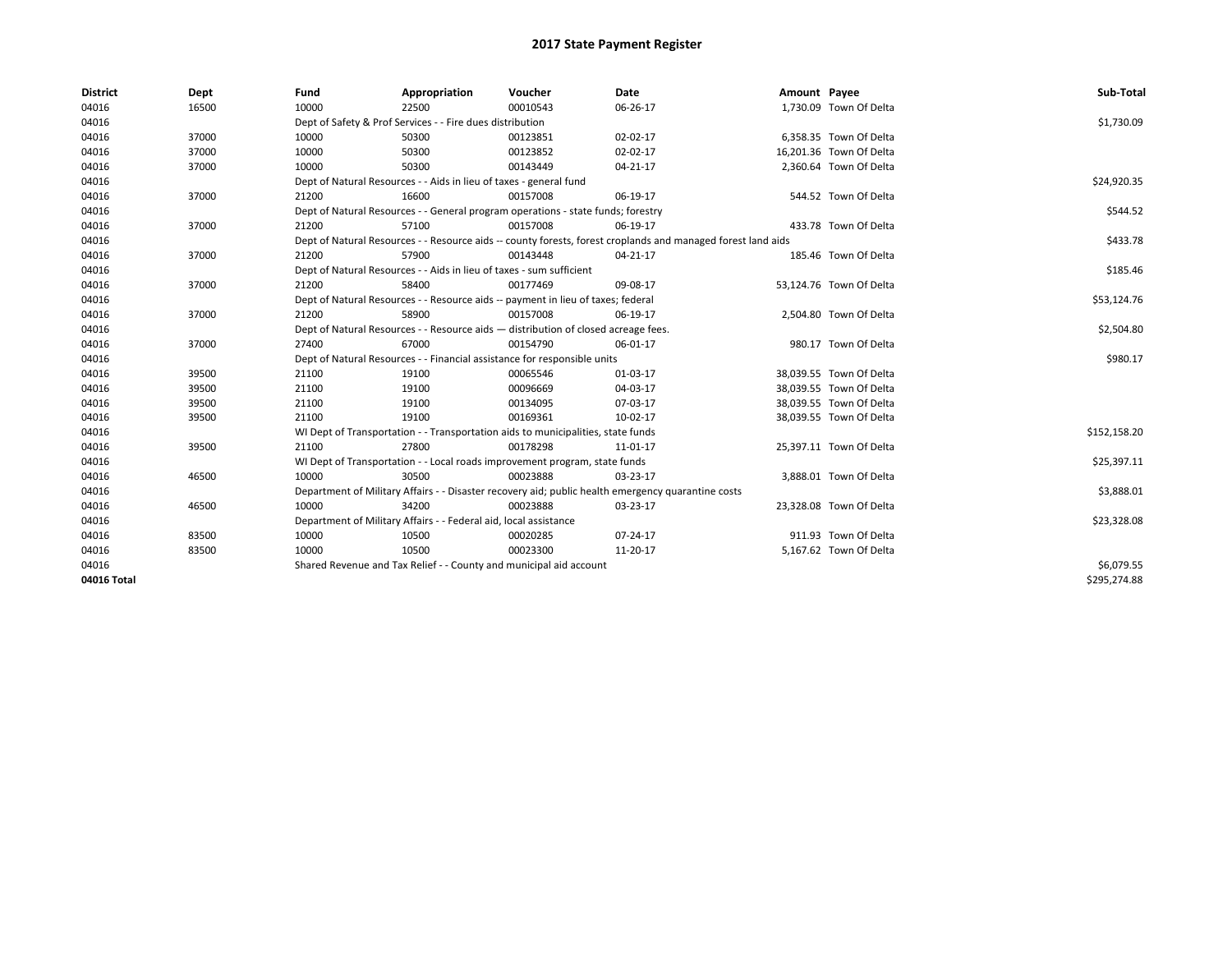| <b>District</b> | Dept  | Fund  | Appropriation                                                                      | Voucher  | Date                                                                                                         | Amount Payee |                             | Sub-Total    |
|-----------------|-------|-------|------------------------------------------------------------------------------------|----------|--------------------------------------------------------------------------------------------------------------|--------------|-----------------------------|--------------|
| 04018           | 16500 | 10000 | 22500                                                                              | 00010544 | 06-26-17                                                                                                     |              | 4,117.37 Town Of Drummond   |              |
| 04018           |       |       | Dept of Safety & Prof Services - - Fire dues distribution                          |          |                                                                                                              |              |                             | \$4,117.37   |
| 04018           | 37000 | 21200 | 16600                                                                              | 00157009 | 06-19-17                                                                                                     |              | 474.80 Town Of Drummond     |              |
| 04018           |       |       | Dept of Natural Resources - - General program operations - state funds; forestry   |          |                                                                                                              |              |                             | \$474.80     |
| 04018           | 37000 | 21200 | 57100                                                                              | 00157009 | 06-19-17                                                                                                     |              | 312.99 Town Of Drummond     |              |
| 04018           |       |       |                                                                                    |          | Dept of Natural Resources - - Resource aids -- county forests, forest croplands and managed forest land aids |              |                             | \$312.99     |
| 04018           | 37000 | 21200 | 57900                                                                              | 00143465 | 04-21-17                                                                                                     |              | 15.40 Town Of Drummond      |              |
| 04018           |       |       | Dept of Natural Resources - - Aids in lieu of taxes - sum sufficient               |          |                                                                                                              |              |                             | \$15.40      |
| 04018           | 37000 | 21200 | 58300                                                                              | 00144755 | 04-26-17                                                                                                     |              | 1,896.37 Town Of Drummond   |              |
| 04018           |       |       | Dept of Natural Resources - - Recreation and resource aids, federal funds          |          |                                                                                                              |              |                             | \$1,896.37   |
| 04018           | 37000 | 21200 | 58400                                                                              | 00177470 | 09-08-17                                                                                                     |              | 191,807.73 Town Of Drummond |              |
| 04018           |       |       | Dept of Natural Resources - - Resource aids -- payment in lieu of taxes; federal   |          |                                                                                                              |              |                             | \$191,807.73 |
| 04018           | 37000 | 21200 | 58900                                                                              | 00157009 | 06-19-17                                                                                                     |              | 2,184.07 Town Of Drummond   |              |
| 04018           |       |       | Dept of Natural Resources - - Resource aids - distribution of closed acreage fees. |          |                                                                                                              |              |                             | \$2,184.07   |
| 04018           | 37000 | 27400 | 67000                                                                              | 00154923 | 06-01-17                                                                                                     |              | 370.04 Town Of Drummond     |              |
| 04018           |       |       | Dept of Natural Resources - - Financial assistance for responsible units           |          |                                                                                                              |              |                             | \$370.04     |
| 04018           | 39500 | 21100 | 19100                                                                              | 00065547 | 01-03-17                                                                                                     |              | 79,404.12 Town Of Drummond  |              |
| 04018           | 39500 | 21100 | 19100                                                                              | 00096670 | 04-03-17                                                                                                     |              | 79,404.12 Town Of Drummond  |              |
| 04018           | 39500 | 21100 | 19100                                                                              | 00134096 | 07-03-17                                                                                                     |              | 79,404.12 Town Of Drummond  |              |
| 04018           | 39500 | 21100 | 19100                                                                              | 00169362 | 10-02-17                                                                                                     |              | 79,404.12 Town Of Drummond  |              |
| 04018           |       |       | WI Dept of Transportation - - Transportation aids to municipalities, state funds   |          |                                                                                                              |              |                             | \$317,616.48 |
| 04018           | 46500 | 10000 | 30500                                                                              | 00032417 | 09-28-17                                                                                                     |              | 2.217.14 Town Of Drummond   |              |
| 04018           |       |       |                                                                                    |          | Department of Military Affairs - - Disaster recovery aid; public health emergency quarantine costs           |              |                             | \$2,217.14   |
| 04018           | 46500 | 10000 | 34200                                                                              | 00032417 | 09-28-17                                                                                                     |              | 13,302.86 Town Of Drummond  |              |
| 04018           |       |       | Department of Military Affairs - - Federal aid, local assistance                   |          |                                                                                                              |              |                             | \$13,302.86  |
| 04018           | 83500 | 10000 | 10500                                                                              | 00020286 | 07-24-17                                                                                                     |              | 1,776.24 Town Of Drummond   |              |
| 04018           | 83500 | 10000 | 10500                                                                              | 00023301 | 11-20-17                                                                                                     |              | 10,065.37 Town Of Drummond  |              |
| 04018           |       |       | Shared Revenue and Tax Relief - - County and municipal aid account                 |          |                                                                                                              |              |                             | \$11,841.61  |
| 04018           | 83500 | 10000 | 10900                                                                              | 00017462 | 07-24-17                                                                                                     |              | 81.00 Town Of Drummond      |              |
| 04018           |       |       | Shared Revenue and Tax Relief - - State aid; tax exempt property                   |          |                                                                                                              |              |                             | \$81.00      |
| 04018           | 83500 | 10000 | 11000                                                                              | 00020286 | 07-24-17                                                                                                     |              | 1.12 Town Of Drummond       |              |
| 04018           | 83500 | 10000 | 11000                                                                              | 00023301 | 11-20-17                                                                                                     |              | 5.02 Town Of Drummond       |              |
| 04018           |       |       | Shared Revenue and Tax Relief - - Public utility distribution account              |          |                                                                                                              |              |                             | \$6.14       |
| 04018           | 83500 | 10000 | 50100                                                                              | 00015158 | 01-31-17                                                                                                     |              | 614.57 Town Of Drummond     |              |
| 04018           |       |       | Shared Revenue and Tax Relief - - Payments for municipal services                  |          |                                                                                                              |              |                             | \$614.57     |
| 04018 Total     |       |       |                                                                                    |          |                                                                                                              |              |                             | \$546,858.57 |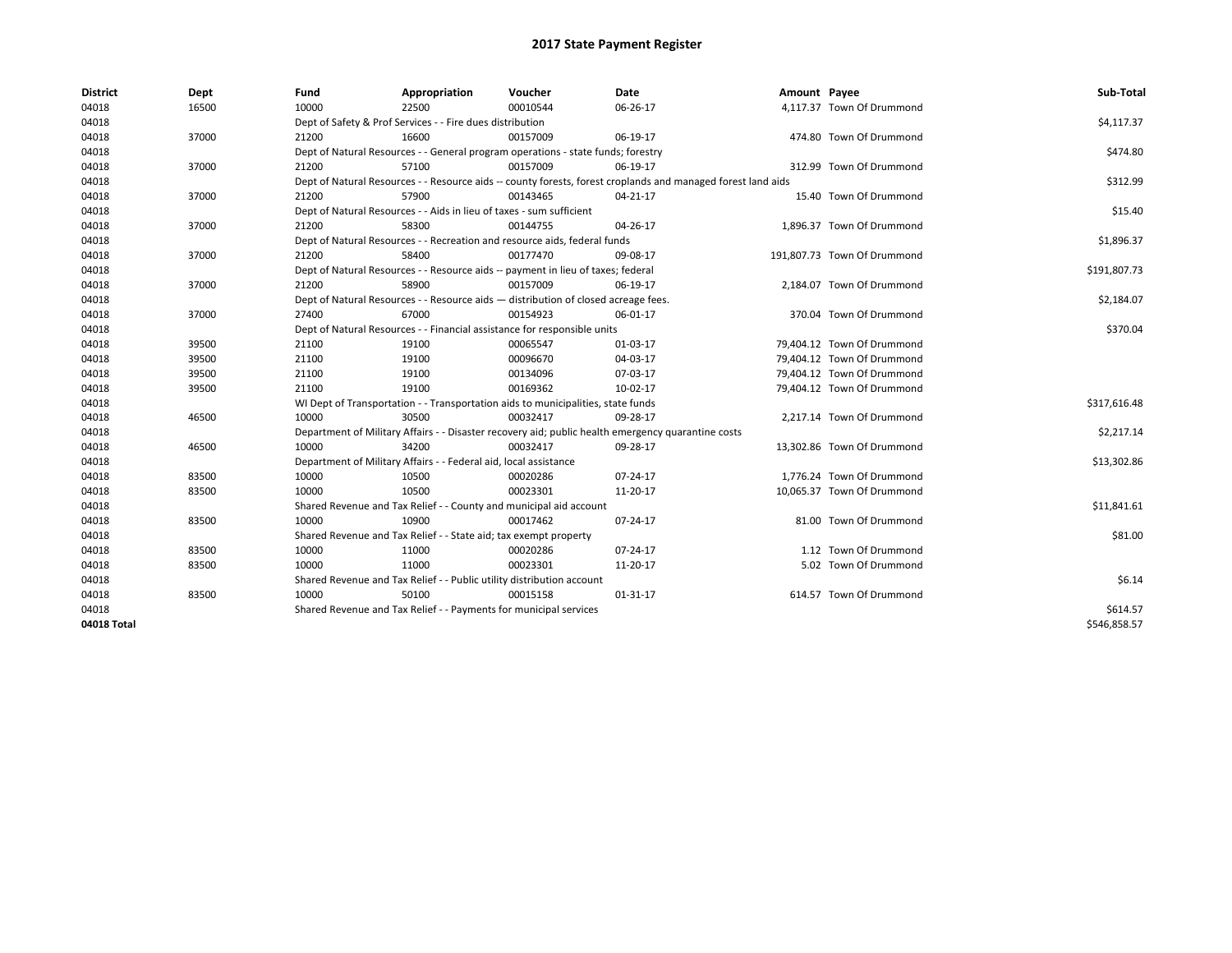| <b>District</b> | Dept  | Fund  | Appropriation                                                                      | Voucher  | Date                                                                                                         | Amount Payee |                          | Sub-Total    |
|-----------------|-------|-------|------------------------------------------------------------------------------------|----------|--------------------------------------------------------------------------------------------------------------|--------------|--------------------------|--------------|
| 04020           | 16500 | 10000 | 22500                                                                              | 00010545 | 06-26-17                                                                                                     |              | 2,605.24 Town Of Eileen  |              |
| 04020           |       |       | Dept of Safety & Prof Services - - Fire dues distribution                          |          |                                                                                                              |              |                          | \$2,605.24   |
| 04020           | 37000 | 10000 | 50300                                                                              | 00123842 | 02-01-17                                                                                                     |              | 16,380.10 Town Of Eileen |              |
| 04020           | 37000 | 10000 | 50300                                                                              | 00143026 | 04-21-17                                                                                                     |              | 218.66 Town Of Eileen    |              |
| 04020           |       |       | Dept of Natural Resources - - Aids in lieu of taxes - general fund                 |          |                                                                                                              |              |                          | \$16,598.76  |
| 04020           | 37000 | 21200 | 16600                                                                              | 00157010 | 06-19-17                                                                                                     |              | 59.87 Town Of Eileen     |              |
| 04020           |       |       | Dept of Natural Resources - - General program operations - state funds; forestry   |          |                                                                                                              |              |                          | \$59.87      |
| 04020           | 37000 | 21200 | 57100                                                                              | 00157010 | 06-19-17                                                                                                     |              | 78.20 Town Of Eileen     |              |
| 04020           |       |       |                                                                                    |          | Dept of Natural Resources - - Resource aids -- county forests, forest croplands and managed forest land aids |              |                          | \$78.20      |
| 04020           | 37000 | 21200 | 57900                                                                              | 00143025 | 04-21-17                                                                                                     |              | 1.00 Town Of Eileen      |              |
| 04020           |       |       | Dept of Natural Resources - - Aids in lieu of taxes - sum sufficient               |          |                                                                                                              |              |                          | \$1.00       |
| 04020           | 37000 | 21200 | 58400                                                                              | 00177471 | 09-08-17                                                                                                     |              | 429.70 Town Of Eileen    |              |
| 04020           |       |       | Dept of Natural Resources - - Resource aids -- payment in lieu of taxes; federal   |          |                                                                                                              |              |                          | \$429.70     |
| 04020           | 37000 | 21200 | 58900                                                                              | 00157010 | 06-19-17                                                                                                     |              | 275.39 Town Of Eileen    |              |
| 04020           |       |       | Dept of Natural Resources - - Resource aids - distribution of closed acreage fees. |          |                                                                                                              |              |                          | \$275.39     |
| 04020           | 39500 | 21100 | 19100                                                                              | 00065548 | 01-03-17                                                                                                     |              | 23.721.04 Town Of Eileen |              |
| 04020           | 39500 | 21100 | 19100                                                                              | 00096671 | 04-03-17                                                                                                     |              | 23,721.04 Town Of Eileen |              |
| 04020           | 39500 | 21100 | 19100                                                                              | 00134097 | 07-03-17                                                                                                     |              | 23,721.04 Town Of Eileen |              |
| 04020           | 39500 | 21100 | 19100                                                                              | 00169363 | 10-02-17                                                                                                     |              | 23,721.06 Town Of Eileen |              |
| 04020           |       |       | WI Dept of Transportation - - Transportation aids to municipalities, state funds   |          |                                                                                                              |              |                          | \$94,884.18  |
| 04020           | 83500 | 10000 | 10500                                                                              | 00020287 | 07-24-17                                                                                                     |              | 7.147.69 Town Of Eileen  |              |
| 04020           | 83500 | 10000 | 10500                                                                              | 00023302 | 11-20-17                                                                                                     |              | 40.503.57 Town Of Eileen |              |
| 04020           |       |       | Shared Revenue and Tax Relief - - County and municipal aid account                 |          |                                                                                                              |              |                          | \$47,651.26  |
| 04020           | 83500 | 10000 | 10900                                                                              | 00017463 | 07-24-17                                                                                                     |              | 4.00 Town Of Eileen      |              |
| 04020           |       |       | Shared Revenue and Tax Relief - - State aid; tax exempt property                   |          |                                                                                                              |              |                          | \$4.00       |
| 04020 Total     |       |       |                                                                                    |          |                                                                                                              |              |                          | \$162,587.60 |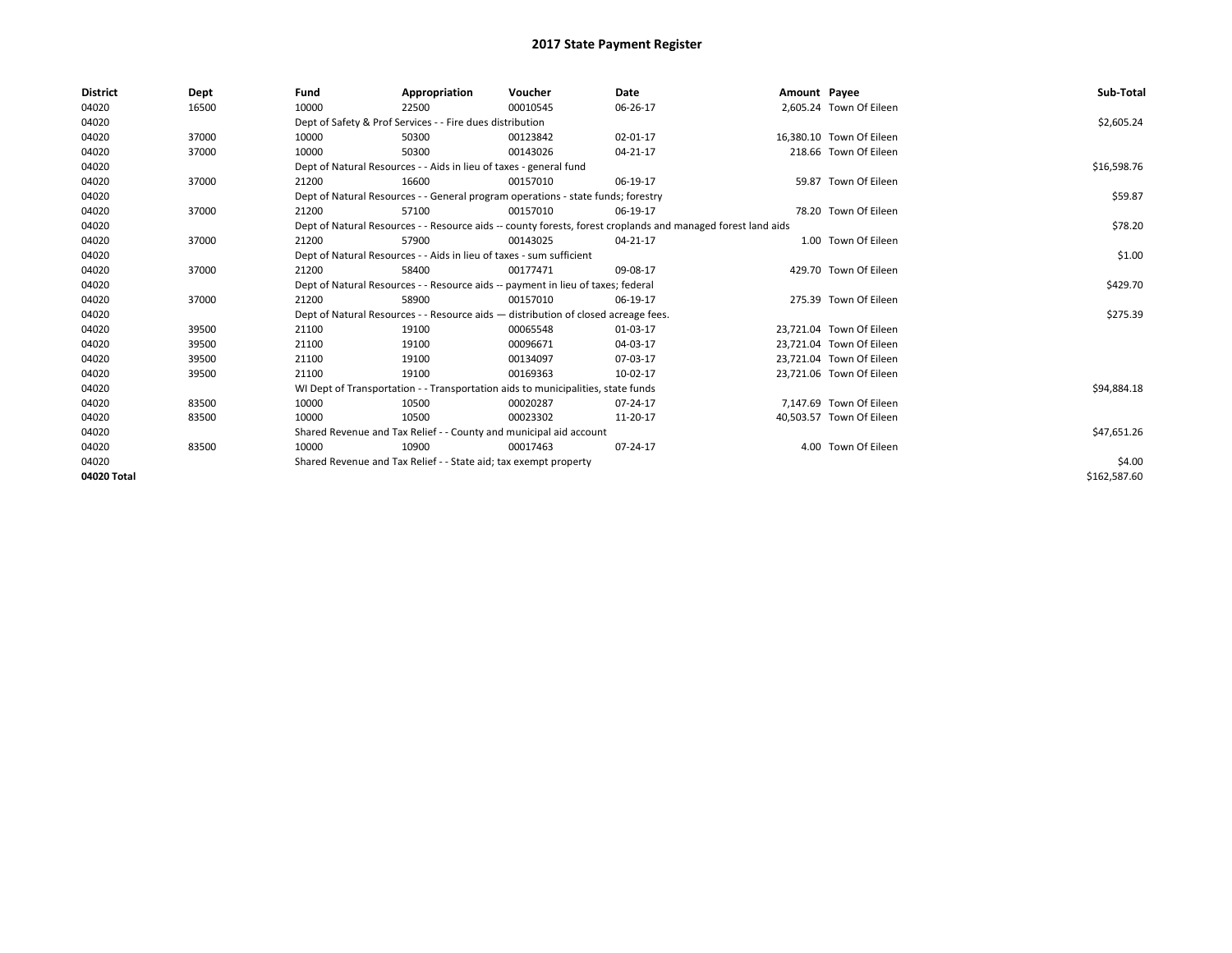| <b>District</b> | Dept  | Fund  | Appropriation                                                                      | Voucher  | Date                                                                                                         | Amount Payee |                             | Sub-Total    |
|-----------------|-------|-------|------------------------------------------------------------------------------------|----------|--------------------------------------------------------------------------------------------------------------|--------------|-----------------------------|--------------|
| 04021           | 16500 | 10000 | 22500                                                                              | 00010546 | 06-26-17                                                                                                     |              | 3,453.71 Town Of Grandview  |              |
| 04021           |       |       | Dept of Safety & Prof Services - - Fire dues distribution                          |          |                                                                                                              |              |                             | \$3,453.71   |
| 04021           | 37000 | 10000 | 50300                                                                              | 00123859 | 02-02-17                                                                                                     |              | 548.72 Town Of Grandview    |              |
| 04021           | 37000 | 10000 | 50300                                                                              | 00123860 | 02-02-17                                                                                                     |              | 19,022.54 Town Of Grandview |              |
| 04021           | 37000 | 10000 | 50300                                                                              | 00123861 | 02-02-17                                                                                                     |              | 3,537.31 Town Of Grandview  |              |
| 04021           | 37000 | 10000 | 50300                                                                              | 00143687 | $04 - 21 - 17$                                                                                               |              | 2.244.47 Town Of Grandview  |              |
| 04021           | 37000 | 10000 | 50300                                                                              | 00143688 | 04-21-17                                                                                                     |              | 20.00 Town Of Grandview     |              |
| 04021           |       |       | Dept of Natural Resources - - Aids in lieu of taxes - general fund                 |          |                                                                                                              |              |                             | \$25,373.04  |
| 04021           | 37000 | 21200 | 16600                                                                              | 00157011 | 06-19-17                                                                                                     |              | 525.17 Town Of Grandview    |              |
| 04021           |       |       | Dept of Natural Resources - - General program operations - state funds; forestry   |          |                                                                                                              |              |                             | \$525.17     |
| 04021           | 37000 | 21200 | 57100                                                                              | 00157011 | 06-19-17                                                                                                     |              | 557.02 Town Of Grandview    |              |
| 04021           |       |       |                                                                                    |          | Dept of Natural Resources - - Resource aids -- county forests, forest croplands and managed forest land aids |              |                             | \$557.02     |
| 04021           | 37000 | 21200 | 57900                                                                              | 00143685 | 04-21-17                                                                                                     |              | 0.04 Town Of Grandview      |              |
| 04021           | 37000 | 21200 | 57900                                                                              | 00143686 | $04 - 21 - 17$                                                                                               |              | 35.20 Town Of Grandview     |              |
| 04021           |       |       | Dept of Natural Resources - - Aids in lieu of taxes - sum sufficient               |          |                                                                                                              |              |                             | \$35.24      |
| 04021           | 37000 | 21200 | 58400                                                                              | 00177472 | 09-08-17                                                                                                     |              | 83,560.96 Town Of Grandview |              |
| 04021           |       |       | Dept of Natural Resources - - Resource aids -- payment in lieu of taxes; federal   |          |                                                                                                              |              |                             | \$83,560.96  |
| 04021           | 37000 | 21200 | 58900                                                                              | 00157011 | 06-19-17                                                                                                     |              | 2,415.77 Town Of Grandview  |              |
| 04021           |       |       | Dept of Natural Resources - - Resource aids - distribution of closed acreage fees. |          |                                                                                                              |              |                             | \$2,415.77   |
| 04021           | 37000 | 27400 | 67000                                                                              | 00154696 | 06-01-17                                                                                                     |              | 3,135.91 Town Of Grandview  |              |
| 04021           |       |       | Dept of Natural Resources - - Financial assistance for responsible units           |          |                                                                                                              |              |                             | \$3,135.91   |
| 04021           | 39500 | 21100 | 19100                                                                              | 00065549 | 01-03-17                                                                                                     |              | 52,611.28 Town Of Grandview |              |
| 04021           | 39500 | 21100 | 19100                                                                              | 00096672 | 04-03-17                                                                                                     |              | 52.611.28 Town Of Grandview |              |
| 04021           | 39500 | 21100 | 19100                                                                              | 00134098 | 07-03-17                                                                                                     |              | 52,611.28 Town Of Grandview |              |
| 04021           | 39500 | 21100 | 19100                                                                              | 00169364 | 10-02-17                                                                                                     |              | 52,611.30 Town Of Grandview |              |
| 04021           |       |       | WI Dept of Transportation - - Transportation aids to municipalities, state funds   |          |                                                                                                              |              |                             | \$210,445.14 |
| 04021           | 39500 | 21100 | 27800                                                                              | 00074255 | $01-13-17$                                                                                                   |              | 25,395.00 Town Of Grandview |              |
| 04021           |       |       | WI Dept of Transportation - - Local roads improvement program, state funds         |          |                                                                                                              |              |                             | \$25,395.00  |
| 04021           | 46500 | 10000 | 30500                                                                              | 00022452 | $02 - 17 - 17$                                                                                               |              | 1,726.71 Town Of Grandview  |              |
| 04021           |       |       |                                                                                    |          | Department of Military Affairs - - Disaster recovery aid; public health emergency quarantine costs           |              |                             | \$1,726.71   |
| 04021           | 46500 | 10000 | 34200                                                                              | 00022452 | 02-17-17                                                                                                     |              | 10,360.23 Town Of Grandview |              |
| 04021           |       |       | Department of Military Affairs - - Federal aid, local assistance                   |          |                                                                                                              |              |                             | \$10,360.23  |
| 04021           | 83500 | 10000 | 10500                                                                              | 00020288 | 07-24-17                                                                                                     |              | 1,779.14 Town Of Grandview  |              |
| 04021           | 83500 | 10000 | 10500                                                                              | 00023303 | 11-20-17                                                                                                     |              | 10,081.80 Town Of Grandview |              |
| 04021           |       |       | Shared Revenue and Tax Relief - - County and municipal aid account                 |          |                                                                                                              |              |                             | \$11,860.94  |
| 04021           | 83500 | 10000 | 10900                                                                              | 00017464 | 07-24-17                                                                                                     |              | 4.00 Town Of Grandview      |              |
| 04021           |       |       | Shared Revenue and Tax Relief - - State aid; tax exempt property                   |          |                                                                                                              |              |                             | \$4.00       |
| 04021           | 83500 | 10000 | 11000                                                                              | 00020288 | 07-24-17                                                                                                     |              | 37.55 Town Of Grandview     |              |
| 04021           | 83500 | 10000 | 11000                                                                              | 00023303 | 11-20-17                                                                                                     |              | 215.70 Town Of Grandview    |              |
| 04021           |       |       | Shared Revenue and Tax Relief - - Public utility distribution account              |          |                                                                                                              |              |                             | \$253.25     |
| 04021 Total     |       |       |                                                                                    |          |                                                                                                              |              |                             | \$379,102.09 |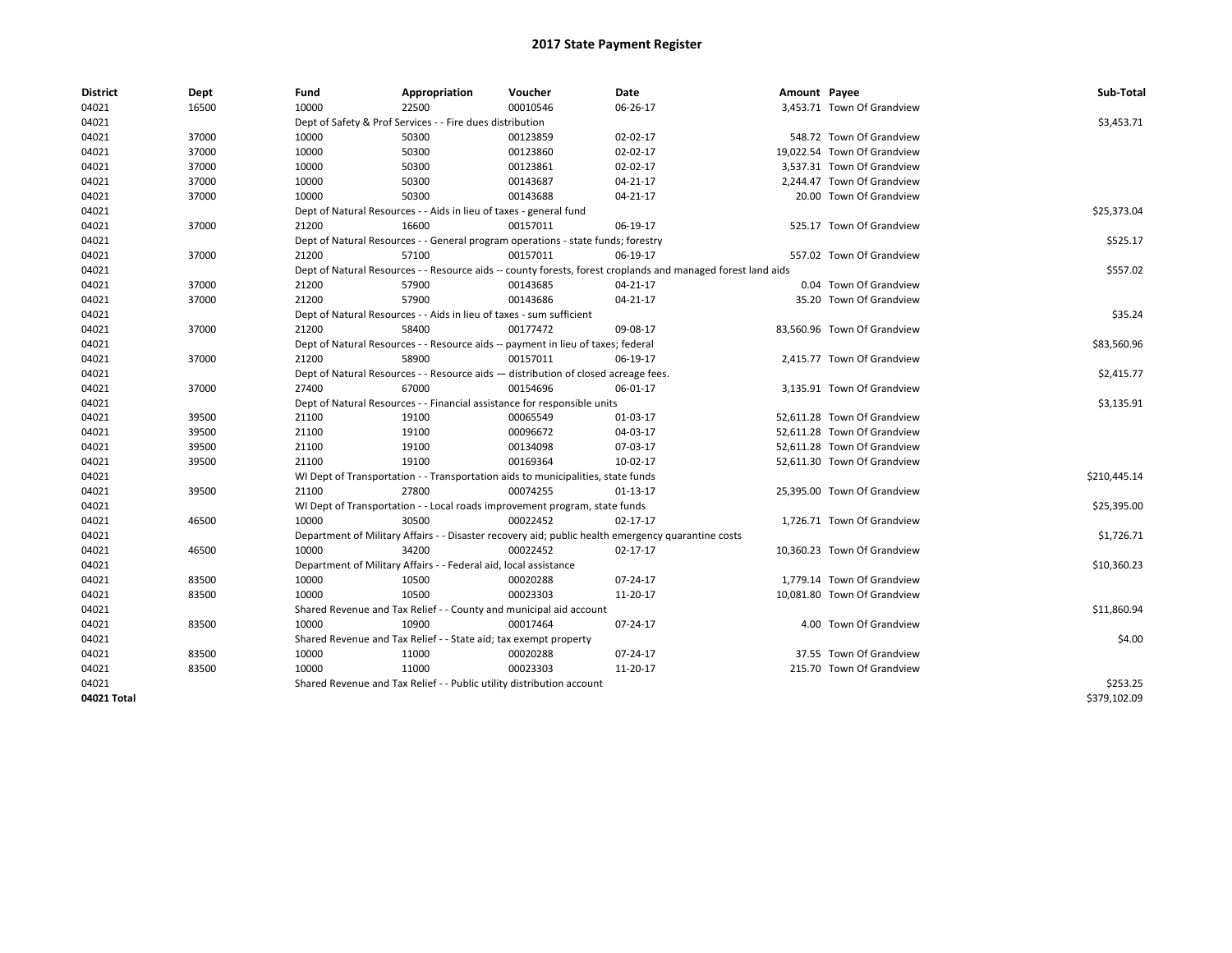| \$2,025.00   |
|--------------|
|              |
|              |
|              |
| \$2,347.40   |
|              |
| \$166.27     |
|              |
| \$7,501.66   |
|              |
| \$764.85     |
|              |
| \$1,986.48   |
|              |
|              |
|              |
|              |
| \$167,484.12 |
|              |
|              |
| \$5,539.09   |
|              |
| \$3.00       |
| \$187,817.87 |
|              |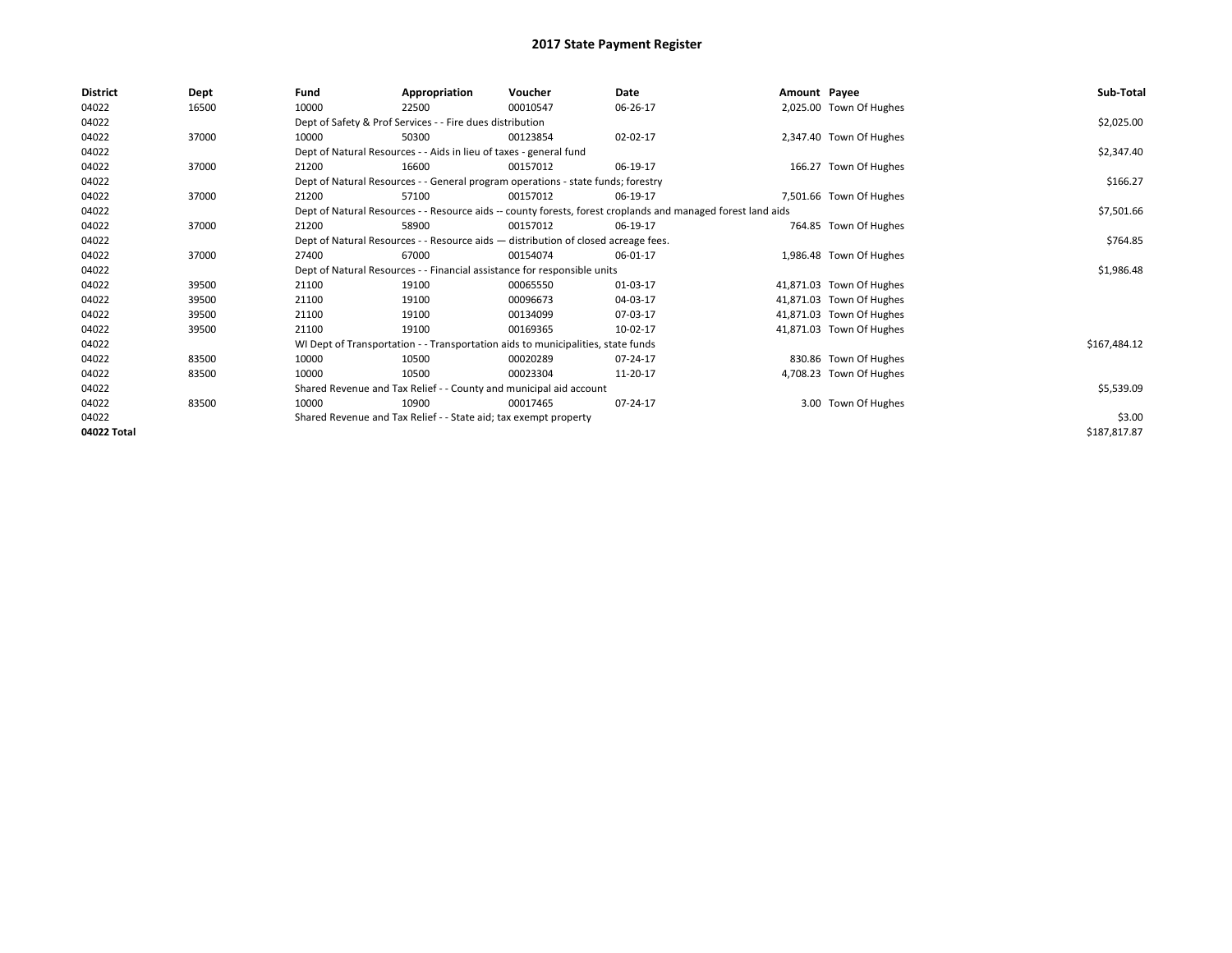| <b>District</b> | Dept  | Fund  | Appropriation                                                                      | Voucher  | Date                                                                                                         | Amount Payee |                              | Sub-Total    |
|-----------------|-------|-------|------------------------------------------------------------------------------------|----------|--------------------------------------------------------------------------------------------------------------|--------------|------------------------------|--------------|
| 04024           | 16500 | 10000 | 22500                                                                              | 00010548 | 06-26-17                                                                                                     |              | 5,348.19 Town Of Iron River  |              |
| 04024           |       |       | Dept of Safety & Prof Services - - Fire dues distribution                          |          |                                                                                                              |              |                              | \$5,348.19   |
| 04024           | 37000 | 10000 | 50300                                                                              | 00123855 | 02-01-17                                                                                                     |              | 17,057.41 Town Of Iron River |              |
| 04024           |       |       | Dept of Natural Resources - - Aids in lieu of taxes - general fund                 |          |                                                                                                              |              |                              | \$17,057.41  |
| 04024           | 37000 | 21200 | 16600                                                                              | 00157013 | 06-19-17                                                                                                     |              | 248.71 Town Of Iron River    |              |
| 04024           |       |       | Dept of Natural Resources - - General program operations - state funds; forestry   |          |                                                                                                              |              |                              | \$248.71     |
| 04024           | 37000 | 21200 | 57100                                                                              | 00157013 | 06-19-17                                                                                                     |              | 2,005.46 Town Of Iron River  |              |
| 04024           |       |       |                                                                                    |          | Dept of Natural Resources - - Resource aids -- county forests, forest croplands and managed forest land aids |              |                              | \$2,005.46   |
| 04024           | 37000 | 21200 | 58400                                                                              | 00177473 | 09-08-17                                                                                                     |              | 1,278.45 Town Of Iron River  |              |
| 04024           |       |       | Dept of Natural Resources - - Resource aids -- payment in lieu of taxes; federal   |          |                                                                                                              |              |                              | \$1,278.45   |
| 04024           | 37000 | 21200 | 58900                                                                              | 00157013 | 06-19-17                                                                                                     |              | 1,144.08 Town Of Iron River  |              |
| 04024           |       |       | Dept of Natural Resources - - Resource aids - distribution of closed acreage fees. |          |                                                                                                              |              |                              | \$1,144.08   |
| 04024           | 37000 | 27400 | 67000                                                                              | 00154568 | 06-01-17                                                                                                     |              | 5,935.18 Town Of Iron River  |              |
| 04024           |       |       | Dept of Natural Resources - - Financial assistance for responsible units           |          |                                                                                                              |              |                              | \$5,935.18   |
| 04024           | 39500 | 21100 | 19100                                                                              | 00065551 | 01-03-17                                                                                                     |              | 34,301.65 Town Of Iron River |              |
| 04024           | 39500 | 21100 | 19100                                                                              | 00096674 | 04-03-17                                                                                                     |              | 34.301.65 Town Of Iron River |              |
| 04024           | 39500 | 21100 | 19100                                                                              | 00134100 | 07-03-17                                                                                                     |              | 34,301.65 Town Of Iron River |              |
| 04024           | 39500 | 21100 | 19100                                                                              | 00169366 | 10-02-17                                                                                                     |              | 34,301.67 Town Of Iron River |              |
| 04024           |       |       | WI Dept of Transportation - - Transportation aids to municipalities, state funds   |          |                                                                                                              |              |                              | \$137,206.62 |
| 04024           | 43500 | 10000 | 11900                                                                              | 00152453 | 09-01-17                                                                                                     |              | 5,032.72 Town Of Iron River  |              |
| 04024           |       |       | Department of Health Services - - Emergency medical services; aids                 |          |                                                                                                              |              |                              | \$5,032.72   |
| 04024           | 43500 | 00005 | 16300                                                                              | 01LGS    | 11-17-17                                                                                                     |              | 2,377.36 Town Of Iron River  |              |
| 04024           |       |       | Department of Health Services - - Guardianship grant program                       |          |                                                                                                              |              |                              | \$2,377.36   |
| 04024           | 45500 | 10000 | 23100                                                                              | 00021627 | 01-03-17                                                                                                     |              | 320.00 Town Of Iron River    |              |
| 04024           | 45500 | 10000 | 23100                                                                              | 00039605 | 12-22-17                                                                                                     |              | 320.00 Town Of Iron River    |              |
| 04024           |       |       | Department of Justice - - Law enforcement training fund, local assistance          |          |                                                                                                              |              |                              | \$640.00     |
| 04024           | 83500 | 10000 | 10500                                                                              | 00020290 | 07-24-17                                                                                                     |              | 1,740.84 Town Of Iron River  |              |
| 04024           | 83500 | 10000 | 10500                                                                              | 00023305 | 11-20-17                                                                                                     |              | 7,487.42 Town Of Iron River  |              |
| 04024           |       |       | Shared Revenue and Tax Relief - - County and municipal aid account                 |          |                                                                                                              |              |                              | \$9,228.26   |
| 04024           | 83500 | 10000 | 10900                                                                              | 00017466 | 07-24-17                                                                                                     |              | 383.00 Town Of Iron River    |              |
| 04024           |       |       | Shared Revenue and Tax Relief - - State aid; tax exempt property                   |          |                                                                                                              |              |                              | \$383.00     |
| 04024           | 83500 | 10000 | 11000                                                                              | 00020290 | 07-24-17                                                                                                     |              | 2.176.68 Town Of Iron River  |              |
| 04024           | 83500 | 10000 | 11000                                                                              | 00023305 | 11-20-17                                                                                                     |              | 12,640.23 Town Of Iron River |              |
| 04024           |       |       | Shared Revenue and Tax Relief - - Public utility distribution account              |          |                                                                                                              |              |                              | \$14,816.91  |
| 04024           | 83500 | 10000 | 50100                                                                              | 00015159 | 01-31-17                                                                                                     |              | 124.71 Town Of Iron River    |              |
| 04024           |       |       | Shared Revenue and Tax Relief - - Payments for municipal services                  |          |                                                                                                              |              |                              | \$124.71     |
| 04024 Total     |       |       |                                                                                    |          |                                                                                                              |              |                              | \$202.827.06 |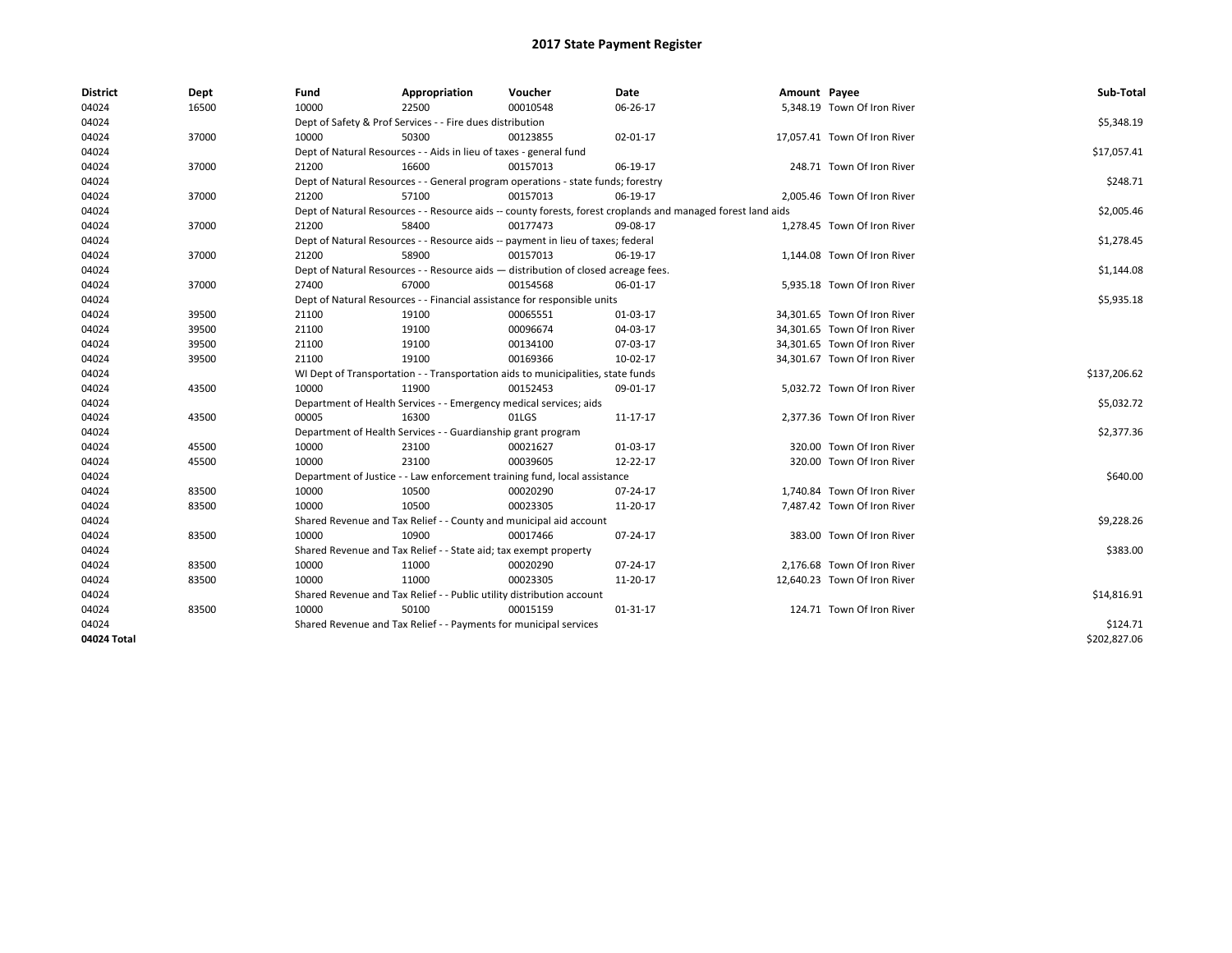| <b>District</b> | Dept  | Fund  | Appropriation                                                                      | Voucher  | Date                                                                                                         | Amount Payee |                         | Sub-Total    |
|-----------------|-------|-------|------------------------------------------------------------------------------------|----------|--------------------------------------------------------------------------------------------------------------|--------------|-------------------------|--------------|
| 04026           | 16500 | 10000 | 22500                                                                              | 00010549 | 06-26-17                                                                                                     |              | 1,136.37 Town Of Kelly  |              |
| 04026           |       |       | Dept of Safety & Prof Services - - Fire dues distribution                          |          |                                                                                                              |              |                         | \$1,136.37   |
| 04026           | 37000 | 10000 | 50300                                                                              | 00123828 | 02-02-17                                                                                                     |              | 19,045.56 Town Of Kelly |              |
| 04026           |       |       | Dept of Natural Resources - - Aids in lieu of taxes - general fund                 |          |                                                                                                              |              |                         | \$19,045.56  |
| 04026           | 37000 | 21200 | 16600                                                                              | 00157014 | 06-19-17                                                                                                     |              | 847.14 Town Of Kelly    |              |
| 04026           |       |       | Dept of Natural Resources - - General program operations - state funds; forestry   |          |                                                                                                              |              |                         | \$847.14     |
| 04026           | 37000 | 21200 | 57100                                                                              | 00157014 | 06-19-17                                                                                                     |              | 500.36 Town Of Kelly    |              |
| 04026           |       |       |                                                                                    |          | Dept of Natural Resources - - Resource aids -- county forests, forest croplands and managed forest land aids |              |                         | \$500.36     |
| 04026           | 37000 | 21200 | 58900                                                                              | 00157014 | 06-19-17                                                                                                     |              | 3,896.86 Town Of Kelly  |              |
| 04026           |       |       | Dept of Natural Resources - - Resource aids - distribution of closed acreage fees. |          |                                                                                                              |              |                         | \$3,896.86   |
| 04026           | 39500 | 21100 | 19100                                                                              | 00065552 | 01-03-17                                                                                                     |              | 22,504.44 Town Of Kelly |              |
| 04026           | 39500 | 21100 | 19100                                                                              | 00096675 | 04-03-17                                                                                                     |              | 22,504.44 Town Of Kelly |              |
| 04026           | 39500 | 21100 | 19100                                                                              | 00134101 | 07-03-17                                                                                                     |              | 22,504.44 Town Of Kelly |              |
| 04026           | 39500 | 21100 | 19100                                                                              | 00169367 | 10-02-17                                                                                                     |              | 22.504.44 Town Of Kelly |              |
| 04026           |       |       | WI Dept of Transportation - - Transportation aids to municipalities, state funds   |          |                                                                                                              |              |                         | \$90,017.76  |
| 04026           | 46500 | 10000 | 30500                                                                              | 00023902 | 03-23-17                                                                                                     |              | 1,287.68 Town Of Kelly  |              |
| 04026           | 46500 | 10000 | 30500                                                                              | 00023903 | 03-23-17                                                                                                     |              | 6,223.41 Town Of Kelly  |              |
| 04026           |       |       |                                                                                    |          | Department of Military Affairs - - Disaster recovery aid; public health emergency quarantine costs           |              |                         | \$7,511.09   |
| 04026           | 46500 | 10000 | 34200                                                                              | 00023902 | 03-23-17                                                                                                     |              | 7,726.09 Town Of Kelly  |              |
| 04026           | 46500 | 10000 | 34200                                                                              | 00023903 | 03-23-17                                                                                                     |              | 37,340.43 Town Of Kelly |              |
| 04026           |       |       | Department of Military Affairs - - Federal aid, local assistance                   |          |                                                                                                              |              |                         | \$45,066.52  |
| 04026           | 83500 | 10000 | 10500                                                                              | 00020291 | 07-24-17                                                                                                     |              | 4,544.13 Town Of Kelly  |              |
| 04026           | 83500 | 10000 | 10500                                                                              | 00023306 | 11-20-17                                                                                                     |              | 25,750.08 Town Of Kelly |              |
| 04026           |       |       | Shared Revenue and Tax Relief - - County and municipal aid account                 |          |                                                                                                              |              |                         | \$30,294.21  |
| 04026           | 83500 | 10000 | 10900                                                                              | 00017467 | 07-24-17                                                                                                     |              | 12.00 Town Of Kelly     |              |
| 04026           |       |       | Shared Revenue and Tax Relief - - State aid; tax exempt property                   |          |                                                                                                              |              |                         | \$12.00      |
| 04026 Total     |       |       |                                                                                    |          |                                                                                                              |              |                         | \$198,327.87 |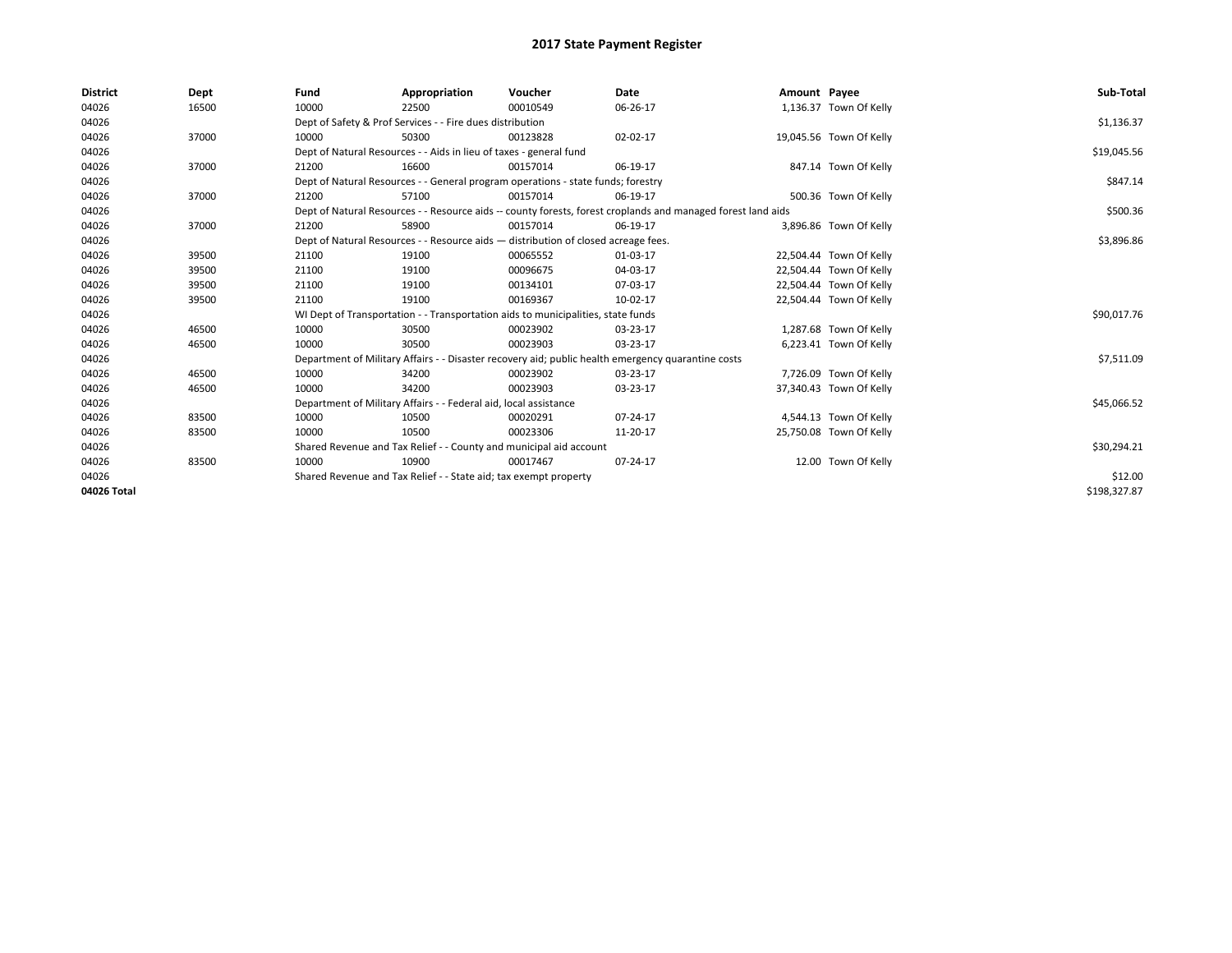| <b>District</b> | Dept  | Fund  | Appropriation                                                                      | Voucher  | <b>Date</b>                                                                                                  | Amount Payee |                            | Sub-Total    |
|-----------------|-------|-------|------------------------------------------------------------------------------------|----------|--------------------------------------------------------------------------------------------------------------|--------------|----------------------------|--------------|
| 04028           | 16500 | 10000 | 22500                                                                              | 00010550 | 06-26-17                                                                                                     |              | 1,100.83 Town Of Keystone  |              |
| 04028           |       |       | Dept of Safety & Prof Services - - Fire dues distribution                          |          |                                                                                                              |              |                            | \$1,100.83   |
| 04028           | 37000 | 10000 | 50300                                                                              | 00123856 | 02-02-17                                                                                                     |              | 6,263.24 Town Of Keystone  |              |
| 04028           |       |       | Dept of Natural Resources - - Aids in lieu of taxes - general fund                 |          |                                                                                                              |              |                            | \$6,263.24   |
| 04028           | 37000 | 21200 | 16600                                                                              | 00157015 | 06-19-17                                                                                                     |              | 347.40 Town Of Keystone    |              |
| 04028           |       |       | Dept of Natural Resources - - General program operations - state funds; forestry   |          |                                                                                                              |              |                            | \$347.40     |
| 04028           | 37000 | 21200 | 57100                                                                              | 00157015 | 06-19-17                                                                                                     |              | 351.53 Town Of Keystone    |              |
| 04028           |       |       |                                                                                    |          | Dept of Natural Resources - - Resource aids -- county forests, forest croplands and managed forest land aids |              |                            | \$351.53     |
| 04028           | 37000 | 21200 | 58400                                                                              | 00177474 | 09-08-17                                                                                                     |              | 16,893.08 Town Of Keystone |              |
| 04028           |       |       | Dept of Natural Resources - - Resource aids -- payment in lieu of taxes; federal   |          |                                                                                                              |              |                            | \$16,893.08  |
| 04028           | 37000 | 21200 | 58900                                                                              | 00157015 | 06-19-17                                                                                                     |              | 1,598.05 Town Of Keystone  |              |
| 04028           |       |       | Dept of Natural Resources - - Resource aids - distribution of closed acreage fees. |          |                                                                                                              |              |                            | \$1,598.05   |
| 04028           | 37000 | 27400 | 67000                                                                              | 00154582 | 06-01-17                                                                                                     |              | 1,654.97 Town Of Keystone  |              |
| 04028           |       |       | Dept of Natural Resources - - Financial assistance for responsible units           |          |                                                                                                              |              |                            | \$1,654.97   |
| 04028           | 39500 | 21100 | 19100                                                                              | 00065553 | 01-03-17                                                                                                     |              | 23,104.48 Town Of Keystone |              |
| 04028           | 39500 | 21100 | 19100                                                                              | 00096676 | 04-03-17                                                                                                     |              | 23,104.48 Town Of Keystone |              |
| 04028           | 39500 | 21100 | 19100                                                                              | 00134102 | 07-03-17                                                                                                     |              | 23,104.48 Town Of Keystone |              |
| 04028           | 39500 | 21100 | 19100                                                                              | 00169368 | 10-02-17                                                                                                     |              | 23,104.50 Town Of Keystone |              |
| 04028           |       |       | WI Dept of Transportation - - Transportation aids to municipalities, state funds   |          |                                                                                                              |              |                            | \$92,417.94  |
| 04028           | 43500 | 00005 | 16300                                                                              | 01LGS    | 11-17-17                                                                                                     |              | 2,000.00 Town Of Keystone  |              |
| 04028           |       |       | Department of Health Services - - Guardianship grant program                       |          |                                                                                                              |              |                            | \$2,000.00   |
| 04028           | 83500 | 10000 | 10500                                                                              | 00020292 | 07-24-17                                                                                                     |              | 6,723.01 Town Of Keystone  |              |
| 04028           | 83500 | 10000 | 10500                                                                              | 00023307 | 11-20-17                                                                                                     |              | 36,097.05 Town Of Keystone |              |
| 04028           |       |       | Shared Revenue and Tax Relief - - County and municipal aid account                 |          |                                                                                                              |              |                            | \$42,820.06  |
| 04028           | 83500 | 10000 | 10900                                                                              | 00017468 | 07-24-17                                                                                                     |              | 1.00 Town Of Keystone      |              |
| 04028           |       |       | Shared Revenue and Tax Relief - - State aid; tax exempt property                   |          |                                                                                                              |              |                            | \$1.00       |
| 04028           | 83500 | 52100 | 36300                                                                              | 00015668 | 03-27-17                                                                                                     |              | 443.16 Town Of Keystone    |              |
| 04028           |       |       | Shared Revenue and Tax Relief - - Lottery and gaming credit                        |          |                                                                                                              |              |                            | \$443.16     |
| 04028 Total     |       |       |                                                                                    |          |                                                                                                              |              |                            | \$165,891.26 |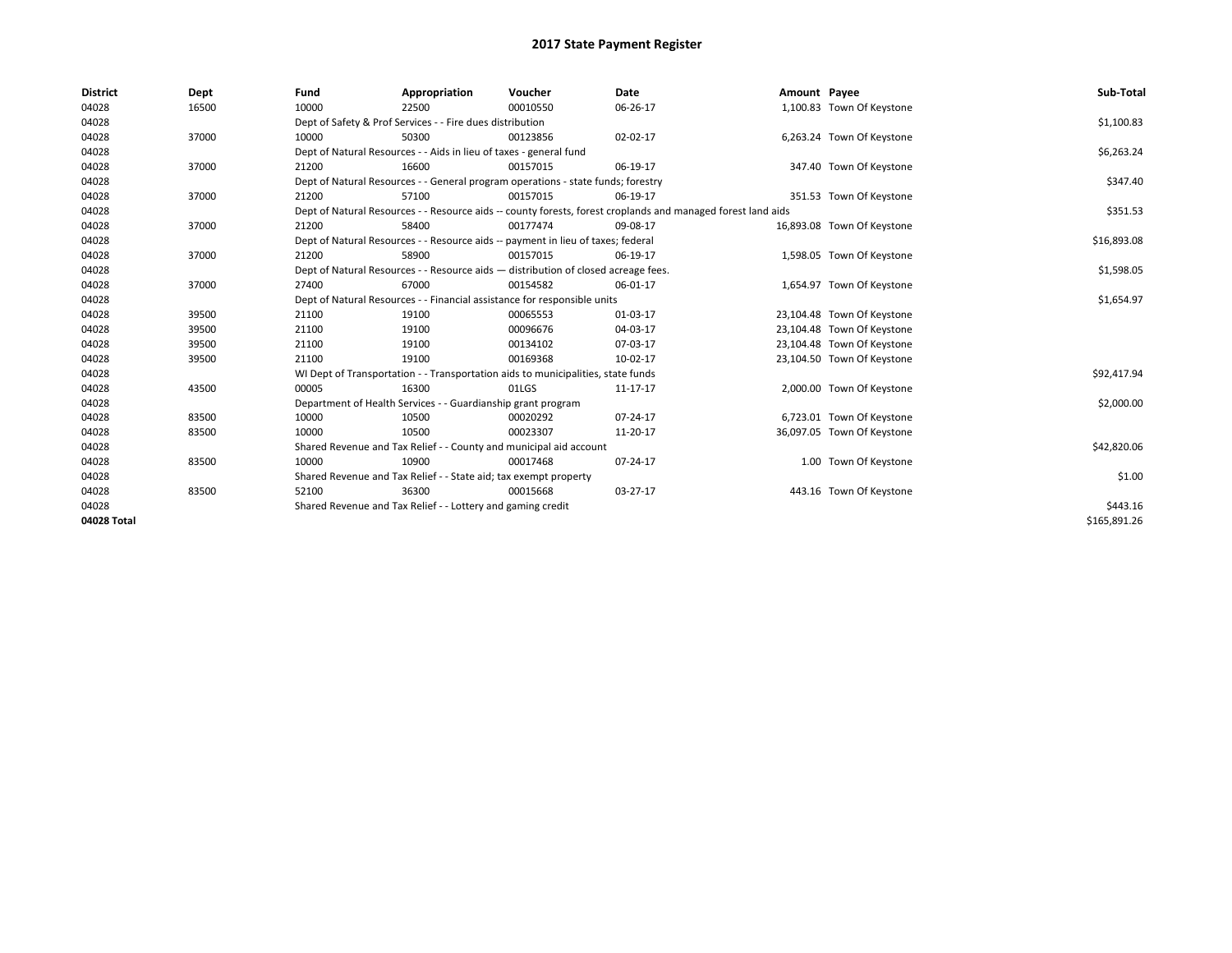| <b>District</b> | Dept  | Fund  | Appropriation                                                                      | Voucher  | Date                                                                                                         | Amount Payee |                           | Sub-Total    |
|-----------------|-------|-------|------------------------------------------------------------------------------------|----------|--------------------------------------------------------------------------------------------------------------|--------------|---------------------------|--------------|
| 04030           | 16500 | 10000 | 22500                                                                              | 00010551 | 06-26-17                                                                                                     |              | 923.73 Town Of Lincoln    |              |
| 04030           |       |       | Dept of Safety & Prof Services - - Fire dues distribution                          |          |                                                                                                              |              |                           | \$923.73     |
| 04030           | 37000 | 21200 | 16600                                                                              | 00157016 | 06-19-17                                                                                                     |              | 700.96 Town Of Lincoln    |              |
| 04030           |       |       | Dept of Natural Resources - - General program operations - state funds; forestry   |          |                                                                                                              |              |                           | \$700.96     |
| 04030           | 37000 | 21200 | 57100                                                                              | 00157016 | 06-19-17                                                                                                     |              | 861.92 Town Of Lincoln    |              |
| 04030           |       |       |                                                                                    |          | Dept of Natural Resources - - Resource aids -- county forests, forest croplands and managed forest land aids |              |                           | \$861.92     |
| 04030           | 37000 | 21200 | 58900                                                                              | 00157016 | 06-19-17                                                                                                     |              | 3,224.41 Town Of Lincoln  |              |
| 04030           |       |       | Dept of Natural Resources - - Resource aids - distribution of closed acreage fees. |          |                                                                                                              |              |                           | \$3,224.41   |
| 04030           | 39500 | 21100 | 19100                                                                              | 00065554 | 01-03-17                                                                                                     |              | 23,649.48 Town Of Lincoln |              |
| 04030           | 39500 | 21100 | 19100                                                                              | 00096677 | 04-03-17                                                                                                     |              | 23,649.48 Town Of Lincoln |              |
| 04030           | 39500 | 21100 | 19100                                                                              | 00134103 | 07-03-17                                                                                                     |              | 23,649.48 Town Of Lincoln |              |
| 04030           | 39500 | 21100 | 19100                                                                              | 00169369 | 10-02-17                                                                                                     |              | 23,649.48 Town Of Lincoln |              |
| 04030           |       |       | WI Dept of Transportation - - Transportation aids to municipalities, state funds   |          |                                                                                                              |              |                           | \$94,597.92  |
| 04030           | 46500 | 10000 | 30500                                                                              | 00025639 | 05-04-17                                                                                                     |              | 580.11 Town Of Lincoln    |              |
| 04030           | 46500 | 10000 | 30500                                                                              | 00030998 | 08-30-17                                                                                                     |              | 14,451.74 Town Of Lincoln |              |
| 04030           | 46500 | 10000 | 30500                                                                              | 00031023 | 08-30-17                                                                                                     |              | 7,973.14 Town Of Lincoln  |              |
| 04030           | 46500 | 10000 | 30500                                                                              | 00032388 | 09-28-17                                                                                                     |              | 6,599.97 Town Of Lincoln  |              |
| 04030           |       |       |                                                                                    |          | Department of Military Affairs - - Disaster recovery aid; public health emergency quarantine costs           |              |                           | \$29,604.96  |
| 04030           | 46500 | 10000 | 34200                                                                              | 00025639 | 05-04-17                                                                                                     |              | 3,480.66 Town Of Lincoln  |              |
| 04030           | 46500 | 10000 | 34200                                                                              | 00030998 | 08-30-17                                                                                                     |              | 86,710.43 Town Of Lincoln |              |
| 04030           | 46500 | 10000 | 34200                                                                              | 00031023 | 08-30-17                                                                                                     |              | 47,838.83 Town Of Lincoln |              |
| 04030           | 46500 | 10000 | 34200                                                                              | 00032388 | 09-28-17                                                                                                     |              | 39,599.83 Town Of Lincoln |              |
| 04030           |       |       | Department of Military Affairs - - Federal aid, local assistance                   |          |                                                                                                              |              |                           | \$177,629.75 |
| 04030           | 83500 | 10000 | 10500                                                                              | 00020293 | 07-24-17                                                                                                     |              | 2,913.32 Town Of Lincoln  |              |
| 04030           | 83500 | 10000 | 10500                                                                              | 00023308 | 11-20-17                                                                                                     |              | 16,508.80 Town Of Lincoln |              |
| 04030           |       |       | Shared Revenue and Tax Relief - - County and municipal aid account                 |          |                                                                                                              |              |                           | \$19,422.12  |
| 04030           | 83500 | 10000 | 10900                                                                              | 00017469 | 07-24-17                                                                                                     |              | 1.00 Town Of Lincoln      |              |
| 04030           |       |       | Shared Revenue and Tax Relief - - State aid; tax exempt property                   |          |                                                                                                              |              |                           | \$1.00       |
| 04030           | 83500 | 10000 | 11000                                                                              | 00020293 | 07-24-17                                                                                                     |              | 1.50 Town Of Lincoln      |              |
| 04030           | 83500 | 10000 | 11000                                                                              | 00023308 | 11-20-17                                                                                                     |              | 1.54 Town Of Lincoln      |              |
| 04030           |       |       | Shared Revenue and Tax Relief - - Public utility distribution account              |          |                                                                                                              |              |                           | \$3.04       |
| 04030 Total     |       |       |                                                                                    |          |                                                                                                              |              |                           | \$326.969.81 |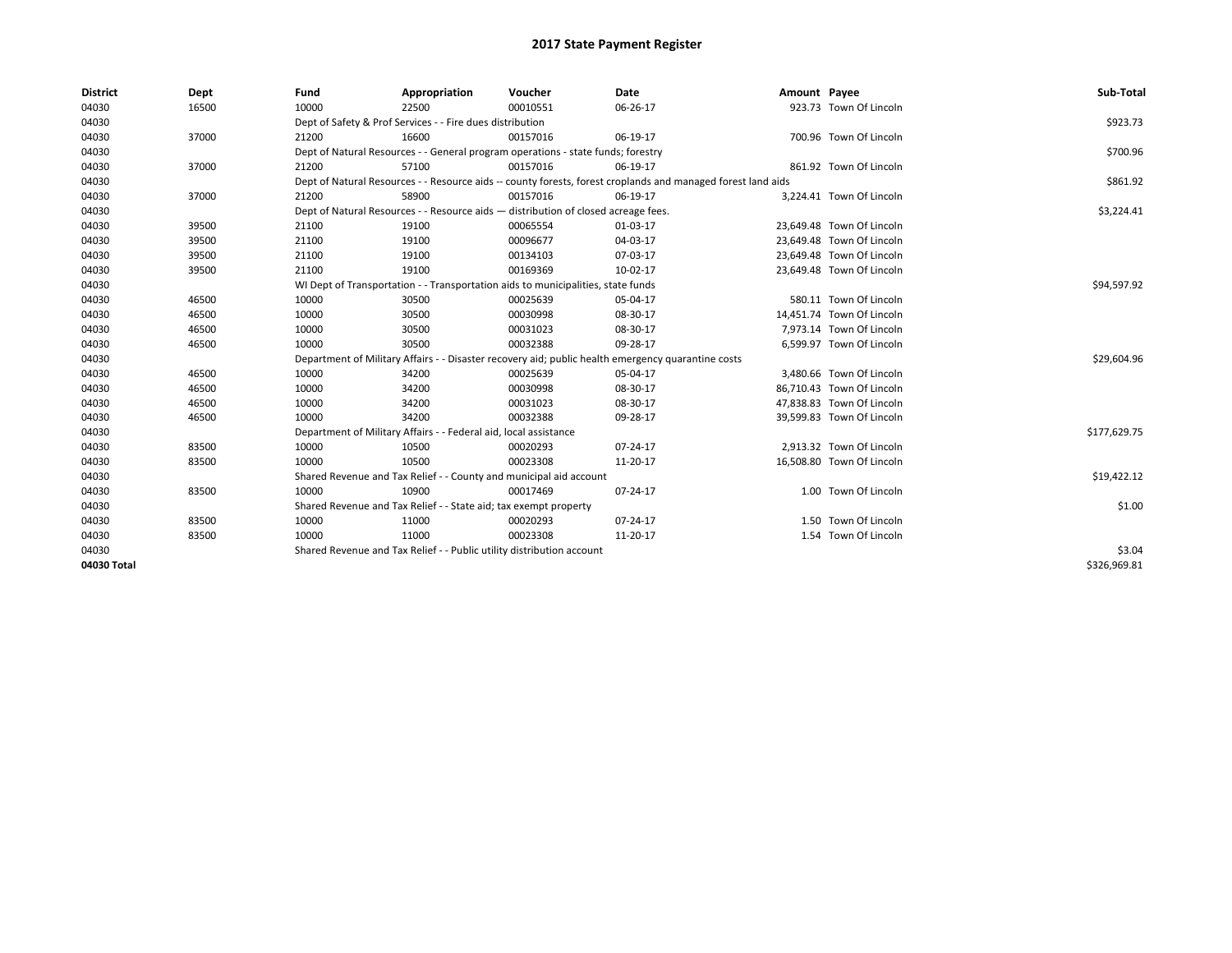| <b>District</b> | Dept  | Fund  | Appropriation                                                                      | Voucher  | Date                                                                                                         | Amount Payee |                         | Sub-Total    |
|-----------------|-------|-------|------------------------------------------------------------------------------------|----------|--------------------------------------------------------------------------------------------------------------|--------------|-------------------------|--------------|
| 04032           | 16500 | 10000 | 22500                                                                              | 00010552 | 06-26-17                                                                                                     |              | 640.41 Town Of Mason    |              |
| 04032           |       |       | Dept of Safety & Prof Services - - Fire dues distribution                          |          |                                                                                                              |              |                         | \$640.41     |
| 04032           | 37000 | 10000 | 50300                                                                              | 00123837 | 02-02-17                                                                                                     |              | 1,598.55 Town Of Mason  |              |
| 04032           | 37000 | 10000 | 50300                                                                              | 00123838 | 02-02-17                                                                                                     |              | 2,600.34 Town Of Mason  |              |
| 04032           | 37000 | 10000 | 50300                                                                              | 00142848 | 04-21-17                                                                                                     |              | 1,075.28 Town Of Mason  |              |
| 04032           |       |       | Dept of Natural Resources - - Aids in lieu of taxes - general fund                 |          |                                                                                                              |              |                         | \$5,274.17   |
| 04032           | 37000 | 21200 | 16600                                                                              | 00157017 | 06-19-17                                                                                                     |              | 565.09 Town Of Mason    |              |
| 04032           |       |       | Dept of Natural Resources - - General program operations - state funds; forestry   |          |                                                                                                              |              |                         | \$565.09     |
| 04032           | 37000 | 21200 | 57100                                                                              | 00157017 | 06-19-17                                                                                                     |              | 568.77 Town Of Mason    |              |
| 04032           |       |       |                                                                                    |          | Dept of Natural Resources - - Resource aids -- county forests, forest croplands and managed forest land aids |              |                         | \$568.77     |
| 04032           | 37000 | 21200 | 58900                                                                              | 00157017 | 06-19-17                                                                                                     |              | 2,599.42 Town Of Mason  |              |
| 04032           |       |       | Dept of Natural Resources - - Resource aids - distribution of closed acreage fees. |          |                                                                                                              |              |                         | \$2,599.42   |
| 04032           | 37000 | 27400 | 67000                                                                              | 00153906 | 06-02-17                                                                                                     |              | 3,431.28 Town Of Mason  |              |
| 04032           |       |       | Dept of Natural Resources - - Financial assistance for responsible units           |          |                                                                                                              |              |                         | \$3,431.28   |
| 04032           | 39500 | 21100 | 17400                                                                              | 00180711 | 10-19-17                                                                                                     |              | 12,535.22 Town Of Mason |              |
| 04032           |       |       | WI Dept of Transportation - - Disaster damage aids, state funds                    |          |                                                                                                              |              |                         | \$12,535.22  |
| 04032           | 39500 | 21100 | 19100                                                                              | 00065555 | 01-03-17                                                                                                     |              | 24,717.45 Town Of Mason |              |
| 04032           | 39500 | 21100 | 19100                                                                              | 00096678 | 04-03-17                                                                                                     |              | 24,717.45 Town Of Mason |              |
| 04032           | 39500 | 21100 | 19100                                                                              | 00134104 | 07-03-17                                                                                                     |              | 24,717.45 Town Of Mason |              |
| 04032           | 39500 | 21100 | 19100                                                                              | 00169370 | 10-02-17                                                                                                     |              | 24,717.45 Town Of Mason |              |
| 04032           |       |       | WI Dept of Transportation - - Transportation aids to municipalities, state funds   |          |                                                                                                              |              |                         | \$98,869.80  |
| 04032           | 46500 | 10000 | 30500                                                                              | 00022462 | 02-17-17                                                                                                     |              | 1,868.43 Town Of Mason  |              |
| 04032           | 46500 | 10000 | 30500                                                                              | 00031845 | 09-20-17                                                                                                     |              | 4,999.39 Town Of Mason  |              |
| 04032           |       |       |                                                                                    |          | Department of Military Affairs - - Disaster recovery aid; public health emergency quarantine costs           |              |                         | \$6,867.82   |
| 04032           | 46500 | 10000 | 34200                                                                              | 00022462 | 02-17-17                                                                                                     |              | 11,210.58 Town Of Mason |              |
| 04032           | 46500 | 10000 | 34200                                                                              | 00031845 | 09-20-17                                                                                                     |              | 29,996.36 Town Of Mason |              |
| 04032           |       |       | Department of Military Affairs - - Federal aid, local assistance                   |          |                                                                                                              |              |                         | \$41,206.94  |
| 04032           | 83500 | 10000 | 10500                                                                              | 00020294 | 07-24-17                                                                                                     |              | 4,349.62 Town Of Mason  |              |
| 04032           | 83500 | 10000 | 10500                                                                              | 00023309 | 11-20-17                                                                                                     |              | 24,647.87 Town Of Mason |              |
| 04032           |       |       | Shared Revenue and Tax Relief - - County and municipal aid account                 |          |                                                                                                              |              |                         | \$28,997.49  |
| 04032           | 83500 | 10000 | 10900                                                                              | 00017470 | 07-24-17                                                                                                     |              | 7.00 Town Of Mason      |              |
| 04032           |       |       | Shared Revenue and Tax Relief - - State aid; tax exempt property                   |          |                                                                                                              |              |                         | \$7.00       |
| 04032 Total     |       |       |                                                                                    |          |                                                                                                              |              |                         | \$201,563.41 |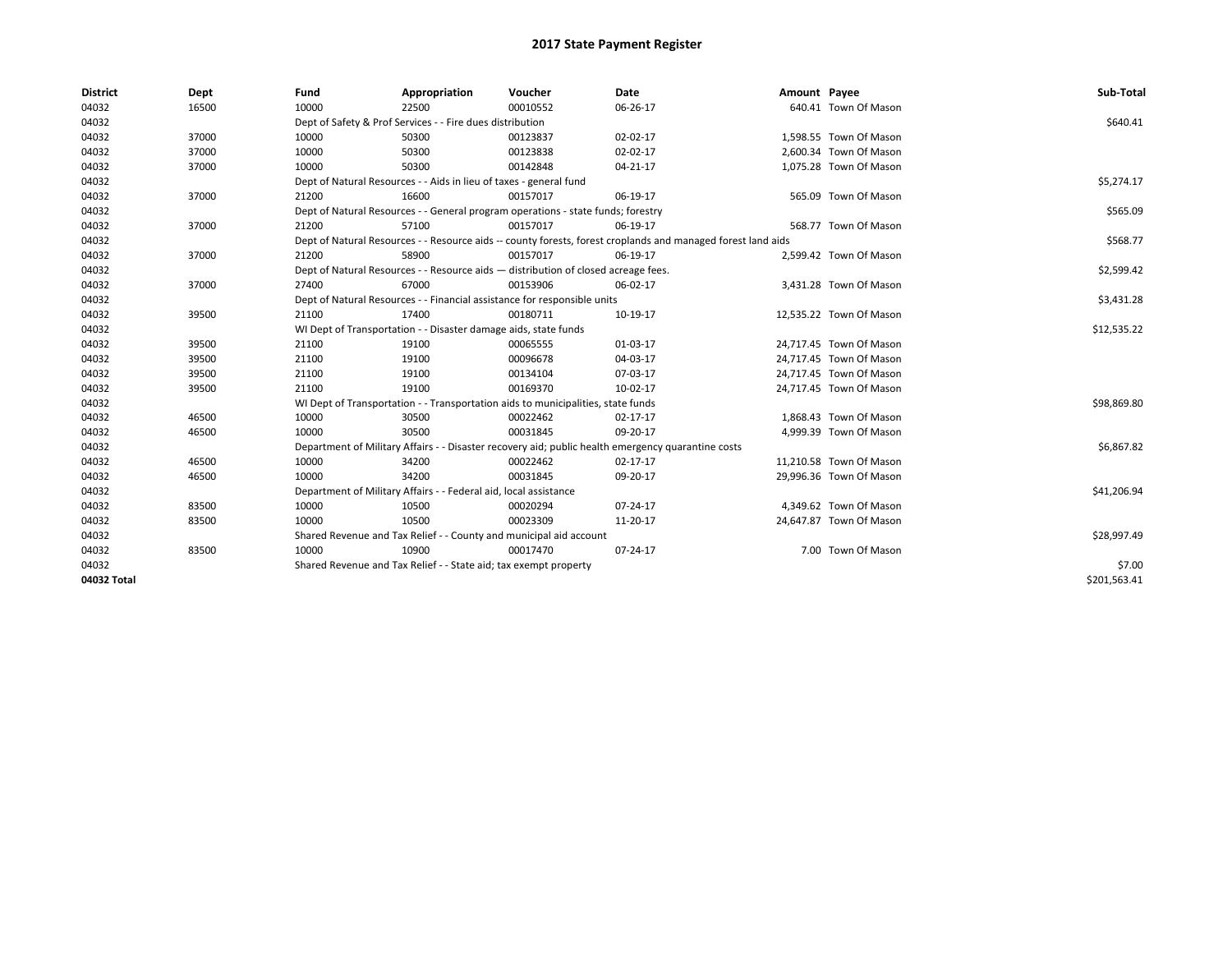| <b>District</b> | Dept  | Fund  | Appropriation                                                                                                | Voucher  | <b>Date</b> | Amount Payee |                             | Sub-Total    |
|-----------------|-------|-------|--------------------------------------------------------------------------------------------------------------|----------|-------------|--------------|-----------------------------|--------------|
| 04034           | 16500 | 10000 | 22500                                                                                                        | 00010553 | 06-26-17    |              | 5,963.89 Town Of Namakagon  |              |
| 04034           |       |       | Dept of Safety & Prof Services - - Fire dues distribution                                                    |          |             |              |                             | \$5,963.89   |
| 04034           | 37000 | 10000 | 50300                                                                                                        | 00142661 | 04-21-17    |              | 2.10 Town Of Namakagon      |              |
| 04034           |       |       | Dept of Natural Resources - - Aids in lieu of taxes - general fund                                           |          |             |              |                             | \$2.10       |
| 04034           | 37000 | 21200 | 16600                                                                                                        | 00157018 | 06-19-17    |              | 254.38 Town Of Namakagon    |              |
| 04034           |       |       | Dept of Natural Resources - - General program operations - state funds; forestry                             |          |             |              |                             | \$254.38     |
| 04034           | 37000 | 21200 | 57100                                                                                                        | 00157018 | 06-19-17    |              | 543.66 Town Of Namakagon    |              |
| 04034           |       |       | Dept of Natural Resources - - Resource aids -- county forests, forest croplands and managed forest land aids |          |             |              |                             | \$543.66     |
| 04034           | 37000 | 21200 | 57900                                                                                                        | 00142662 | 04-21-17    |              | 6.44 Town Of Namakagon      |              |
| 04034           |       |       | Dept of Natural Resources - - Aids in lieu of taxes - sum sufficient                                         |          |             |              |                             | \$6.44       |
| 04034           | 37000 | 21200 | 58400                                                                                                        | 00177475 | 09-08-17    |              | 69,540.41 Town Of Namakagon |              |
| 04034           |       |       | Dept of Natural Resources - - Resource aids -- payment in lieu of taxes; federal                             |          |             |              |                             | \$69,540.41  |
| 04034           | 37000 | 21200 | 58900                                                                                                        | 00157018 | 06-19-17    |              | 1,170.14 Town Of Namakagon  |              |
| 04034           |       |       | Dept of Natural Resources - - Resource aids - distribution of closed acreage fees.                           |          |             |              |                             | \$1,170.14   |
| 04034           | 37000 | 27400 | 67000                                                                                                        | 00154752 | 06-01-17    |              | 1,895.18 Town Of Namakagon  |              |
| 04034           |       |       | Dept of Natural Resources - - Financial assistance for responsible units                                     |          |             |              |                             | \$1,895.18   |
| 04034           | 39500 | 21100 | 19100                                                                                                        | 00065556 | 01-03-17    |              | 36,465.12 Town Of Namakagon |              |
| 04034           | 39500 | 21100 | 19100                                                                                                        | 00096679 | 04-03-17    |              | 36,465.12 Town Of Namakagon |              |
| 04034           | 39500 | 21100 | 19100                                                                                                        | 00134105 | 07-03-17    |              | 36,465.12 Town Of Namakagon |              |
| 04034           | 39500 | 21100 | 19100                                                                                                        | 00169371 | 10-02-17    |              | 36,465.12 Town Of Namakagon |              |
| 04034           |       |       | WI Dept of Transportation - - Transportation aids to municipalities, state funds                             |          |             |              |                             | \$145,860.48 |
| 04034           | 46500 | 10000 | 30500                                                                                                        | 00025673 | 05-04-17    |              | 1,621.46 Town Of Namakagon  |              |
| 04034           |       |       | Department of Military Affairs - - Disaster recovery aid; public health emergency quarantine costs           |          |             |              |                             | \$1,621.46   |
| 04034           | 46500 | 10000 | 34200                                                                                                        | 00025673 | 05-04-17    |              | 9,728.74 Town Of Namakagon  |              |
| 04034           |       |       | Department of Military Affairs - - Federal aid, local assistance                                             |          |             |              |                             | \$9,728.74   |
| 04034           | 83500 | 10000 | 10500                                                                                                        | 00023217 | 11-24-17    |              | 1,151.33 Town Of Namakagon  |              |
| 04034           | 83500 | 10000 | 10500                                                                                                        | 00023310 | 11-20-17    |              | 6,524.21 Town Of Namakagon  |              |
| 04034           |       |       | Shared Revenue and Tax Relief - - County and municipal aid account                                           |          |             |              |                             | \$7,675.54   |
| 04034           | 83500 | 10000 | 10900                                                                                                        | 00017471 | 07-24-17    |              | 5.00 Town Of Namakagon      |              |
| 04034           |       |       | Shared Revenue and Tax Relief - - State aid; tax exempt property                                             |          |             |              |                             | \$5.00       |
| 04034 Total     |       |       |                                                                                                              |          |             |              |                             | \$244.267.42 |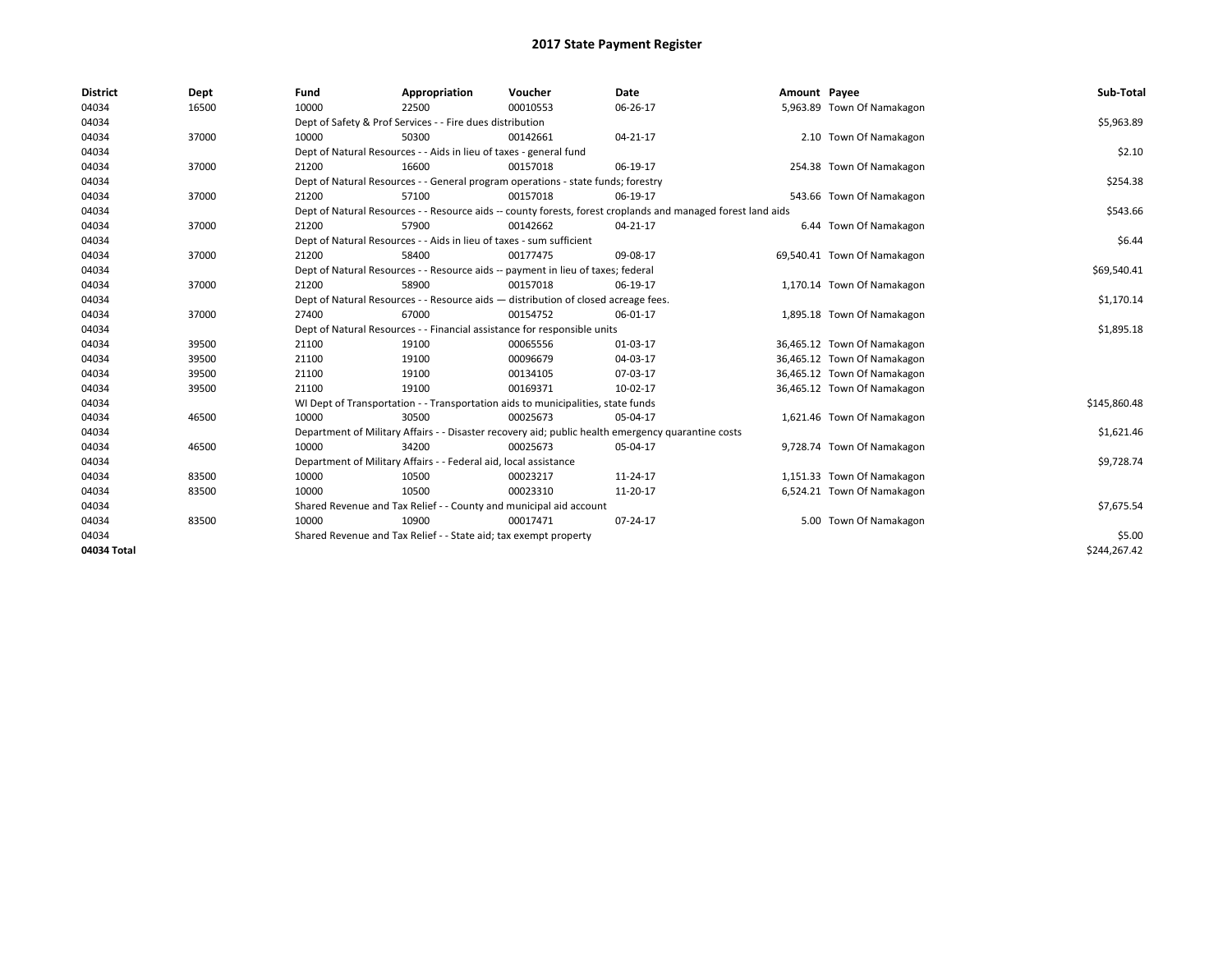| District    | Dept  | Fund  | Appropriation                                                                                                | Voucher  | Date     | Amount Payee |                           | Sub-Total    |
|-------------|-------|-------|--------------------------------------------------------------------------------------------------------------|----------|----------|--------------|---------------------------|--------------|
| 04036       | 16500 | 10000 | 22500                                                                                                        | 00010554 | 06-26-17 |              | 676.72 Town Of Orienta    |              |
| 04036       |       |       | Dept of Safety & Prof Services - - Fire dues distribution                                                    |          |          |              |                           | \$676.72     |
| 04036       | 37000 | 10000 | 50300                                                                                                        | 00123829 | 02-02-17 |              | 10,565.91 Town Of Orienta |              |
| 04036       |       |       | Dept of Natural Resources - - Aids in lieu of taxes - general fund                                           |          |          |              |                           | \$10,565.91  |
| 04036       | 37000 | 21200 | 16600                                                                                                        | 00157019 | 06-19-17 |              | 1,568.61 Town Of Orienta  |              |
| 04036       |       |       | Dept of Natural Resources - - General program operations - state funds; forestry                             |          |          |              |                           | \$1,568.61   |
| 04036       | 37000 | 21200 | 57100                                                                                                        | 00157019 | 06-19-17 |              | 2.622.94 Town Of Orienta  |              |
| 04036       |       |       | Dept of Natural Resources - - Resource aids -- county forests, forest croplands and managed forest land aids |          |          |              |                           | \$2,622.94   |
| 04036       | 37000 | 21200 | 58900                                                                                                        | 00157019 | 06-19-17 |              | 7,215.60 Town Of Orienta  |              |
| 04036       |       |       | Dept of Natural Resources - - Resource aids - distribution of closed acreage fees.                           |          |          |              |                           | \$7,215.60   |
| 04036       | 39500 | 21100 | 19100                                                                                                        | 00065557 | 01-03-17 |              | 28,157.52 Town Of Orienta |              |
| 04036       | 39500 | 21100 | 19100                                                                                                        | 00096680 | 04-03-17 |              | 28,157.52 Town Of Orienta |              |
| 04036       | 39500 | 21100 | 19100                                                                                                        | 00134106 | 07-03-17 |              | 28,157.52 Town Of Orienta |              |
| 04036       | 39500 | 21100 | 19100                                                                                                        | 00169372 | 10-02-17 |              | 28,157.54 Town Of Orienta |              |
| 04036       |       |       | WI Dept of Transportation - - Transportation aids to municipalities, state funds                             |          |          |              |                           | \$112,630.10 |
| 04036       | 83500 | 10000 | 10500                                                                                                        | 00020295 | 07-24-17 |              | 607.28 Town Of Orienta    |              |
| 04036       | 83500 | 10000 | 10500                                                                                                        | 00023311 | 11-20-17 |              | 3,441.25 Town Of Orienta  |              |
| 04036       |       |       | Shared Revenue and Tax Relief - - County and municipal aid account                                           |          |          |              |                           | \$4,048.53   |
| 04036 Total |       |       |                                                                                                              |          |          |              |                           | \$139,328.41 |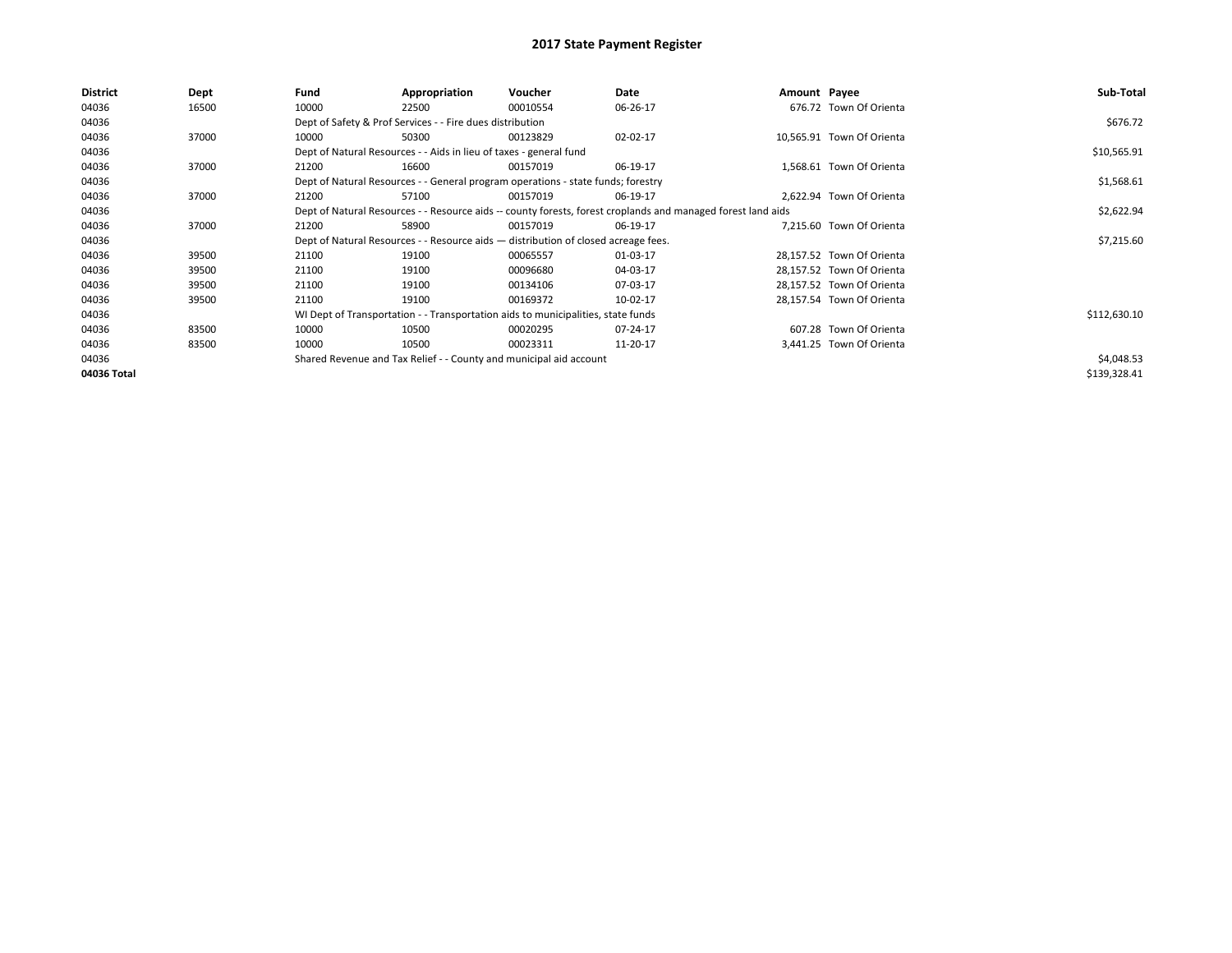| <b>District</b> | Dept  | Fund                                                                     | Appropriation                                                                      | Voucher    | Date                                                                                                         | Amount Payee |                        | Sub-Total    |
|-----------------|-------|--------------------------------------------------------------------------|------------------------------------------------------------------------------------|------------|--------------------------------------------------------------------------------------------------------------|--------------|------------------------|--------------|
| 04038           | 16500 | 10000                                                                    | 22500                                                                              | 00010555   | 06-26-17                                                                                                     |              | 1,007.24 Town Of Oulu  |              |
| 04038           |       |                                                                          | Dept of Safety & Prof Services - - Fire dues distribution                          |            |                                                                                                              |              |                        | \$1,007.24   |
| 04038           | 37000 | 21200                                                                    | 16600                                                                              | 00157020   | 06-19-17                                                                                                     |              | 345.43 Town Of Oulu    |              |
| 04038           |       |                                                                          | Dept of Natural Resources - - General program operations - state funds; forestry   |            |                                                                                                              |              |                        | \$345.43     |
| 04038           | 37000 | 21200                                                                    | 57100                                                                              | 00157020   | 06-19-17                                                                                                     |              | 193.34 Town Of Oulu    |              |
| 04038           |       |                                                                          |                                                                                    |            | Dept of Natural Resources - - Resource aids -- county forests, forest croplands and managed forest land aids |              |                        | \$193.34     |
| 04038           | 37000 | 21200                                                                    | 58900                                                                              | 00157020   | 06-19-17                                                                                                     |              | 1,588.99 Town Of Oulu  |              |
| 04038           |       |                                                                          | Dept of Natural Resources - - Resource aids - distribution of closed acreage fees. |            |                                                                                                              |              |                        | \$1,588.99   |
| 04038           | 37000 | 27400                                                                    | 67000                                                                              | 00154928   | 06-01-17                                                                                                     |              | 2,995.48 Town Of Oulu  |              |
| 04038           |       | Dept of Natural Resources - - Financial assistance for responsible units |                                                                                    | \$2,995.48 |                                                                                                              |              |                        |              |
| 04038           | 39500 | 21100                                                                    | 19100                                                                              | 00065558   | 01-03-17                                                                                                     |              | 31,840.92 Town Of Oulu |              |
| 04038           | 39500 | 21100                                                                    | 19100                                                                              | 00096681   | 04-03-17                                                                                                     |              | 31,840.92 Town Of Oulu |              |
| 04038           | 39500 | 21100                                                                    | 19100                                                                              | 00134107   | 07-03-17                                                                                                     |              | 31,840.92 Town Of Oulu |              |
| 04038           | 39500 | 21100                                                                    | 19100                                                                              | 00169373   | 10-02-17                                                                                                     |              | 31,840.92 Town Of Oulu |              |
| 04038           |       |                                                                          | WI Dept of Transportation - - Transportation aids to municipalities, state funds   |            |                                                                                                              |              |                        | \$127,363.68 |
| 04038           | 83500 | 10000                                                                    | 10500                                                                              | 00020296   | 07-24-17                                                                                                     |              | 9,504.47 Town Of Oulu  |              |
| 04038           | 83500 | 10000                                                                    | 10500                                                                              | 00023312   | 11-20-17                                                                                                     |              | 53,858.68 Town Of Oulu |              |
| 04038           |       |                                                                          | Shared Revenue and Tax Relief - - County and municipal aid account                 |            |                                                                                                              |              |                        | \$63,363.15  |
| 04038           | 83500 | 10000                                                                    | 11000                                                                              | 00020296   | 07-24-17                                                                                                     |              | 153.34 Town Of Oulu    |              |
| 04038           | 83500 | 10000                                                                    | 11000                                                                              | 00023312   | 11-20-17                                                                                                     |              | 860.03 Town Of Oulu    |              |
| 04038           |       |                                                                          | Shared Revenue and Tax Relief - - Public utility distribution account              |            |                                                                                                              |              |                        | \$1,013.37   |
| 04038 Total     |       |                                                                          |                                                                                    |            |                                                                                                              |              |                        | \$197,870.68 |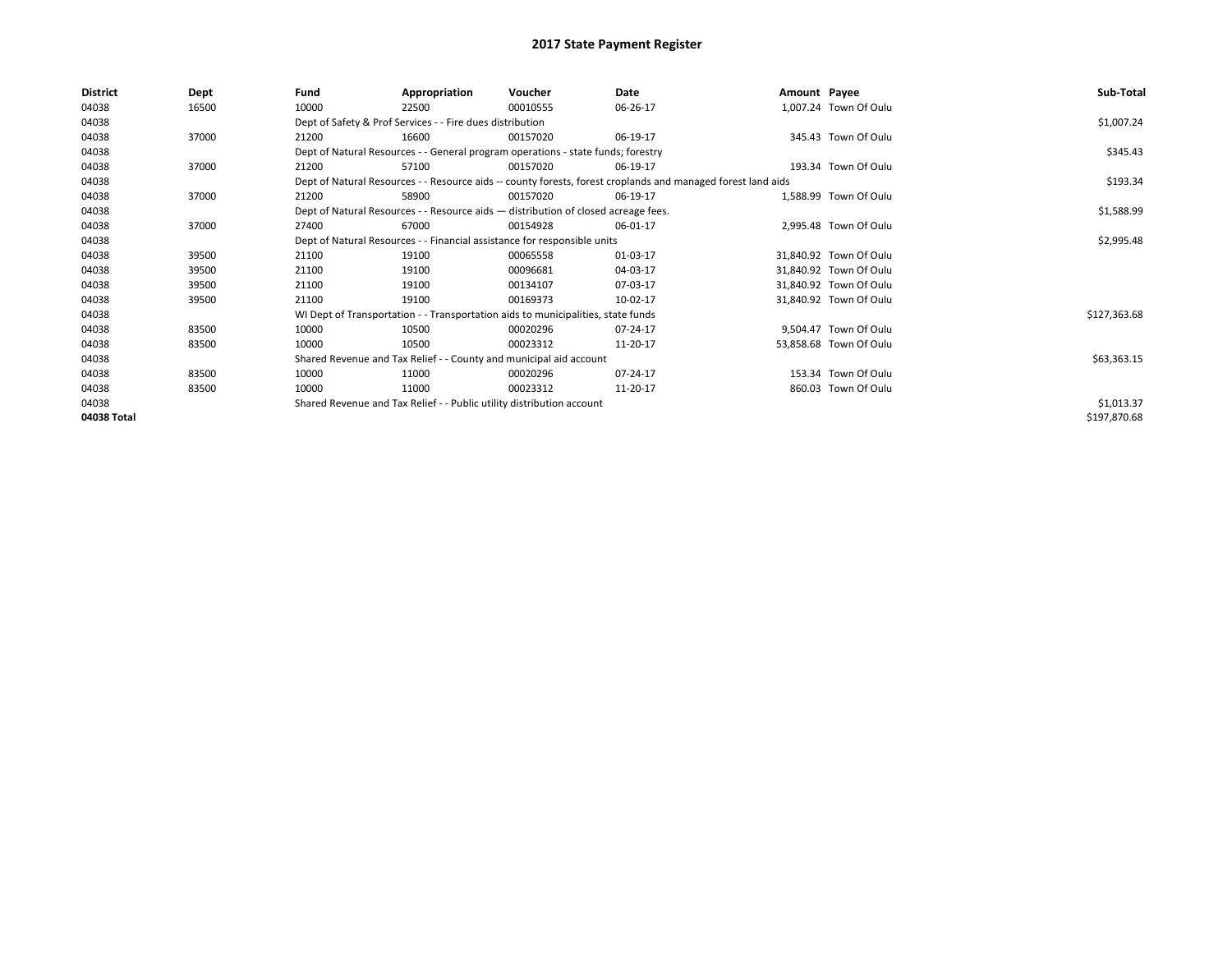| <b>District</b> | Dept  | Fund  | Appropriation                                                         | Voucher                                                                            | Date                                                                                                         | Amount Payee |                          | Sub-Total    |
|-----------------|-------|-------|-----------------------------------------------------------------------|------------------------------------------------------------------------------------|--------------------------------------------------------------------------------------------------------------|--------------|--------------------------|--------------|
| 04040           | 16500 | 10000 | 22500                                                                 | 00010556                                                                           | 06-26-17                                                                                                     |              | 651.17 Town Of Pilsen    |              |
| 04040           |       |       | Dept of Safety & Prof Services - - Fire dues distribution             |                                                                                    |                                                                                                              |              |                          | \$651.17     |
| 04040           | 37000 | 10000 | 50300                                                                 | 00123864                                                                           | 02-02-17                                                                                                     |              | 3,773.23 Town Of Pilsen  |              |
| 04040           |       |       | Dept of Natural Resources - - Aids in lieu of taxes - general fund    |                                                                                    |                                                                                                              |              |                          | \$3,773.23   |
| 04040           | 37000 | 21200 | 16600                                                                 | 00157021                                                                           | 06-19-17                                                                                                     |              | 70.66 Town Of Pilsen     |              |
| 04040           |       |       |                                                                       | Dept of Natural Resources - - General program operations - state funds; forestry   |                                                                                                              |              |                          | \$70.66      |
| 04040           | 37000 | 21200 | 57100                                                                 | 00157021                                                                           | 06-19-17                                                                                                     |              | 78.13 Town Of Pilsen     |              |
| 04040           |       |       |                                                                       |                                                                                    | Dept of Natural Resources - - Resource aids -- county forests, forest croplands and managed forest land aids |              |                          | \$78.13      |
| 04040           | 37000 | 21200 | 58400                                                                 | 00177476                                                                           | 09-08-17                                                                                                     |              | 17.137.10 Town Of Pilsen |              |
| 04040           |       |       |                                                                       | Dept of Natural Resources - - Resource aids -- payment in lieu of taxes; federal   |                                                                                                              |              |                          | \$17,137.10  |
| 04040           | 37000 | 21200 | 58900                                                                 | 00157021                                                                           | 06-19-17                                                                                                     |              | 325.02 Town Of Pilsen    |              |
| 04040           |       |       |                                                                       | Dept of Natural Resources - - Resource aids - distribution of closed acreage fees. |                                                                                                              |              |                          | \$325.02     |
| 04040           | 39500 | 21100 | 19100                                                                 | 00065559                                                                           | 01-03-17                                                                                                     |              | 18.467.38 Town Of Pilsen |              |
| 04040           | 39500 | 21100 | 19100                                                                 | 00096682                                                                           | 04-03-17                                                                                                     |              | 18,467.38 Town Of Pilsen |              |
| 04040           | 39500 | 21100 | 19100                                                                 | 00134108                                                                           | 07-03-17                                                                                                     |              | 18,467.38 Town Of Pilsen |              |
| 04040           | 39500 | 21100 | 19100                                                                 | 00169374                                                                           | 10-02-17                                                                                                     |              | 18,467.39 Town Of Pilsen |              |
| 04040           |       |       |                                                                       | WI Dept of Transportation - - Transportation aids to municipalities, state funds   |                                                                                                              |              |                          | \$73,869.53  |
| 04040           | 83500 | 10000 | 10500                                                                 | 00020297                                                                           | 07-24-17                                                                                                     |              | 4,074.42 Town Of Pilsen  |              |
| 04040           | 83500 | 10000 | 10500                                                                 | 00023313                                                                           | 11-20-17                                                                                                     |              | 23,088.38 Town Of Pilsen |              |
| 04040           |       |       | Shared Revenue and Tax Relief - - County and municipal aid account    |                                                                                    |                                                                                                              |              |                          | \$27,162.80  |
| 04040           | 83500 | 10000 | 11000                                                                 | 00020297                                                                           | $07 - 24 - 17$                                                                                               |              | 10.19 Town Of Pilsen     |              |
| 04040           | 83500 | 10000 | 11000                                                                 | 00023313                                                                           | 11-20-17                                                                                                     |              | 43.40 Town Of Pilsen     |              |
| 04040           |       |       | Shared Revenue and Tax Relief - - Public utility distribution account |                                                                                    |                                                                                                              |              |                          | \$53.59      |
| 04040 Total     |       |       |                                                                       |                                                                                    |                                                                                                              |              |                          | \$123,121.23 |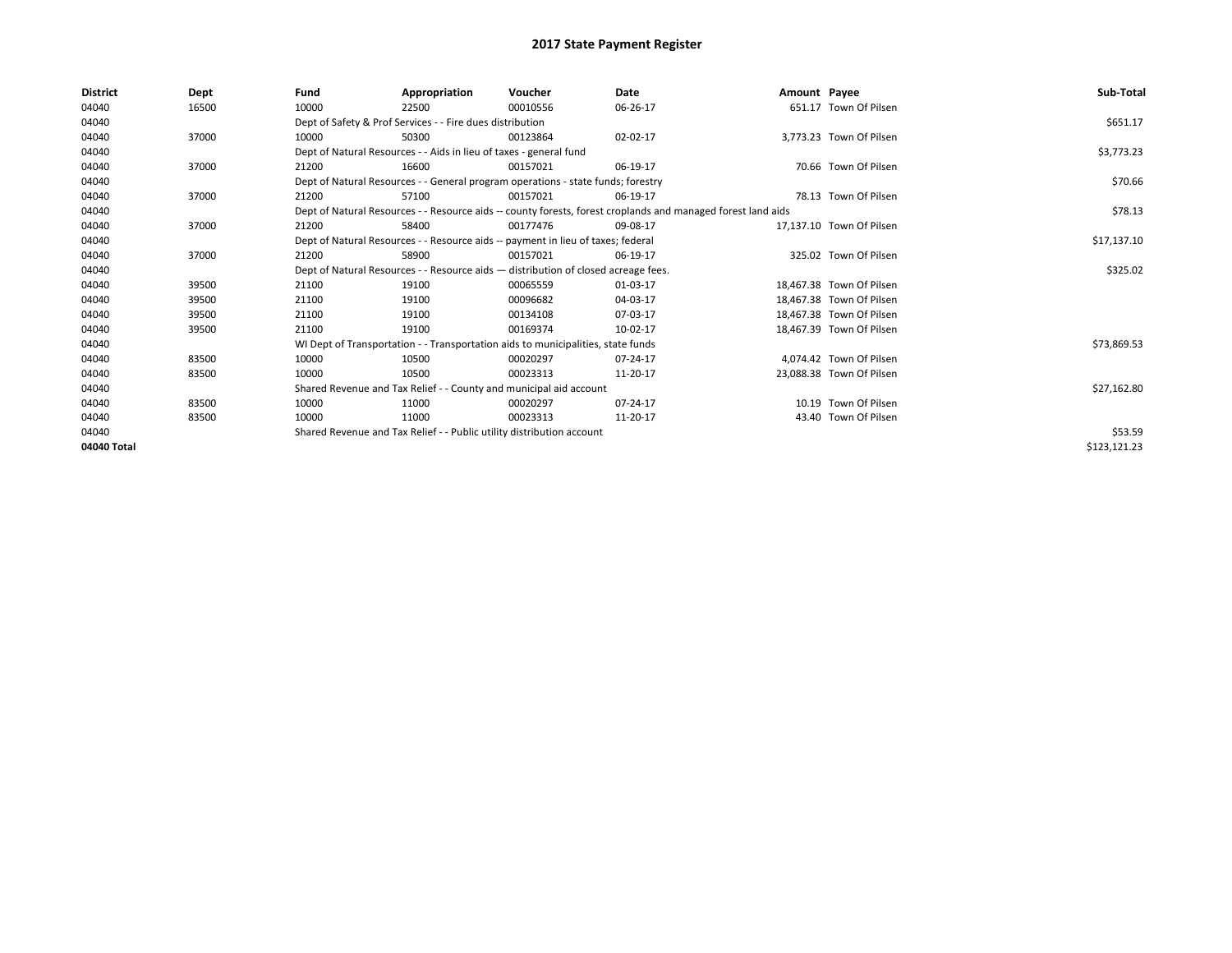| District    | Dept  | Fund  | Appropriation                                                                      | Voucher  | Date                                                                                                         | Amount Payee |                             | Sub-Total    |
|-------------|-------|-------|------------------------------------------------------------------------------------|----------|--------------------------------------------------------------------------------------------------------------|--------------|-----------------------------|--------------|
| 04042       | 16500 | 10000 | 22500                                                                              | 00010557 | 06-26-17                                                                                                     |              | 1,461.49 Town Of Port Wing  |              |
| 04042       |       |       | Dept of Safety & Prof Services - - Fire dues distribution                          |          |                                                                                                              |              |                             | \$1,461.49   |
| 04042       | 37000 | 10000 | 44100                                                                              | 00115068 | 01-11-17                                                                                                     |              | 3,088.71 Town Of Port Wing  |              |
| 04042       | 37000 | 10000 | 44100                                                                              | 00123280 | 01-30-17                                                                                                     |              | 6,177.43 Town Of Port Wing  |              |
| 04042       | 37000 | 10000 | 44100                                                                              | 00136875 | 03-29-17                                                                                                     |              | 3,598.50 Town Of Port Wing  |              |
| 04042       | 37000 | 10000 | 44100                                                                              | 00152415 | 05-30-17                                                                                                     |              | 3,814.42 Town Of Port Wing  |              |
| 04042       | 37000 | 10000 | 44100                                                                              | 00174604 | 08-14-17                                                                                                     |              | 13,590.34 Town Of Port Wing |              |
| 04042       | 37000 | 10000 | 44100                                                                              | 00174606 | 08-14-17                                                                                                     |              | 9,884.00 Town Of Port Wing  |              |
| 04042       | 37000 | 10000 | 44100                                                                              | 00187680 | $10-12-17$                                                                                                   |              | 2,470.97 Town Of Port Wing  |              |
| 04042       | 37000 | 10000 | 44100                                                                              | 00192984 | 11-06-17                                                                                                     |              | 3,706.46 Town Of Port Wing  |              |
| 04042       | 37000 | 10000 | 44100                                                                              | 00198845 | 12-04-17                                                                                                     |              | 6,177.43 Town Of Port Wing  |              |
| 04042       |       |       | Dept of Natural Resources - - General program operations - federal funds           |          |                                                                                                              |              |                             | \$52,508.26  |
| 04042       | 37000 | 10000 | 50300                                                                              | 00123872 | 02-02-17                                                                                                     |              | 2,638.24 Town Of Port Wing  |              |
| 04042       | 37000 | 10000 | 50300                                                                              | 00123873 | 02-02-17                                                                                                     |              | 7,492.32 Town Of Port Wing  |              |
| 04042       | 37000 | 10000 | 50300                                                                              | 00144058 | 04-21-17                                                                                                     |              | 428.13 Town Of Port Wing    |              |
| 04042       | 37000 | 10000 | 50300                                                                              | 00144059 | 04-21-17                                                                                                     |              | 570.38 Town Of Port Wing    |              |
| 04042       |       |       | Dept of Natural Resources - - Aids in lieu of taxes - general fund                 |          |                                                                                                              |              |                             | \$11,129.07  |
| 04042       | 37000 | 21200 | 16600                                                                              | 00157022 | 06-19-17                                                                                                     |              | 542.94 Town Of Port Wing    |              |
| 04042       |       |       | Dept of Natural Resources - - General program operations - state funds; forestry   |          |                                                                                                              |              |                             | \$542.94     |
| 04042       | 37000 | 21200 | 57100                                                                              | 00157022 | 06-19-17                                                                                                     |              | 3,243.75 Town Of Port Wing  |              |
| 04042       |       |       |                                                                                    |          | Dept of Natural Resources - - Resource aids -- county forests, forest croplands and managed forest land aids |              |                             | \$3,243.75   |
| 04042       | 37000 | 21200 | 57900                                                                              | 00144057 | 04-21-17                                                                                                     |              | 51.04 Town Of Port Wing     |              |
| 04042       |       |       | Dept of Natural Resources - - Aids in lieu of taxes - sum sufficient               |          |                                                                                                              |              |                             | \$51.04      |
| 04042       | 37000 | 21200 | 58400                                                                              | 00177477 | 09-08-17                                                                                                     |              | 2,962.72 Town Of Port Wing  |              |
| 04042       |       |       | Dept of Natural Resources - - Resource aids -- payment in lieu of taxes; federal   |          |                                                                                                              |              |                             | \$2,962.72   |
| 04042       | 37000 | 21200 | 58900                                                                              | 00157022 | 06-19-17                                                                                                     |              | 2,497.54 Town Of Port Wing  |              |
| 04042       |       |       | Dept of Natural Resources - - Resource aids - distribution of closed acreage fees. |          |                                                                                                              |              |                             | \$2,497.54   |
| 04042       | 37000 | 27400 | 67000                                                                              | 00154710 | 06-01-17                                                                                                     |              | 3,829.18 Town Of Port Wing  |              |
| 04042       |       |       | Dept of Natural Resources - - Financial assistance for responsible units           |          |                                                                                                              |              |                             | \$3,829.18   |
| 04042       | 39500 | 21100 | 19100                                                                              | 00065560 | 01-03-17                                                                                                     |              | 29,099.43 Town Of Port Wing |              |
| 04042       | 39500 | 21100 | 19100                                                                              | 00096683 | 04-03-17                                                                                                     |              | 29,099.43 Town Of Port Wing |              |
| 04042       | 39500 | 21100 | 19100                                                                              | 00134109 | 07-03-17                                                                                                     |              | 29,099.43 Town Of Port Wing |              |
| 04042       | 39500 | 21100 | 19100                                                                              | 00169375 | 10-02-17                                                                                                     |              | 29,099.43 Town Of Port Wing |              |
| 04042       |       |       | WI Dept of Transportation - - Transportation aids to municipalities, state funds   |          |                                                                                                              |              |                             | \$116,397.72 |
| 04042       | 83500 | 10000 | 10500                                                                              | 00020298 | 07-24-17                                                                                                     |              | 8,543.29 Town Of Port Wing  |              |
| 04042       | 83500 | 10000 | 10500                                                                              | 00023314 | 11-20-17                                                                                                     |              | 48,411.99 Town Of Port Wing |              |
| 04042       |       |       | Shared Revenue and Tax Relief - - County and municipal aid account                 |          |                                                                                                              |              |                             | \$56,955.28  |
| 04042       | 83500 | 10000 | 10900                                                                              | 00017472 | 07-24-17                                                                                                     |              | 17.00 Town Of Port Wing     |              |
| 04042       |       |       | Shared Revenue and Tax Relief - - State aid; tax exempt property                   |          |                                                                                                              |              |                             | \$17.00      |
| 04042       | 83500 | 10000 | 11000                                                                              | 00020298 | 07-24-17                                                                                                     |              | 0.53 Town Of Port Wing      |              |
| 04042       | 83500 | 10000 | 11000                                                                              | 00023314 | 11-20-17                                                                                                     |              | 1.89 Town Of Port Wing      |              |
| 04042       |       |       | Shared Revenue and Tax Relief - - Public utility distribution account              |          |                                                                                                              |              |                             | \$2.42       |
| 04042 Total |       |       |                                                                                    |          |                                                                                                              |              |                             | \$251,598.41 |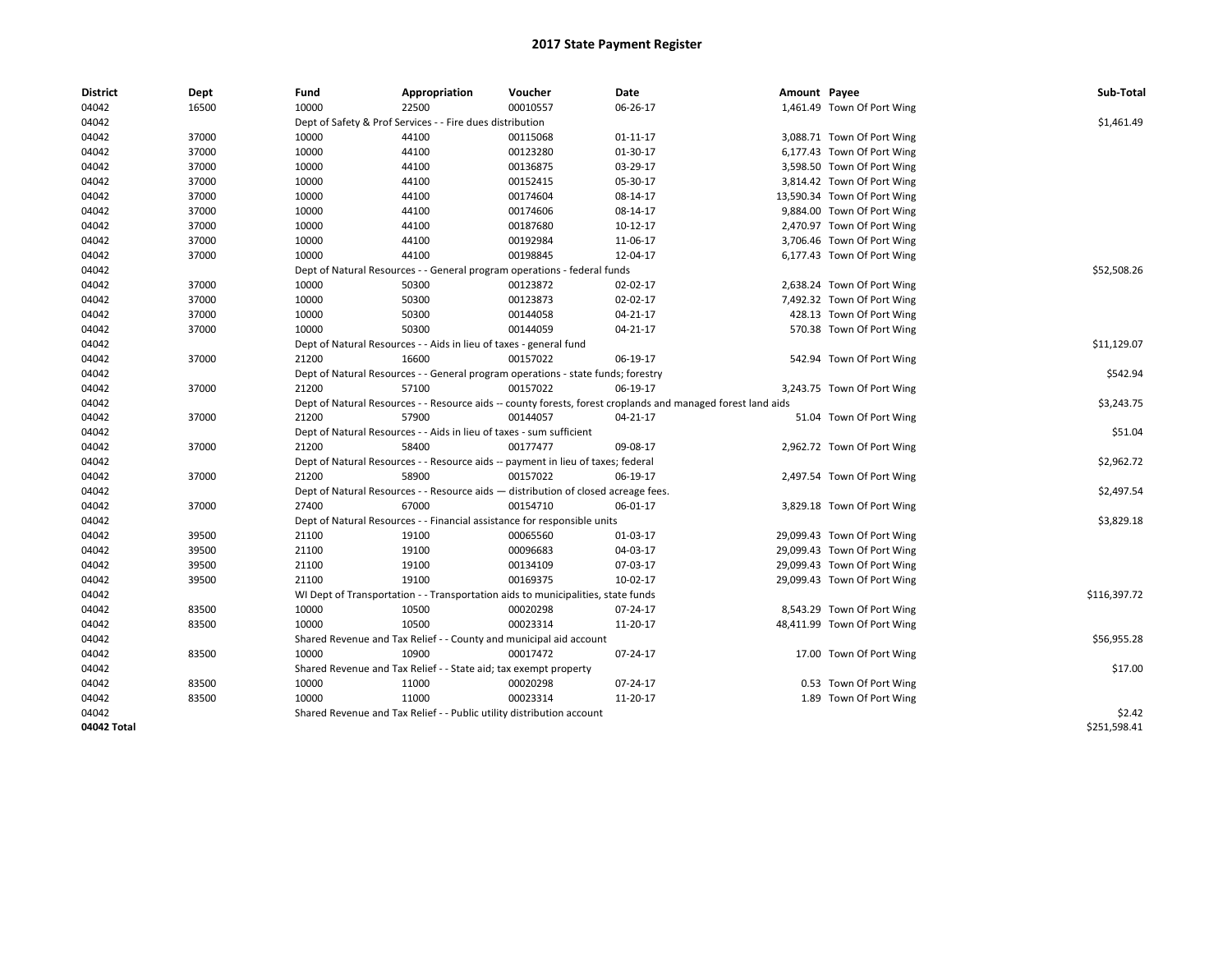| <b>District</b> | Dept  | Fund                                                            | Appropriation                                                                      | Voucher     | Date                                                                                                         | Amount Payee |                           | Sub-Total    |  |  |
|-----------------|-------|-----------------------------------------------------------------|------------------------------------------------------------------------------------|-------------|--------------------------------------------------------------------------------------------------------------|--------------|---------------------------|--------------|--|--|
| 04046           | 16500 | 10000                                                           | 22500                                                                              | 00010558    | 06-26-17                                                                                                     |              | 780.10 Town Of Russell    |              |  |  |
| 04046           |       |                                                                 | Dept of Safety & Prof Services - - Fire dues distribution                          |             |                                                                                                              |              |                           | \$780.10     |  |  |
| 04046           | 37000 | 21200                                                           | 16600                                                                              | 00157023    | 06-19-17                                                                                                     |              | 169.55 Town Of Russell    |              |  |  |
| 04046           |       |                                                                 | Dept of Natural Resources - - General program operations - state funds; forestry   |             |                                                                                                              |              |                           |              |  |  |
| 04046           | 37000 | 21200                                                           | 57100                                                                              | 00157023    | 06-19-17                                                                                                     |              | 3,018.36 Town Of Russell  |              |  |  |
| 04046           |       |                                                                 |                                                                                    |             | Dept of Natural Resources - - Resource aids -- county forests, forest croplands and managed forest land aids |              |                           | \$3,018.36   |  |  |
| 04046           | 37000 | 21200                                                           | 57900                                                                              | 00142933    | 04-21-17                                                                                                     |              | 1.67 Town Of Russell      |              |  |  |
| 04046           |       |                                                                 | Dept of Natural Resources - - Aids in lieu of taxes - sum sufficient               |             |                                                                                                              |              |                           | \$1.67       |  |  |
| 04046           | 37000 | 21200                                                           | 58900                                                                              | 00157023    | 06-19-17                                                                                                     |              | 779.93 Town Of Russell    |              |  |  |
| 04046           |       |                                                                 | Dept of Natural Resources - - Resource aids - distribution of closed acreage fees. |             |                                                                                                              |              |                           | \$779.93     |  |  |
| 04046           | 37000 | 27400                                                           | 67000                                                                              | 00154043    | 06-01-17                                                                                                     |              | 8,873.87 Town Of Russell  |              |  |  |
| 04046           |       |                                                                 | Dept of Natural Resources - - Financial assistance for responsible units           |             |                                                                                                              |              |                           | \$8,873.87   |  |  |
| 04046           | 39500 | 21100                                                           | 17400                                                                              | 00157200    | 08-24-17                                                                                                     |              | 20.073.56 Town Of Russell |              |  |  |
| 04046           |       | WI Dept of Transportation - - Disaster damage aids, state funds |                                                                                    | \$20,073.56 |                                                                                                              |              |                           |              |  |  |
| 04046           | 39500 | 21100                                                           | 19100                                                                              | 00065561    | 01-03-17                                                                                                     |              | 14,186.38 Town Of Russell |              |  |  |
| 04046           | 39500 | 21100                                                           | 19100                                                                              | 00096684    | 04-03-17                                                                                                     |              | 14,186.38 Town Of Russell |              |  |  |
| 04046           | 39500 | 21100                                                           | 19100                                                                              | 00134110    | 07-03-17                                                                                                     |              | 14,186.38 Town Of Russell |              |  |  |
| 04046           | 39500 | 21100                                                           | 19100                                                                              | 00169376    | 10-02-17                                                                                                     |              | 14,186.40 Town Of Russell |              |  |  |
| 04046           |       |                                                                 | WI Dept of Transportation - - Transportation aids to municipalities, state funds   |             |                                                                                                              |              |                           | \$56,745.54  |  |  |
| 04046           | 39500 | 21100                                                           | 27800                                                                              | 00074872    | $01 - 17 - 17$                                                                                               |              | 43,763.00 Town Of Russell |              |  |  |
| 04046           | 39500 | 21100                                                           | 27800                                                                              | 00074873    | $01 - 17 - 17$                                                                                               |              | 27,940.00 Town Of Russell |              |  |  |
| 04046           |       |                                                                 | WI Dept of Transportation - - Local roads improvement program, state funds         |             |                                                                                                              |              |                           | \$71,703.00  |  |  |
| 04046           | 83500 | 10000                                                           | 10500                                                                              | 00020299    | 07-24-17                                                                                                     |              | 17,129.07 Town Of Russell |              |  |  |
| 04046           | 83500 | 10000                                                           | 10500                                                                              | 00023315    | 11-20-17                                                                                                     |              | 97,064.72 Town Of Russell |              |  |  |
| 04046           |       |                                                                 | Shared Revenue and Tax Relief - - County and municipal aid account                 |             |                                                                                                              |              |                           | \$114,193.79 |  |  |
| 04046           | 83500 | 10000                                                           | 10900                                                                              | 00017473    | 07-24-17                                                                                                     |              | 4.00 Town Of Russell      |              |  |  |
| 04046           |       |                                                                 | Shared Revenue and Tax Relief - - State aid; tax exempt property                   |             |                                                                                                              |              |                           | \$4.00       |  |  |
| 04046           | 83500 | 10000                                                           | 50100                                                                              | 00015160    | 01-31-17                                                                                                     |              | 1,884.52 Town Of Russell  |              |  |  |
| 04046           |       |                                                                 | Shared Revenue and Tax Relief - - Payments for municipal services                  |             |                                                                                                              |              |                           | \$1,884.52   |  |  |
| 04046 Total     |       |                                                                 |                                                                                    |             |                                                                                                              |              |                           | \$278,227.89 |  |  |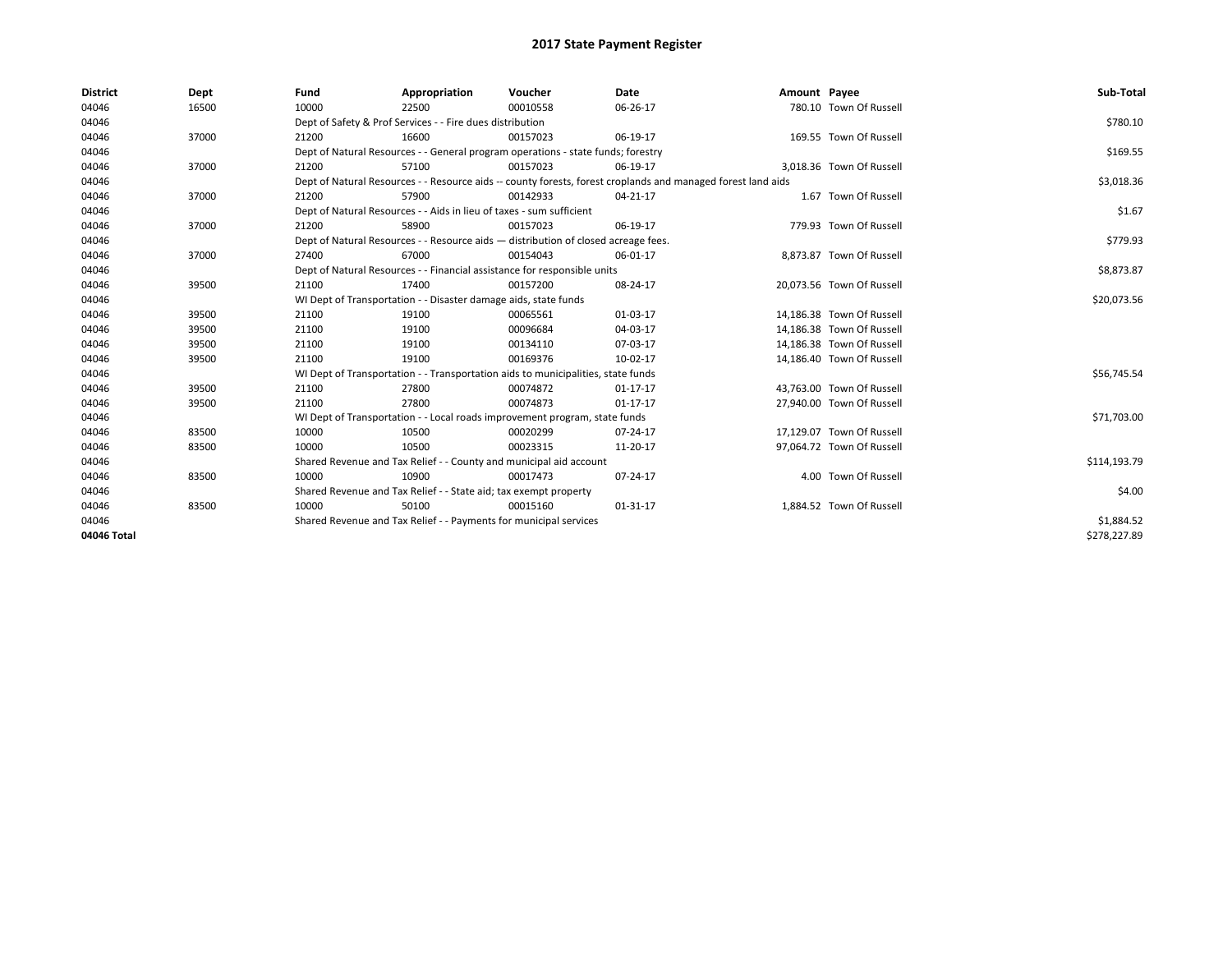| <b>District</b> | Dept  | Fund                                                                               | Appropriation                                                                                                | Voucher    | Date       | Amount Payee |                         | Sub-Total    |  |  |
|-----------------|-------|------------------------------------------------------------------------------------|--------------------------------------------------------------------------------------------------------------|------------|------------|--------------|-------------------------|--------------|--|--|
| 04048           | 16500 | 10000                                                                              | 22500                                                                                                        | 00010559   | 06-26-17   |              | 519.46 Town Of Tripp    |              |  |  |
| 04048           |       |                                                                                    | Dept of Safety & Prof Services - - Fire dues distribution                                                    |            |            |              |                         | \$519.46     |  |  |
| 04048           | 37000 | 10000                                                                              | 50300                                                                                                        | 00123833   | 02-02-17   |              | 1,562.35 Town Of Tripp  |              |  |  |
| 04048           |       |                                                                                    | Dept of Natural Resources - - Aids in lieu of taxes - general fund                                           |            |            |              |                         |              |  |  |
| 04048           | 37000 | 21200                                                                              | 16600                                                                                                        | 00157024   | 06-19-17   |              | 247.65 Town Of Tripp    |              |  |  |
| 04048           |       |                                                                                    | Dept of Natural Resources - - General program operations - state funds; forestry                             |            |            |              |                         |              |  |  |
| 04048           | 37000 | 21200                                                                              | 57100                                                                                                        | 00157024   | 06-19-17   |              | 2,153.42 Town Of Tripp  |              |  |  |
| 04048           |       |                                                                                    | Dept of Natural Resources - - Resource aids -- county forests, forest croplands and managed forest land aids |            | \$2,153.42 |              |                         |              |  |  |
| 04048           | 37000 | 21200                                                                              | 58400                                                                                                        | 00177478   | 09-08-17   |              | 7,386.91 Town Of Tripp  |              |  |  |
| 04048           |       |                                                                                    | Dept of Natural Resources - - Resource aids -- payment in lieu of taxes; federal                             |            |            |              |                         |              |  |  |
| 04048           | 37000 | 21200                                                                              | 58900                                                                                                        | 00157024   | 06-19-17   |              | 1,139.20 Town Of Tripp  |              |  |  |
| 04048           |       | Dept of Natural Resources - - Resource aids - distribution of closed acreage fees. |                                                                                                              | \$1,139.20 |            |              |                         |              |  |  |
| 04048           | 37000 | 27400                                                                              | 67000                                                                                                        | 00154931   | 06-01-17   |              | 1,305.34 Town Of Tripp  |              |  |  |
| 04048           |       |                                                                                    | Dept of Natural Resources - - Financial assistance for responsible units                                     |            |            |              |                         | \$1,305.34   |  |  |
| 04048           | 39500 | 21100                                                                              | 19100                                                                                                        | 00065562   | 01-03-17   |              | 31,185.82 Town Of Tripp |              |  |  |
| 04048           | 39500 | 21100                                                                              | 19100                                                                                                        | 00096685   | 04-03-17   |              | 31,185.82 Town Of Tripp |              |  |  |
| 04048           | 39500 | 21100                                                                              | 19100                                                                                                        | 00134111   | 07-03-17   |              | 31,185.82 Town Of Tripp |              |  |  |
| 04048           | 39500 | 21100                                                                              | 19100                                                                                                        | 00169377   | 10-02-17   |              | 31,185.84 Town Of Tripp |              |  |  |
| 04048           |       |                                                                                    | WI Dept of Transportation - - Transportation aids to municipalities, state funds                             |            |            |              |                         | \$124,743.30 |  |  |
| 04048           | 83500 | 10000                                                                              | 10500                                                                                                        | 00020300   | 07-24-17   |              | 2,201.63 Town Of Tripp  |              |  |  |
| 04048           | 83500 | 10000                                                                              | 10500                                                                                                        | 00023316   | 11-20-17   |              | 12,475.87 Town Of Tripp |              |  |  |
| 04048           |       |                                                                                    | Shared Revenue and Tax Relief - - County and municipal aid account                                           |            |            |              |                         | \$14,677.50  |  |  |
| 04048 Total     |       |                                                                                    |                                                                                                              |            |            |              |                         | \$153,735.13 |  |  |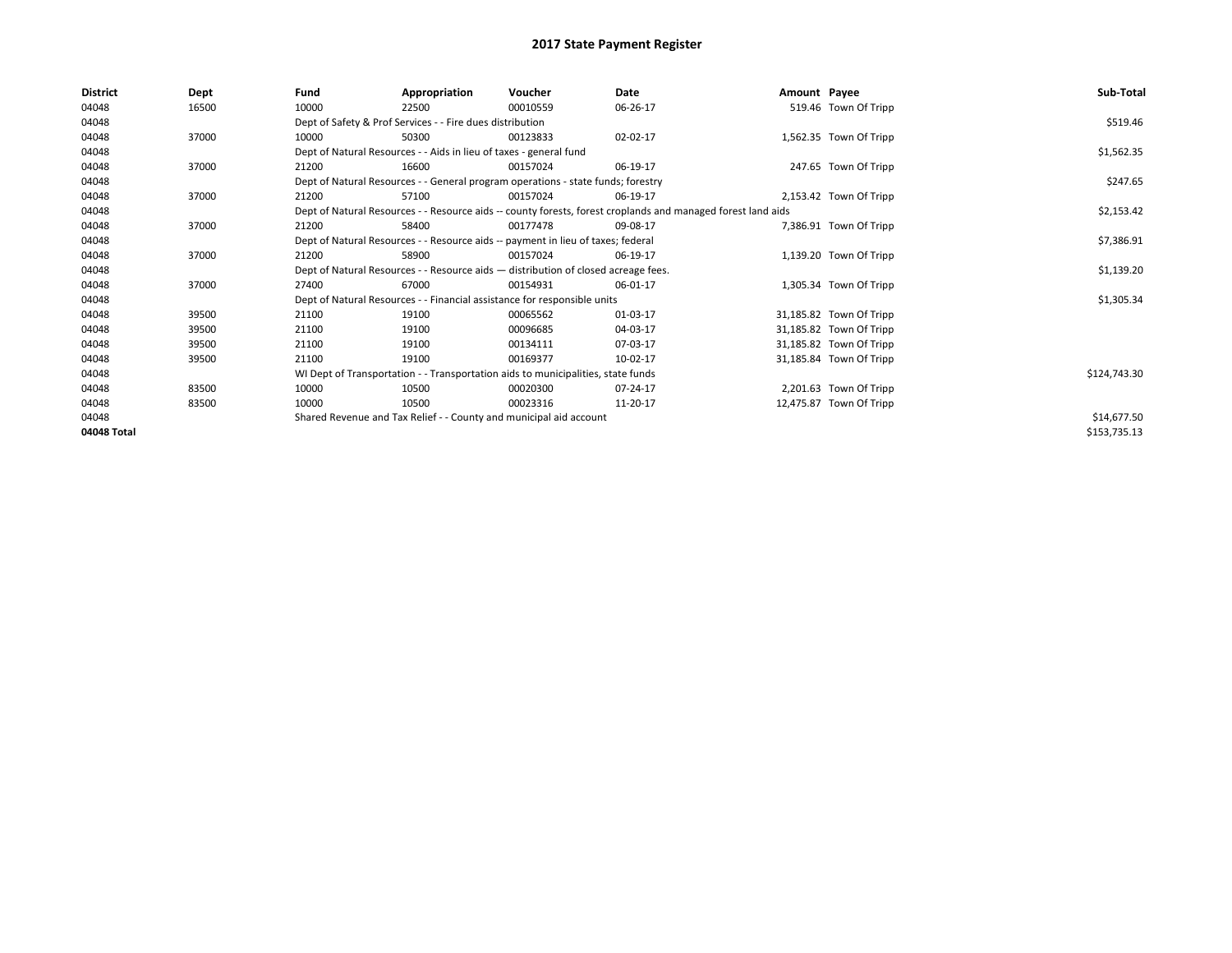| <b>District</b> | Dept  | Fund  | Appropriation                                                                                                | Voucher  | Date     | Amount Payee |                            | Sub-Total    |  |  |
|-----------------|-------|-------|--------------------------------------------------------------------------------------------------------------|----------|----------|--------------|----------------------------|--------------|--|--|
| 04050           | 16500 | 10000 | 22500                                                                                                        | 00010560 | 06-26-17 |              | 2.021.90 Town Of Washburn  |              |  |  |
| 04050           |       |       | Dept of Safety & Prof Services - - Fire dues distribution                                                    |          |          |              |                            | \$2,021.90   |  |  |
| 04050           | 37000 | 10000 | 50300                                                                                                        | 00123834 | 02-02-17 |              | 13.646.93 Town Of Washburn |              |  |  |
| 04050           | 37000 | 10000 | 50300                                                                                                        | 00142634 | 04-21-17 |              | 529.63 Town Of Washburn    |              |  |  |
| 04050           |       |       | Dept of Natural Resources - - Aids in lieu of taxes - general fund                                           |          |          |              |                            | \$14,176.56  |  |  |
| 04050           | 37000 | 21200 | 16600                                                                                                        | 00157025 | 06-19-17 |              | 419.92 Town Of Washburn    |              |  |  |
| 04050           |       |       | Dept of Natural Resources - - General program operations - state funds; forestry                             |          |          |              |                            | \$419.92     |  |  |
| 04050           | 37000 | 21200 | 57100                                                                                                        | 00157025 | 06-19-17 |              | 800.81 Town Of Washburn    |              |  |  |
| 04050           |       |       | Dept of Natural Resources - - Resource aids -- county forests, forest croplands and managed forest land aids |          |          |              |                            | \$800.81     |  |  |
| 04050           | 37000 | 21200 | 57900                                                                                                        | 00142635 | 04-21-17 |              | 6.40 Town Of Washburn      |              |  |  |
| 04050           |       |       | Dept of Natural Resources - - Aids in lieu of taxes - sum sufficient                                         |          |          |              |                            | \$6.40       |  |  |
| 04050           | 37000 | 21200 | 58400                                                                                                        | 00177479 | 09-08-17 |              | 55,111.40 Town Of Washburn |              |  |  |
| 04050           |       |       | Dept of Natural Resources - - Resource aids -- payment in lieu of taxes; federal                             |          |          |              |                            |              |  |  |
| 04050           | 37000 | 21200 | 58900                                                                                                        | 00157025 | 06-19-17 |              | 1,931.63 Town Of Washburn  |              |  |  |
| 04050           |       |       | Dept of Natural Resources - - Resource aids - distribution of closed acreage fees.                           |          |          |              |                            | \$1,931.63   |  |  |
| 04050           | 39500 | 21100 | 19100                                                                                                        | 00065563 | 01-03-17 |              | 70.155.72 Town Of Washburn |              |  |  |
| 04050           | 39500 | 21100 | 19100                                                                                                        | 00096686 | 04-03-17 |              | 70.155.72 Town Of Washburn |              |  |  |
| 04050           | 39500 | 21100 | 19100                                                                                                        | 00134112 | 07-03-17 |              | 70,155.72 Town Of Washburn |              |  |  |
| 04050           | 39500 | 21100 | 19100                                                                                                        | 00169378 | 10-02-17 |              | 70,155.72 Town Of Washburn |              |  |  |
| 04050           |       |       | WI Dept of Transportation - - Transportation aids to municipalities, state funds                             |          |          |              |                            | \$280,622.88 |  |  |
| 04050           | 83500 | 10000 | 10500                                                                                                        | 00020301 | 07-24-17 |              | 3,589.80 Town Of Washburn  |              |  |  |
| 04050           | 83500 | 10000 | 10500                                                                                                        | 00023317 | 11-20-17 |              | 20,342.45 Town Of Washburn |              |  |  |
| 04050           |       |       | Shared Revenue and Tax Relief - - County and municipal aid account                                           |          |          |              |                            | \$23,932.25  |  |  |
| 04050           | 83500 | 10000 | 10900                                                                                                        | 00017474 | 07-24-17 |              | 1.00 Town Of Washburn      |              |  |  |
| 04050           |       |       | Shared Revenue and Tax Relief - - State aid; tax exempt property                                             |          |          |              |                            | \$1.00       |  |  |
| 04050 Total     |       |       |                                                                                                              |          |          |              |                            | \$379,024.75 |  |  |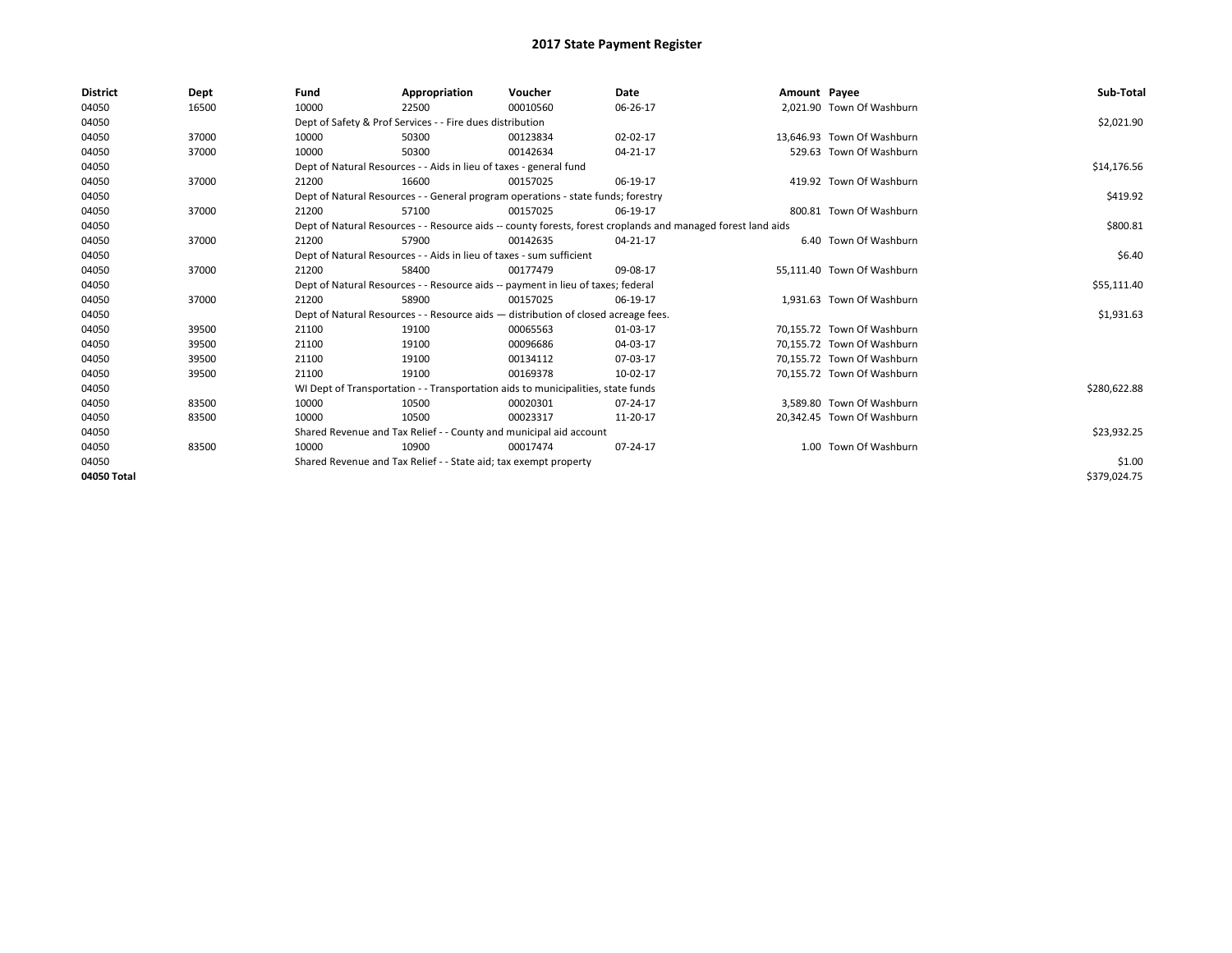| District    | Dept  | Fund  | Appropriation                                                                    | Voucher                                                            | Date                                                                                               | Amount Payee |                            | Sub-Total   |  |  |
|-------------|-------|-------|----------------------------------------------------------------------------------|--------------------------------------------------------------------|----------------------------------------------------------------------------------------------------|--------------|----------------------------|-------------|--|--|
| 04151       | 16500 | 10000 | 22500                                                                            | 00010561                                                           | 06-26-17                                                                                           |              | 164.62 Village Of Mason    |             |  |  |
| 04151       |       |       | Dept of Safety & Prof Services - - Fire dues distribution                        |                                                                    |                                                                                                    |              |                            |             |  |  |
| 04151       | 39500 | 21100 | 19100                                                                            | 00065564                                                           | 01-03-17                                                                                           |              | 1,436.80 Village Of Mason  |             |  |  |
| 04151       | 39500 | 21100 | 19100                                                                            | 00096687                                                           | 04-03-17                                                                                           |              | 1,436.80 Village Of Mason  |             |  |  |
| 04151       | 39500 | 21100 | 19100                                                                            | 00134113                                                           | 07-03-17                                                                                           |              | 1,436.80 Village Of Mason  |             |  |  |
| 04151       | 39500 | 21100 | 19100                                                                            | 00169379                                                           | 10-02-17                                                                                           |              | 1,436.82 Village Of Mason  |             |  |  |
| 04151       |       |       | WI Dept of Transportation - - Transportation aids to municipalities, state funds |                                                                    |                                                                                                    |              |                            |             |  |  |
| 04151       | 46500 | 10000 | 30500                                                                            | 00028929                                                           | 07-11-17                                                                                           |              | 158.49 Village Of Mason    |             |  |  |
| 04151       |       |       |                                                                                  |                                                                    | Department of Military Affairs - - Disaster recovery aid; public health emergency quarantine costs |              |                            | \$158.49    |  |  |
| 04151       | 46500 | 10000 | 34200                                                                            | 00028929                                                           | 07-11-17                                                                                           |              | 950.96 Village Of Mason    |             |  |  |
| 04151       |       |       | Department of Military Affairs - - Federal aid, local assistance                 |                                                                    |                                                                                                    |              |                            | \$950.96    |  |  |
| 04151       | 83500 | 10000 | 10500                                                                            | 00020302                                                           | 07-24-17                                                                                           |              | 5,883.02 Village Of Mason  |             |  |  |
| 04151       | 83500 | 10000 | 10500                                                                            | 00023318                                                           | 11-20-17                                                                                           |              | 33,337.10 Village Of Mason |             |  |  |
| 04151       |       |       |                                                                                  | Shared Revenue and Tax Relief - - County and municipal aid account |                                                                                                    |              |                            | \$39,220.12 |  |  |
| 04151 Total |       |       |                                                                                  |                                                                    |                                                                                                    |              |                            | \$46,241.41 |  |  |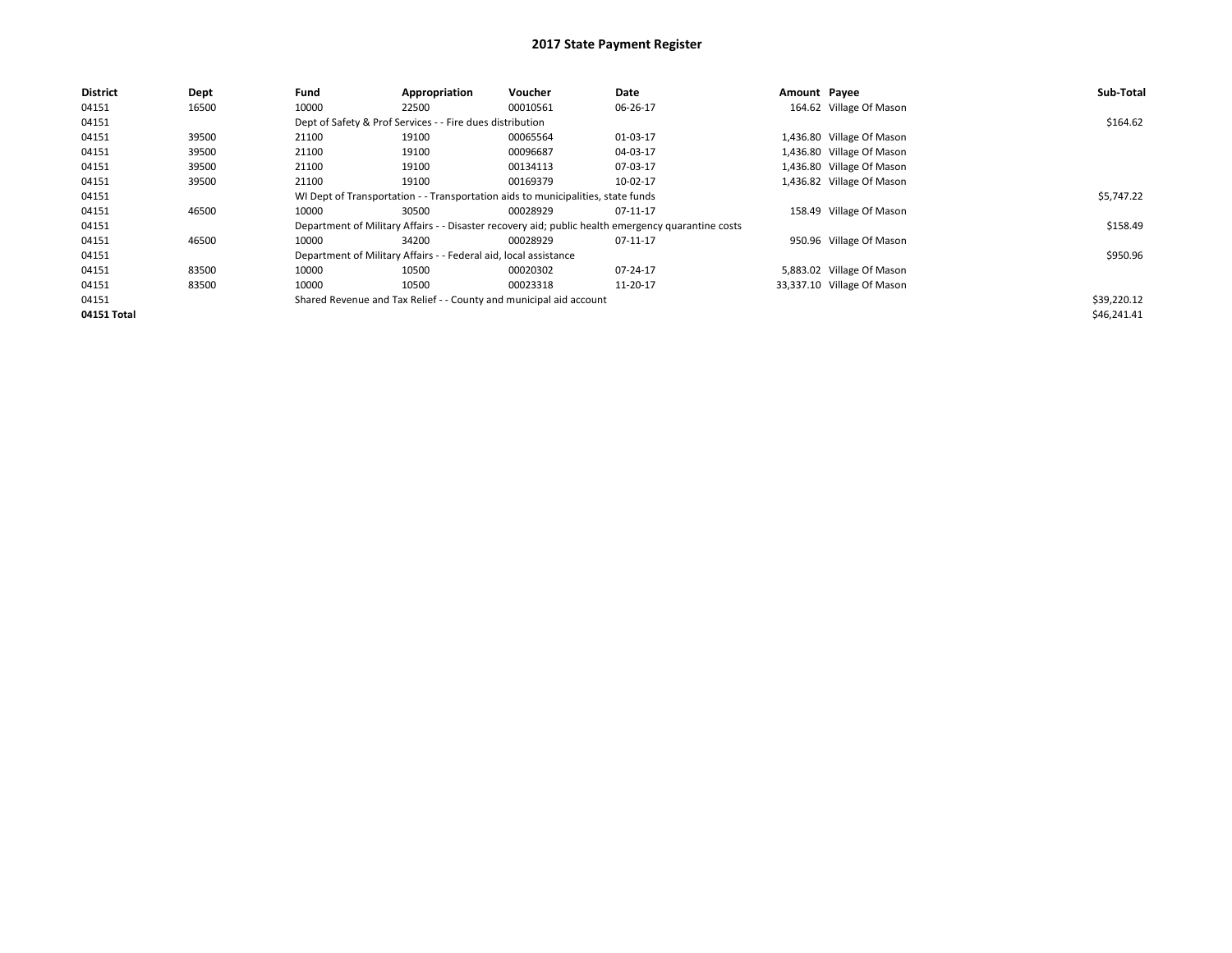| <b>District</b> | Dept  | Fund                                                                             | Appropriation                                                         | Voucher                                                                   | Date     | Amount Payee |                            | Sub-Total    |
|-----------------|-------|----------------------------------------------------------------------------------|-----------------------------------------------------------------------|---------------------------------------------------------------------------|----------|--------------|----------------------------|--------------|
| 04206           | 16500 | 10000                                                                            | 22500                                                                 | 00010562                                                                  | 06-26-17 |              | 3,535.57 City Of Bayfield  |              |
| 04206           |       |                                                                                  | Dept of Safety & Prof Services - - Fire dues distribution             |                                                                           |          |              |                            | \$3,535.57   |
| 04206           | 37000 | 10000                                                                            | 50300                                                                 | 00143290                                                                  | 04-21-17 |              | 98.85 City Of Bayfield     |              |
| 04206           |       | Dept of Natural Resources - - Aids in lieu of taxes - general fund               |                                                                       | \$98.85                                                                   |          |              |                            |              |
| 04206           | 37000 | 21200                                                                            | 57900                                                                 | 00143291                                                                  | 04-21-17 |              | 0.01 City Of Bayfield      |              |
| 04206           |       |                                                                                  | Dept of Natural Resources - - Aids in lieu of taxes - sum sufficient  |                                                                           |          |              |                            | \$0.01       |
| 04206           | 37000 | 36300                                                                            | TA100                                                                 | 00130401                                                                  | 02-24-17 |              | 70,000.00 City Of Bayfield |              |
| 04206           |       |                                                                                  | Dept of Natural Resources - - LAND ACQUISITION                        |                                                                           |          |              |                            | \$70,000.00  |
| 04206           | 39500 | 21100                                                                            | 17400                                                                 | 00116095                                                                  | 05-16-17 |              | 6,885.73 City Of Bayfield  |              |
| 04206           |       |                                                                                  | WI Dept of Transportation - - Disaster damage aids, state funds       |                                                                           |          |              |                            | \$6,885.73   |
| 04206           | 39500 | 21100                                                                            | 19100                                                                 | 00065565                                                                  | 01-03-17 |              | 19,567.42 City Of Bayfield |              |
| 04206           | 39500 | 21100                                                                            | 19100                                                                 | 00096688                                                                  | 04-03-17 |              | 19,567.42 City Of Bayfield |              |
| 04206           | 39500 | 21100                                                                            | 19100                                                                 | 00134114                                                                  | 07-03-17 |              | 19,567.42 City Of Bayfield |              |
| 04206           | 39500 | 21100                                                                            | 19100                                                                 | 00169380                                                                  | 10-02-17 |              | 19,567.42 City Of Bayfield |              |
| 04206           |       | WI Dept of Transportation - - Transportation aids to municipalities, state funds |                                                                       | \$78,269.68                                                               |          |              |                            |              |
| 04206           | 43500 | 00005                                                                            | 16300                                                                 | 01LGS                                                                     | 11-17-17 |              | 4,075.47 City Of Bayfield  |              |
| 04206           |       |                                                                                  | Department of Health Services - - Guardianship grant program          |                                                                           |          |              |                            | \$4,075.47   |
| 04206           | 45500 | 10000                                                                            | 23100                                                                 | 00038598                                                                  | 12-07-17 |              | 480.00 City Of Bayfield    |              |
| 04206           |       |                                                                                  |                                                                       | Department of Justice - - Law enforcement training fund, local assistance |          |              |                            | \$480.00     |
| 04206           | 83500 | 10000                                                                            | 10500                                                                 | 00020303                                                                  | 07-24-17 |              | 4,244.45 City Of Bayfield  |              |
| 04206           | 83500 | 10000                                                                            | 10500                                                                 | 00023319                                                                  | 11-20-17 |              | 19,976.40 City Of Bayfield |              |
| 04206           |       |                                                                                  |                                                                       | Shared Revenue and Tax Relief - - County and municipal aid account        |          |              |                            | \$24,220.85  |
| 04206           | 83500 | 10000                                                                            | 10900                                                                 | 00017475                                                                  | 07-24-17 |              | 157.00 City Of Bayfield    |              |
| 04206           |       |                                                                                  | Shared Revenue and Tax Relief - - State aid; tax exempt property      |                                                                           |          |              |                            | \$157.00     |
| 04206           | 83500 | 10000                                                                            | 11000                                                                 | 00020303                                                                  | 07-24-17 |              | 518.96 City Of Bayfield    |              |
| 04206           | 83500 | 10000                                                                            | 11000                                                                 | 00023319                                                                  | 11-20-17 |              | 3,140.02 City Of Bayfield  |              |
| 04206           |       |                                                                                  | Shared Revenue and Tax Relief - - Public utility distribution account |                                                                           |          |              |                            | \$3,658.98   |
| 04206           | 83500 | 10000                                                                            | 50100                                                                 | 00015161                                                                  | 01-31-17 |              | 663.60 City Of Bayfield    |              |
| 04206           |       |                                                                                  | Shared Revenue and Tax Relief - - Payments for municipal services     |                                                                           |          |              |                            | \$663.60     |
| 04206 Total     |       |                                                                                  |                                                                       |                                                                           |          |              |                            | \$192,045.74 |